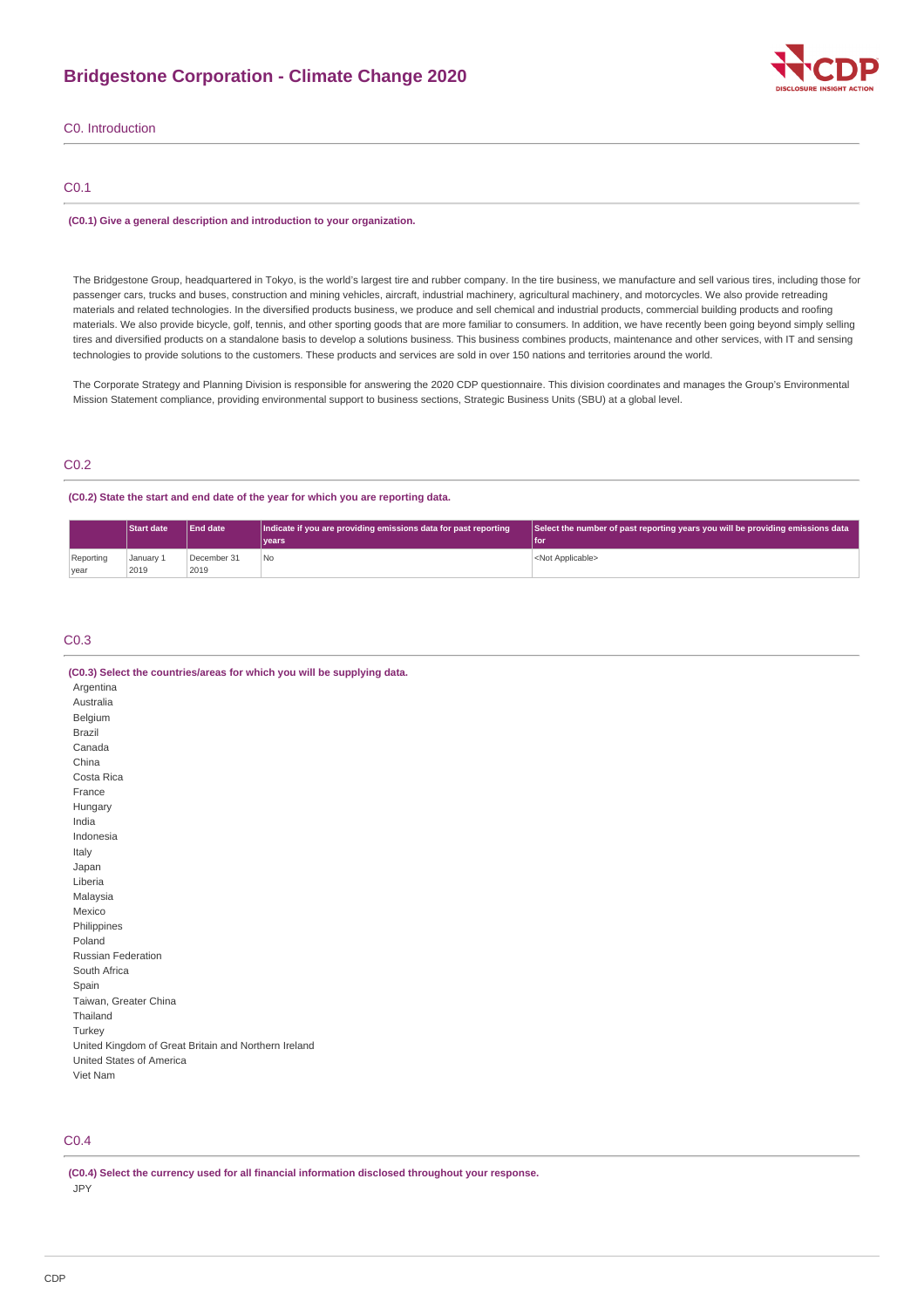# C0.5

**(C0.5) Select the option that describes the reporting boundary for which climate-related impacts on your business are being reported. Note that this option should align with your chosen approach for consolidating your GHG inventory.** Operational control

# C1. Governance

# C1.1

**(C1.1) Is there board-level oversight of climate-related issues within your organization?** Yes

# C1.1a

# **(C1.1a) Identify the position(s) (do not include any names) of the individual(s) on the board with responsibility for climate-related issues.**

|                | Position of Please explain                                                                                                                                                                            |
|----------------|-------------------------------------------------------------------------------------------------------------------------------------------------------------------------------------------------------|
| individual(s)  |                                                                                                                                                                                                       |
| Chief          | Global CEO is a member of the board, and has the highest-level responsibility for climate-related issues. Global CEO is responsible for deciding policies and measures or presenting to the board and |
| Executive      | overseeing company-wide management activities about management vision, mid-term strategies, annual policies, etc. including climate-related issues. In 2019, the contents of the next mid-term        |
| <b>Officer</b> | environmental target (Milestone 2030), including reduction of CO2 emissions, were discussed and approved at the Global Executive Committee (Global EXCO) that consists of Global CEO and              |
| (CEO)          | other senior executives. In response to this decision, Bridgestone will conduct initiatives to achieve two Focused Targets, "Reduce our absolute CO2 emissions (Scope 1 and 2) by 30% and aspire to   |
|                | reduce by 50% by 2030 (vs 2011)" and "Contribute to global CO2 emissions reduction across the lifecycle and value chain (Scope 3) of our products and services exceeding five times our operation's   |
|                | (Scope 1 and 2) CO2 emissions by 2030 (vs2020)". In 2020, Board of Directors including Global CEO discussed and approved a new Mid-Long Term Business Strategy that places sustainability as          |
|                | a core of management.                                                                                                                                                                                 |

# C1.1b

# **(C1.1b) Provide further details on the board's oversight of climate-related issues.**

| Frequency<br>with<br>which<br>climate-<br>related<br>issues are<br>۱a<br>scheduled<br>agenda<br>item | mechanisms board-<br>into which<br>climate-<br>related<br>l issues are<br>integrated                                                                                                                                                                                                                                                                                                     | level<br>oversight        | Governance Scope of Please explain                                                                                                                                                                                                                                                                                                                                                                                                                                                                                                                                                                                                                                                                                                                                                                                                                                                                                                                                                                                                                                                                                                                                                                                                                                                                                                                                                                                                                                                                                                                                                                                                                                                                                                                                                                                           |
|------------------------------------------------------------------------------------------------------|------------------------------------------------------------------------------------------------------------------------------------------------------------------------------------------------------------------------------------------------------------------------------------------------------------------------------------------------------------------------------------------|---------------------------|------------------------------------------------------------------------------------------------------------------------------------------------------------------------------------------------------------------------------------------------------------------------------------------------------------------------------------------------------------------------------------------------------------------------------------------------------------------------------------------------------------------------------------------------------------------------------------------------------------------------------------------------------------------------------------------------------------------------------------------------------------------------------------------------------------------------------------------------------------------------------------------------------------------------------------------------------------------------------------------------------------------------------------------------------------------------------------------------------------------------------------------------------------------------------------------------------------------------------------------------------------------------------------------------------------------------------------------------------------------------------------------------------------------------------------------------------------------------------------------------------------------------------------------------------------------------------------------------------------------------------------------------------------------------------------------------------------------------------------------------------------------------------------------------------------------------------|
| Scheduled<br>- some<br>meetings                                                                      | Reviewing<br>and quiding<br>strategy<br>Reviewing<br>and guiding<br>major plans<br>of action<br>Reviewing<br>and guiding<br>risk<br>management<br>policies<br>Reviewing<br>and guiding<br>business<br>plans<br>Setting<br>performance<br>objectives<br>Monitoring<br>and<br>overseeing<br>progress<br>against goals<br>and targets<br>for<br>addressing<br>climate-<br>related<br>issues | $<$ Not<br>Applicabl<br>e | Bridgestone, in accordance with its Articles of Incorporation and applicable laws, stipulates in the Regulations of the Board of Directors that the Board of Directors is the<br>highest decision-making body within the company. The restructuring of the Board's authority conducted in February 2018 enables the Board to focus more on deliberations<br>concerning business strategy including: 1)Fundamental management policy the foundation of which includes: -Our global CSR commitment ("Our Way to Serve") -The<br>Environmental Mission Statement one of the important objectives of which is CO2 reduction 2) Mid-Long Term Business Strategy: This is the new growth strategy, where<br>sustainability is embedded as a core business driver. The Group will create new value for society by addressing social issues and positively contributing to the achievement of<br>the SDGs including Climate Change issues. By creating, balancing and expanding its social and customer value, the Group will further its competitive advantage. To the<br>Board, situation and progress of execution of the items above are reported quarterly. In addition, executive officer, responsible for Sustainability also report comprehensive<br>activities on CSR and sustainability including environment and climate change issues which have been once a year reviewed by the Global Executive Committee (Global<br>EXCO), Bridgestone highest-level execution committee. In 2019, (1)Progress of our CSR activities such as education and enhancement of Global CSR commitment "Our Way<br>to Serve" - under one of the 3 priority areas: environment including CO2 reduction (2) The draft of new Mid-term Environmental Targets "Milestone 2030", including science-<br>based CO2 reduction target, was reported. |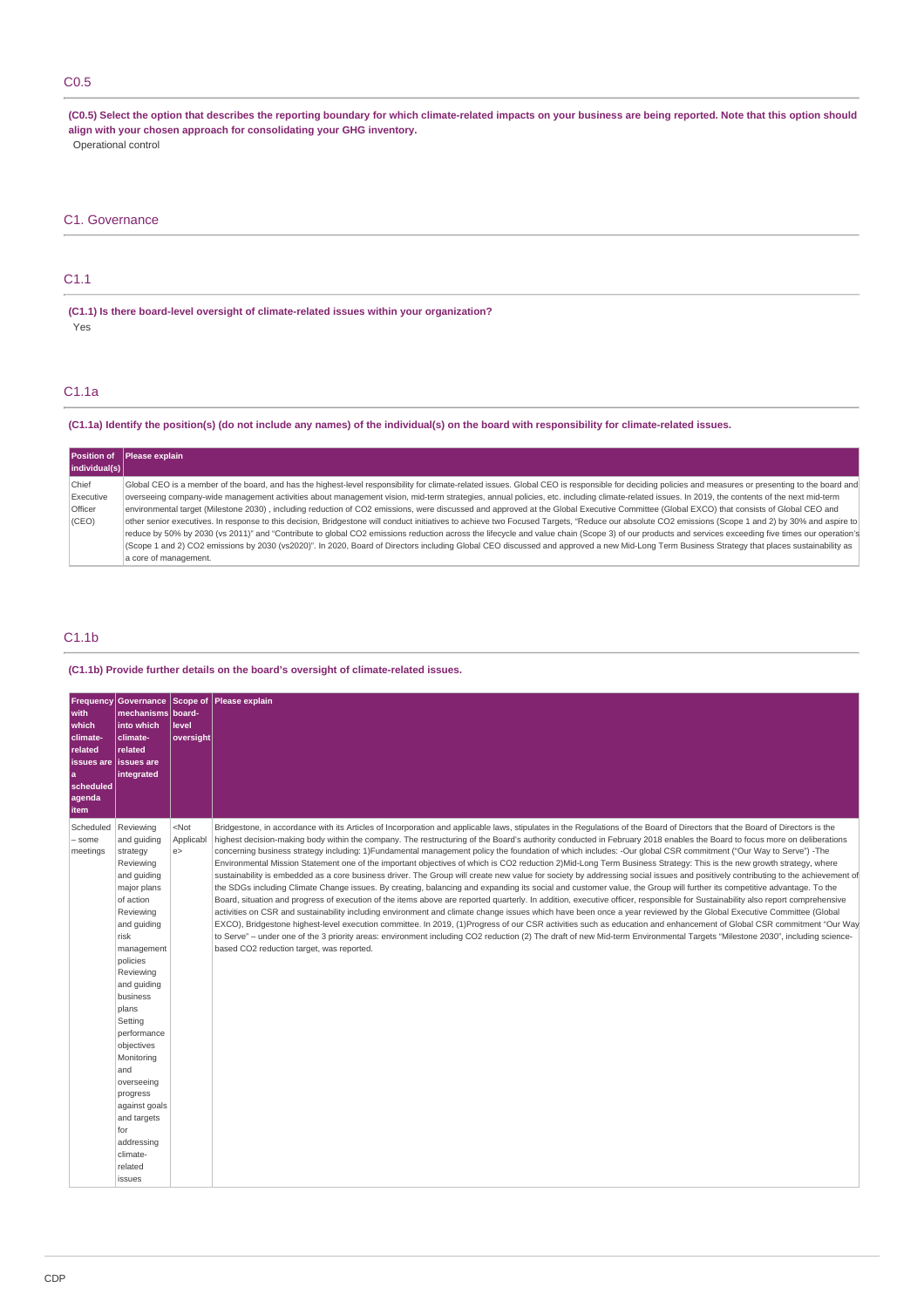**(C1.2) Provide the highest management-level position(s) or committee(s) with responsibility for climate-related issues.**

| Name of the position(s) and/or<br>committee(s) |                        | <b>Reporting line Responsibility</b>                                   | Coverage of<br><i><u><b>I</b></u></i> responsibility | Frequency of reporting to the board on climate-related<br>lissues |
|------------------------------------------------|------------------------|------------------------------------------------------------------------|------------------------------------------------------|-------------------------------------------------------------------|
| Chief Executive Officer (CEO)                  | $<$ Not<br>Applicable> | Both assessing and managing climate-related risks and<br>opportunities | <not applicable=""></not>                            | Quarterly                                                         |

# C1.2a

**(C1.2a) Describe where in the organizational structure this/these position(s) and/or committees lie, what their associated responsibilities are, and how climaterelated issues are monitored (do not include the names of individuals).**

At Bridgestone, the CEO is the highest-level management position and has ultimate responsibility for management strategy and overall management including climate-related issues. And the highest-level committee associated with the Bridgestone Group global business execution is the Global Executive Committee (Global EXCO). Members of the Global EXCO are nominated from full-time corporate officers by the CEO/COO.

Reporting to the Global EXCO, Bridgestone has the Global Sustainability Committee (GSC) that is led by the Global Chief Sustainability Officer and comprised of executive officers and professionals responsible for Sustainability and representatives of SBUs and functions.

Sustainability is led holistically and globally by the GSC (formerly the Global CSR Enhancement Committee) with working groups of cross-functional, cross-regional leaders responsible for operationalizing the Bridgestone Group's sustainability framework. Under the GSC, Bridgestone has 6 working groups\* which are related to the areas focused in our Global Sustainability Commitment; "*Our Way to Serve*". Each working group comprised of members from corresponding functions or related areas in each SBU and report to the GSC. Among the 6-working groups, the "Environment Working Group" summarizes and reports results related to CO2 goals and management, and proposes strategies to the GSC, taking into account the latest social trends that might represent environmental risks/opportunities. The Group also established a Global Sustainability Function with members from each region to activate its sustainability journey to ensure the successful cultural, strategic and operational integration of "Our Way to Serve," Bridgestone's Global Sustainability Commitment.

According to deliverables from the working groups including that from the Environment Working Group as written above, the GSC prioritizes Sustainability initiatives in areas pertaining to a variety of global issues including climate change, formulates global strategies and tracks the progress of activities in each area. Then, the GSC reports to the Global EXCO and ask them for decision making on important issues.

As for risk management/assessment, the Bridgestone Group broadly divides risks into two categories: business strategic risks, which are related to management decisionmaking, and operational risks, which include climate change risks and are related to daily operations. The former is handled through business operations, while the latter is handled by the Chief Risk Officer (CRO), who has overall responsibility for managing risks and reports to the CEO.

\*6 working groups under the GSC: "People", "Environment", "Compliance, Fair Competition", "BCP, Risk Management", "Human Rights, Labor Practices" and "Procurement"

# C1.3

**(C1.3) Do you provide incentives for the management of climate-related issues, including the attainment of targets?**

|         | Provide incentives for the management of climate-related issues | <b>\Comment</b> |
|---------|-----------------------------------------------------------------|-----------------|
| $Row_1$ | 1 F.P                                                           |                 |

# C1.3a

**(C1.3a) Provide further details on the incentives provided for the management of climate-related issues (do not include the names of individuals).**

| <b>Entitled</b><br>l to<br>incentive | Type of | <b>Activity</b><br>l incentive l inventivized l | <b>Comment</b>                                                                                                                                                                                                                                                                                                                                                                                                                                                                                                                                                                                                                                                                                                                                                                                                                                                                                                                                                                                                                                             |
|--------------------------------------|---------|-------------------------------------------------|------------------------------------------------------------------------------------------------------------------------------------------------------------------------------------------------------------------------------------------------------------------------------------------------------------------------------------------------------------------------------------------------------------------------------------------------------------------------------------------------------------------------------------------------------------------------------------------------------------------------------------------------------------------------------------------------------------------------------------------------------------------------------------------------------------------------------------------------------------------------------------------------------------------------------------------------------------------------------------------------------------------------------------------------------------|
| All<br>employees reward              |         | Monetary Emissions<br>reduction<br>project      | At Bridgestone, business, departments and individuals who have made outstanding achievements, including various climate change mitigation actions and results, such as<br>achieving a CO2 reduction target, reducing energy use, and improving efficiency or reducing waste among others can be recognized by the Representative Executive Officers<br>in a company-wide event held on March 1, the foundation day, and also can be recognized every year by the head of the worksite in a regional event. Bridgestone's<br>commemorates its history and philosophy at its foundation day while reconfirming the direction the company will take in the future. This event aims to raise employees'<br>awareness of corporate activities. A monetary recognition as well as a regional recognition is in place. In 2019, development of a new technology "ENLITEN," which contributes<br>to lightweight tires and CO2 reduction, was awarded.                                                                                                              |
| All<br>employees reward              |         | Monetary Emissions<br>reduction<br>project      | The Bridgestone Group Awards (BGA) is the highest global recognition program for all employees that rewards efforts of organizations and individuals in five award categories:<br>Achievement, Mobility, People, Environment and Management Fundamentals. There are regional awards as a qualifying, and the winners will enter BGA. One of award<br>categories, Environment, recognizes efforts related to climate change, such as achieving a CO2 reduction target, reducing energy use, and improving efficiency or reducing<br>waste. This award program also functions as a system to raise employees' awareness and encourage environmental activities, including financial rewards in some regional<br>awards and BGA winners being honoured at Group headquarters in Tokyo. In 2019, two activities won BGA under the Environment category: Development of New Technology<br>for Sustainable Use of Rare Resources and a new technology for effective odour control. The former one contributes to CO2 reduction by enabling to improve tire life. |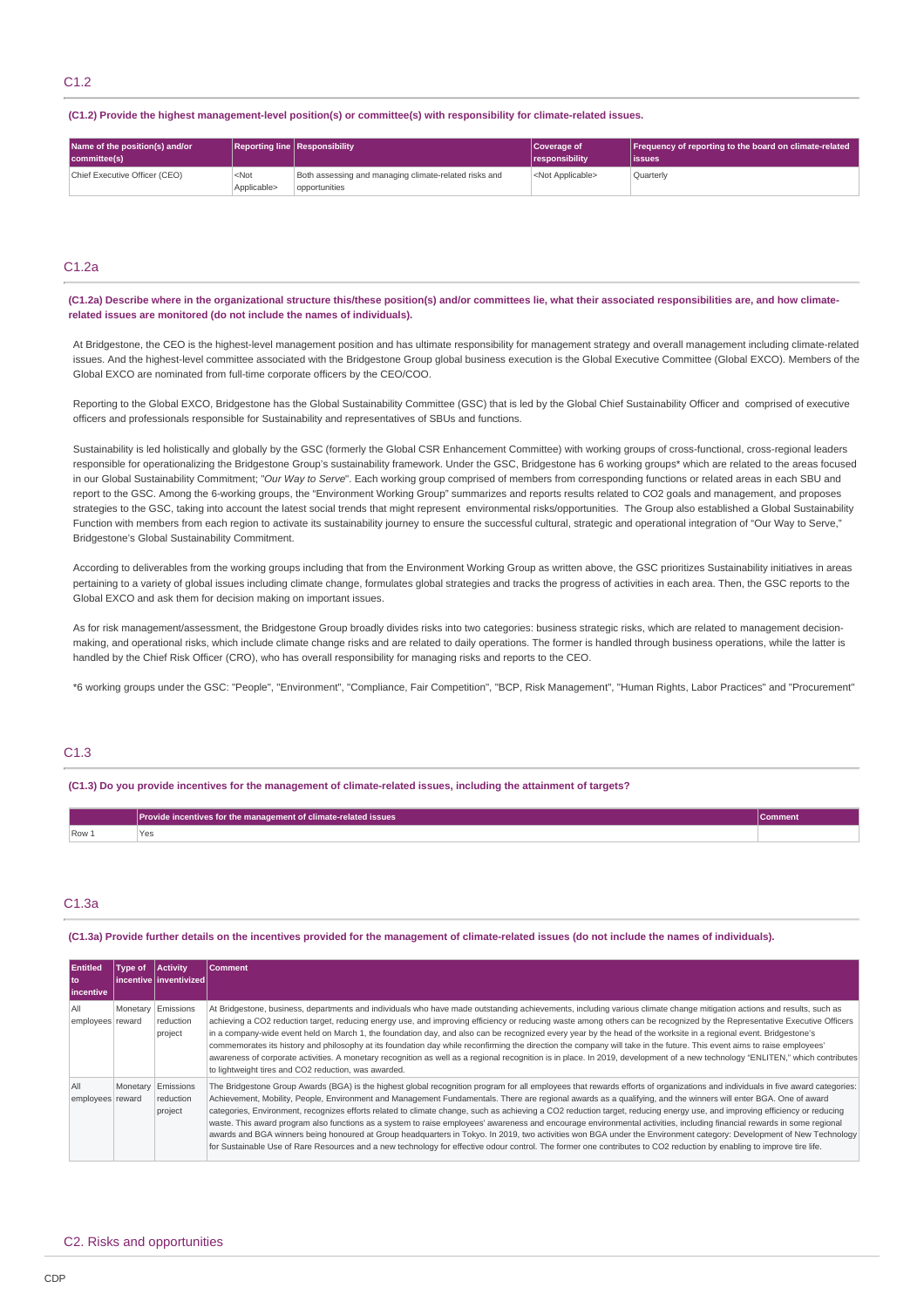# C2.1

**(C2.1) Does your organization have a process for identifying, assessing, and responding to climate-related risks and opportunities?** Yes

# C2.1a

#### **(C2.1a) How does your organization define short-, medium- and long-term time horizons?**

|             | From (years) | To (years) | Comment |
|-------------|--------------|------------|---------|
| Short-term  |              |            |         |
| Medium-term |              | 10         |         |
| Long-term   | 10           | 40         |         |

## C2.1b

#### **(C2.1b) How does your organization define substantive financial or strategic impact on your business?**

From a strategic point of view, Bridgestone defines Risk as "events (incidents, accidents, natural disasters, problems, etc.) that may cause losses to the organization employees, products and services, financial conditions, brands, customers, shareholders, business partners, and neighbouring residents, etc." in the Risk Management Basic Manual, and Climate Change is also included as a factor that causes these events. When the Strategic Business Unit (SBU) extracts risks, it evaluates the events related to natural disasters, disaster prevention, procurement, and occupational health and safety that are judged to be climate change factors as climate change risks. The degree of risk impact is assessed quantitatively according to the Risk Assessment Criteria from 5 viewpoints: Amount of damage, Human life, Operational impact, Environmental and Social trust. Then, it is comprehensively classified into five levels: Extensive impact, Substantial impact, Major impact, Moderate impact and Minor impact based on the impact level of each viewpoint. Among them, Extensive impact, Substantial impact, Major impact are defined as substantive financial impact, which are equivalent or more than more than one week impact on operational impacts or a major damage amount (assessed and judged around the order of USD 100 million).

And also, from a financial perspective, the threshold for the judgement is whether the risk is anticipated to cause more financial loss than a standardized amount.

The process for risk identification and assessment mentioned above is also applied to the risks other than environment related ones including climate change, so various risks which we may face can be assessed in comparable manner.

# C2.2

**(C2.2) Describe your process(es) for identifying, assessing and responding to climate-related risks and opportunities.**

**Value chain stage(s) covered** Upstream Downstream

# **Risk management process**

Integrated into multi-disciplinary company-wide risk management process

**Frequency of assessment Annually** 

**Time horizon(s) covered** Short-term Medium-term

# **Description of process**

1. Risk Assessment Structure in the Bridgestone Group The Bridgestone Group broadly divides risks into two categories: business strategic risks, which are related to management decision-making, and operational risks, which include climate change risks and are related to daily operations. The former is handled through business operations, while the latter is handled by the Chief Risk Officer (CRO), who has overall responsibility for managing risks and reports to Global CEO. The Group promotes risk assessment as a part of comprehensive activities to appropriately manage risks common to the operations, with consideration for the scale and characteristics of each site and Group company and without limitation of time period (Six years or more). Through the dual promotion of the Group's global unified activities and autonomous risk management activities by branches, important risks common to the Group (Corporate risk, managing process of which is reported to the CRO once every half a year) and risks of each site and Group company (Asset risk, countermeasures and yearly self-assessment of which are considered and conducted by each facility) are identified. 2. The process for assessing the potential size and scope of identified risks In the Bridgestone group, both corporate and facilities conduct risk identification at least once a year, utilizing globally common direction. Then, they evaluate risks, utilizing globally unified criteria which consists of viewpoints of their impact and possibility of occurrence. The Group standardized the degree of impacts of risks by impact-type such as human life/health, financial loss, operational impact (period of suspension of sales and plant operation or time necessary for response), social trust and so on, regardless of the possible timing of occurrence. The criteria to determine rank differs by the impact type. As for environment related risks including climate change and CO2 emission etc., the Group consider its possible impact is substantive when it falls under one of the following criteria: "Strong feeling of discomfort extending to areas surrounding the office/plant, accompanied by health damage in some cases, or health damage caused externally over a wide area", "Excess limit of financial amount (determined by company)", "Over two weeks' impact on division (period of suspension of sales and plant operation or time necessary for response)", or "Trust damaged in terms of the company's reputation (falsified reports, organizational scandal)". In identifying risks, those that are currently affected or that may occur within the next five years are considered to be short-term, and those that may occur thereafter are considered to be mediumlong term. 3. How climate-related risks are identified and assessed As the result of the evaluation based on impact and possibility of occurrence, the risks "with a high possibility of occurring and major impact" and "with a significant impact of it should occur, although its possibility is low" are considered "Significant risk" and classified into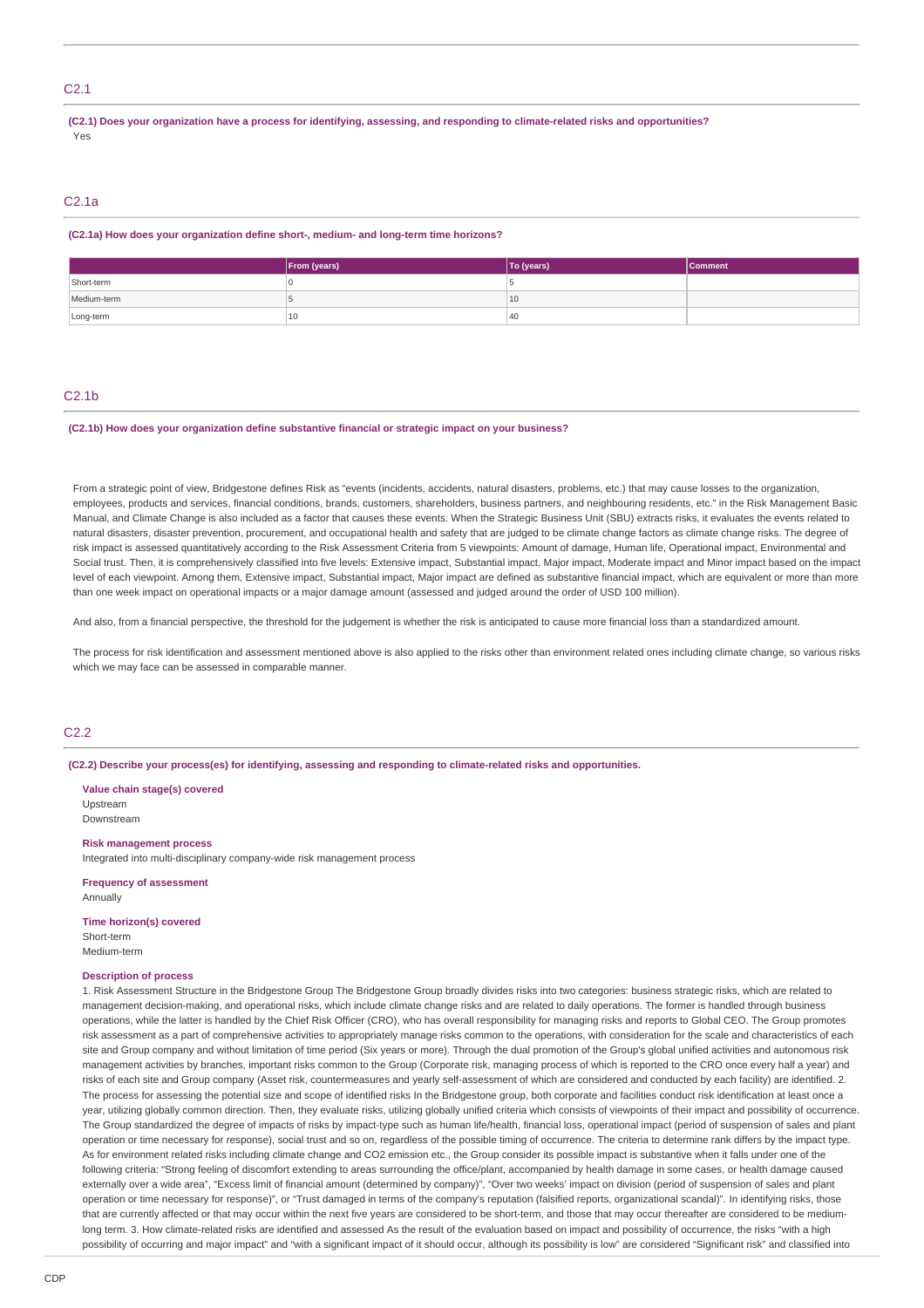"Corporate risk". And others are into "Asset Risk". 4. Case Study Through the process written above, for Bridgestone, disruption of supplies of raw material due to increased severity of extreme weather events, such as cyclones is viewed as one major risk. Especially, productivity of natural rubber which is the main raw material in tires could decrease by droughts in South East Asia as a primary growing area of Para rubber trees. So far, its probability of occurrence is not very high in the short term, but on the other hand, Bridgestone uses large quantities of natural rubber in tires and other rubber products. In addition, the Group sources most of its natural rubber from Southeast Asia and owns two rubber farms in Indonesia. Therefore, shortage and cost increase of natural rubber due to extreme weather could adversely affect the Companies' operating results and financial position substantially so, the Group classifies it into Corporate Risk in medium term. As part of the risk mitigation measures, the Group is promoting to improve the rubber productivity at the suppliers' farms and own farms. Bridgestone provides Hevea rubber tree seedlings to smallholder farmers and conducts technical training in key producing countries using the same productivity-improvement techniques the Group developed for our own rubber farms at the agricultural training center in North Sumatra. Also, to the stable supply of natural rubber and the protection of rubber trees, Bridgestone established a breakthrough simple disease diagnostic technology for easily, quickly, and accurately diagnosing white root disease affecting Hevea brasiliensis, traditionally a major source of natural rubber. This enables the early detection of white root disease that spreads by infection caused by pathogens in the soil and is expected to prevent the spread of infection from afflicted trees to healthy ones. Through these efforts, we are augmenting output and preparing for the risk of being unable to procure. < Transition risk> Through the process written above 1-3, for Bridgestone, the demand shift due to growing needs for low fuel consumption performance is regarded as one of major opportunities. Bridgestone provides products and services that can contribute to reducing CO2 emissions, such as fuel-efficient tires. So, changes on climate-related requirements and regulations in the market may impact our sales. For example, against the growing expectations for fuel-efficient tires, if we provide tires with timely development or satisfactory performance, we may rise competitiveness and grow in market share. Expectations for fuel-efficient tires are already rising, and its impact will be expected to be significant for Bridgestone, whose tire sales accounts for more than 80% of total sales. Therefore, the Group classifies response failure to market demand shifts as Corporate Risk in the short term, and at the same time, we also see it as an opportunity to increase competitiveness by responding. The Group's fuel-efficient tires, represented by ECOPIA, contribute to greater vehicle fuel efficiency and meet a variety of customer needs, including superior levels of low-rolling resistance, lighter weights and other performance metrics. The Group achieved a 23% reduction (from a 2005 baseline) in tire rolling resistance, equal to a contribution of approximately 13.4 million tonnes CO2 reduction, in 2019.

#### **Value chain stage(s) covered** Direct operations

#### **Risk management process**

Integrated into multi-disciplinary company-wide risk management process

#### **Frequency of assessment Annually**

**Time horizon(s) covered** Long-term

#### **Description of process**

1. Risk Assessment Structure in the Bridgestone Group The Bridgestone Group broadly divides risks into two categories: business strategic risks, which are related to management decision-making, and operational risks, which include climate change risks and are related to daily operations. The former is handled through business operations, while the latter is handled by the Chief Risk Officer (CRO), who has overall responsibility for managing risks and reports to Global CEO. The Group promotes risk assessment as a part of comprehensive activities to appropriately manage risks common to the operations, with consideration for the scale and characteristics of each site and Group company and without limitation of time period (Six years or more). Through the dual promotion of the Group's global unified activities and autonomous risk management activities by branches, important risks common to the Group (Corporate risk, managing process of which is reported to the CRO once every half a year) and risks of each site and Group company (Asset risk, countermeasures and yearly self assessment of which are considered and conducted by each facility) are identified. 2. The process for assessing the potential size and scope of identified risks In the Bridgestone group, both corporate and facilities conduct risk identification at least once a year, utilizing globally common direction. Then, they evaluate risks, utilizing globally unified criteria which consists of viewpoints of their impact and possibility of occurrence. The Group standardized the degree of impacts of risks by impact-type such as human life/health, financial loss, operational impact (period of suspension of sales and plant operation or time necessary for response), social trust and so on, regardless the possible timing of occurrence. The criteria to determine rank differ by the impact-type. But as for environment related risks including climate change and CO2 emission etc., the Group consider its possible impact is substantive when it falls under one of the following criteria: "Strong feeling of discomfort extending to areas surrounding the office/plant, accompanied by health damage in some cases, or health damage caused externally over a wide area", "Excess limit of financial amount (determined by company)", "Over two weeks' impact on division (period of suspension of sales and plant operation or time necessary for response)", or "Trust damaged in terms of the company's constitution (falsified reports, organizational scandal)". On the other hand, we also estimate possibility of occurrence and classify them into 4 ranks based on the likelihood. 3. How climate-related risks are identified and assessed at a company/asset level As the result of the evaluation based on impact and possibility of occurrence, the risks "with a high possibility of occurring and major impact" and "with a significant impact of it should occur, although its possibility is low" are considered "Significant risk" and classified into "Corporate risk". And others are into "Asset Risk". 4. Case Study < Transition risk> Through the process written above, for Bridgestone, increasing production cost due to tightening of regulations on CO2 emissions and increased introduction of carbon tax, is considered one major risks. Considering the fact that carbon tax has been introduced in many countries with Bridgestone bases such as EU countries, South Africa and Canada in recent years, its probability of occurrence is very high. On the other hand, since the introduction of carbon tax varies from country to country, its impact is considered to be gradual in the long term. For Bridgestone, which has facilities in over 20 countries, increases in production costs due to laws and regulations or carbon taxes may result in restrictions on the use of existing equipment and production suspension, which could adversely affect the Companies' operating results and financial position. As the risk mitigation strategy the Group is promoting activities to minimize CO2 emissions, such as maximizing energy efficiency, increasing use of renewable energy, and promoting manufacturing and engineering innovation, etc. As a concrete example of maximizing energy efficiency, Bridgestone has conducted Group-wide energy surveys to identify energy loss since 2009. We are continuously developing the ability of our personnel to recognize and implement energysaving opportunities, and our proficient staff is able to earn distinctions by becoming energy diagnosis technicians stechnicians have already been assigned to every tire plant in Japan, and we will continue to increase technician numbers throughout Asia, the Americas and Europe. In addition, the internal guidelines stipulate that a comprehensive evaluation for the realization of a sustainable society including CO2 reduction should be made when making investment decisions. When introducing large-scale equipment, we will also consider CO2 emission costs.

C2.2a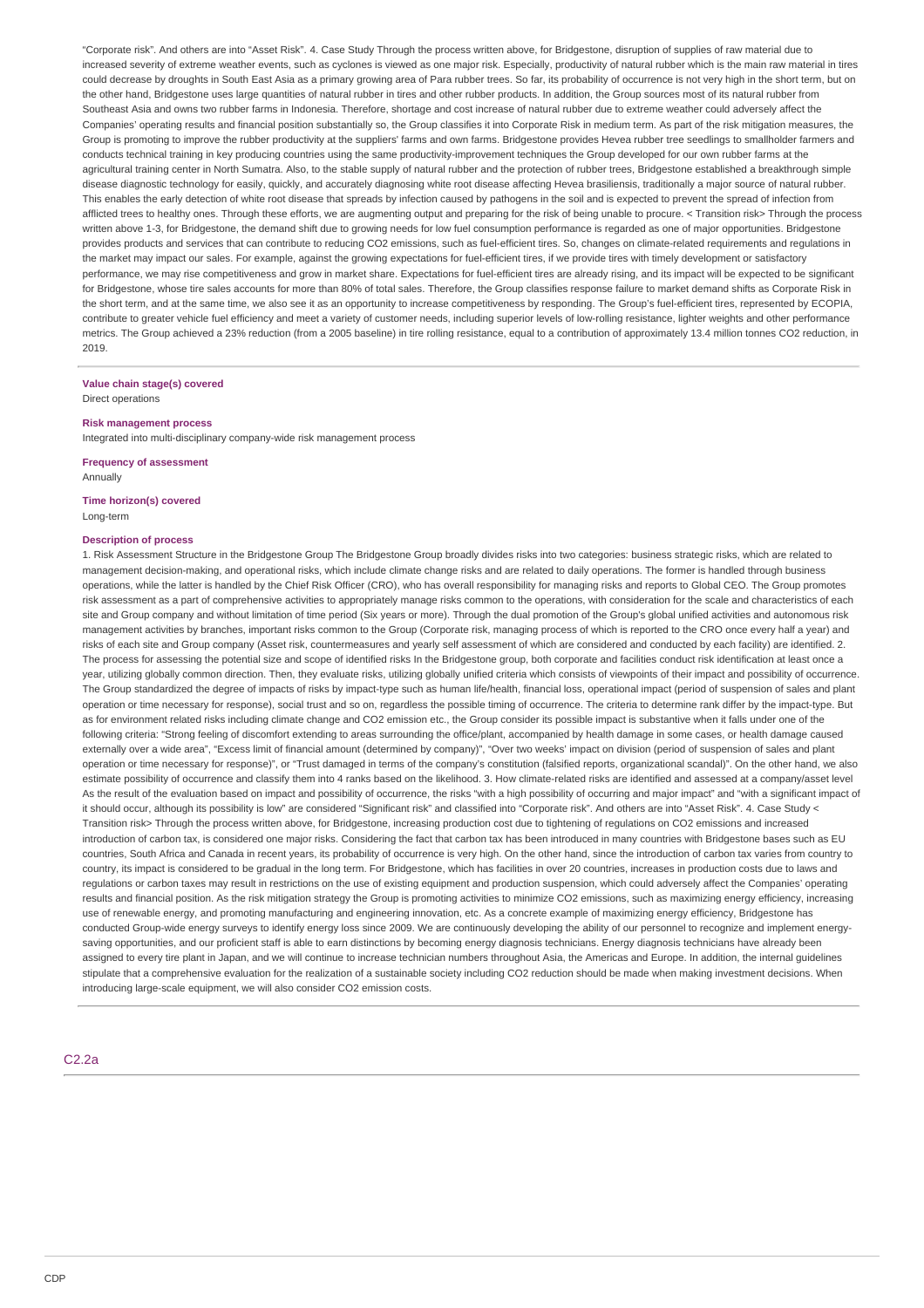# **(C2.2a) Which risk types are considered in your organization's climate-related risk assessments?**

|                        | &                               | Relevance Please explain                                                                                                                                                                                                                                                                                                                                                                                                                                                                                                                                                                                                                                                                                                                                                                                                                                                                                                                                                                                                                                                                                                                                                                                                                                                                                                                                                                                                                                                                                                                                                                                                |
|------------------------|---------------------------------|-------------------------------------------------------------------------------------------------------------------------------------------------------------------------------------------------------------------------------------------------------------------------------------------------------------------------------------------------------------------------------------------------------------------------------------------------------------------------------------------------------------------------------------------------------------------------------------------------------------------------------------------------------------------------------------------------------------------------------------------------------------------------------------------------------------------------------------------------------------------------------------------------------------------------------------------------------------------------------------------------------------------------------------------------------------------------------------------------------------------------------------------------------------------------------------------------------------------------------------------------------------------------------------------------------------------------------------------------------------------------------------------------------------------------------------------------------------------------------------------------------------------------------------------------------------------------------------------------------------------------|
|                        | inclusion                       |                                                                                                                                                                                                                                                                                                                                                                                                                                                                                                                                                                                                                                                                                                                                                                                                                                                                                                                                                                                                                                                                                                                                                                                                                                                                                                                                                                                                                                                                                                                                                                                                                         |
| Current<br>regulation  | Relevant,<br>always<br>included | Recently, various regulations have been introduced for the purpose of curbing climate change. With respect to tires also, maximum limits on rolling resistance and the labelling system have<br>been introduced. Following such new regulations, operational cost such as to develop low rolling resistance tires, to measure rolling resistance coefficient value and to print labels has<br>been increased. There is a possibility of further increase of operational cost in case such requlations become stricter and/or expand globally. For example, Europe (EU member states),<br>South Korea, Brazil and the Middle East (GCC, Israel) have already introduced the maximum limit and labelling systems for rolling resistance. Studies of introducing regulations are<br>underway in the United States, India and China, and there is a possibility of further expansion in the future. Bridgestone's tire sales accounts for more than 80% of total sales, and since we<br>sell a wide range of tires in over 150 countries, such as for passenger cars, truck and bus, and light truck, in each country that has introduced or is considering the labelling system and<br>promoting development of low rolling resistance tires as represented by ECOPIA which superior level of fuel efficiency and other performance. Therefore, its impact is significant. The<br>global Environment Working Group is monitoring social trends including current regulations and Bridgestone encourages the development and launch of low rolling resistance tires to<br>contribute to CO2 emissions reduction activities. |
| Emerging<br>regulation | Relevant,<br>always<br>included | There are discussions about introducing carbon pricing in many countries, and since Bridgestone has facilities in over 20 countries, there is a possibility of increasing operational cost. For<br>example, the current carbon tax rate in Japan is 289 yen/tCO2e, if the carbon tax rises by 1 yen, the impact will be 866,000 yen. If the carbon tax increases gradually in the future, it is<br>considered that the impact will be large. The global Environment Working Group is monitoring social trends including emerging regulations such as carbon tax, etc. and Bridgestone<br>continues to encourage activities to reduce CO2 emissions.                                                                                                                                                                                                                                                                                                                                                                                                                                                                                                                                                                                                                                                                                                                                                                                                                                                                                                                                                                     |
| Technology             | Relevant,<br>always<br>included | There is a possibility of sales decrease in the case of becoming less competitive because of delay of low carbon technology development enhancing energy efficiency of<br>products/manufacturing. We estimate that the potential financial impact is 29.53 billion yen per 1% decreasing of annual sales. It will be a significant impact for Bridgestone, whose tire<br>sales account for more than 80% of total sales. By introducing such energy- efficient technologies, Bridgestone encourages providing products and services that can contribute to reduce<br>CO2 emissions, such as fuel-efficient tires.                                                                                                                                                                                                                                                                                                                                                                                                                                                                                                                                                                                                                                                                                                                                                                                                                                                                                                                                                                                                       |
| Legal                  | Relevant,<br>always<br>included | Bridgestone is subject to relevant laws and regulations in each country in which it conducts business. In case of providing accurate information with climate change-related data in<br>administrative reports and product labelling, there is a risk of investigation by authorities and litigation. For example, there may be cases in which an incorrect explanation of energy<br>efficiency is displayed in the tire labelling, or CO2 emissions from production sites are reported incorrectly. Incorrect tire fuel consumption information will also affect the fuel consumption<br>information of the vehicle, which will prevent measures against climate change by vehicles with a large impact on CO2 emissions. As it affects not only the company's laws and regulations,<br>but also car manufacturers and their purchasers, it is considered to be a major risk. In the future, mistaking compliance with new laws and regulations may have negative impacts such as<br>business activity restrictions and increased costs for litigation.                                                                                                                                                                                                                                                                                                                                                                                                                                                                                                                                                                |
| Market                 | Relevant,<br>always<br>included | Bridgestone encourages providing products and services which can contribute to reducing CO2 emissions, such as fuel-efficient tires. However, changes on climate-related requirements<br>in the market may impact our sales. For instance, expectations for fuel efficient tires and retread tires are increasing. However, there is a possibility of losing competitiveness and drop in<br>market share in case of delaying the development and providing tires which can not improve customer satisfactions related to CO2 reductions. We estimate that the potential financial<br>impact is 29.53 billion yen per 1% decreasing of annual sales. It will be a significant impact for Bridgestone, whose tire sales accounts for more than 80% of total sales. In addition, in case<br>that global temperature becomes significantly higher and snowfall becomes lower, demand for winter tires might be lower. The global Environment Working Group is monitoring social<br>trends including market requirements from customers such as automakers.                                                                                                                                                                                                                                                                                                                                                                                                                                                                                                                                                                  |
| Reputation             | Relevant,<br>always<br>included | With the increasing demand for climate change response in the automotive industry, disclosure of environmental data is also becoming more important. Bridgestone encourages ESG<br>disclosure, and disclose environmental data including energy and CO2 emission data in various media such as the Annual Report, Sustainability Report and website. But in the event of a<br>crisis that damages social credibility by providing inaccurate information related to climate change, there are possibilities to lose trust from customers and stock price. It may cause a<br>decline and adversely affect business performance and financial condition. It could negatively impact Bridgestone's business performance and financial position, and at the same time<br>impair investors' chances of making appropriate decisions on climate change initiatives. To enhance the transparency and reliability of disclosure, Bridgestone conducts third-party<br>verification and reviews of most of the data contained in sustainability reports such as CO2 emissions. The global Environment Working Group also monitors ratings of Bridgestone by<br>externals. The global Environment Working Group also monitors social trends including reputations of advanced companies on ESG as benchmark and criticisms for companies with ESG<br>related misdoings to avoid potential negative reputational impacts.                                                                                                                                                                                                           |
| Acute<br>physical      | Relevant,<br>always<br>included | Bridgestone's main business is tires whose raw materials consist of natural rubber. Currently, natural rubber is almost entirely made from the sap (latex) of para rubber tree. 90% of the<br>growing area of para rubber tree is in Southeast Asia and owing to droughts in the tropical rainforests of Southeast Asia caused by El Nino, the deciduous period for para rubber tree<br>becomes longer and the period during which sap can be obtained becomes shorter, thereby leading to a decrease in yield. As a result, the balance of supply and demand is expected to be<br>upset and the price of natural rubber, which plays a vital role as a raw material of tires, is expected to surge. If the price of natural rubber rises and it becomes difficult to procure such<br>rubber, the cost of tire production will increase. This in turn is expected to result in lower profit or a decrease in share due to higher tire prices. In addition, severe weather such as floods<br>and hurricanes could affect operations at manufacturing facilities and/or distribution channels. The global Environment Working Group is monitoring social trends including yearly climate<br>change status in all regions.                                                                                                                                                                                                                                                                                                                                                                                                 |
| Chronic<br>physical    | Relevant,<br>always<br>included | Bridgestone's main business is tires whose raw materials consist of natural rubber. Currently, natural rubber is almost entirely made from the sap (latex) of para rubber tree. 90% of the<br>growing area of para rubber tree is in Southeast Asia. There is a risk of rubber supply shortage as climate pattern changes in regions where para rubber tree grows and rubber production<br>efficiency worsen. It can lead to lower profit because of a higher rubber procurement cost. For example, in 2017, rubber prices rose about 15% when rubber yields temporarily declined<br>10% in Thailand. If the yield of rubber decreases chronically due to climate change and the price of rubber continues to rise, the cost of manufacturing tires will increase. This in turn is<br>expected to result in lower profit or a decrease in share due to higher tire prices. The global Environment Working Group is monitoring social trends including publications about long-term<br>estimations related to climate-change.                                                                                                                                                                                                                                                                                                                                                                                                                                                                                                                                                                                            |

# C2.3

**(C2.3) Have you identified any inherent climate-related risks with the potential to have a substantive financial or strategic impact on your business?** Yes

# C2.3a

**(C2.3a) Provide details of risks identified with the potential to have a substantive financial or strategic impact on your business.**

**Identifier** Risk 1

**Where in the value chain does the risk driver occur?**

Direct operations

**Risk type & Primary climate-related risk driver**

Emerging regulation Carbon pricing mechanisms

# **Primary potential financial impact**

Increased indirect (operating) costs

**Climate risk type mapped to traditional financial services industry risk classification** <Not Applicable>

**Company-specific description**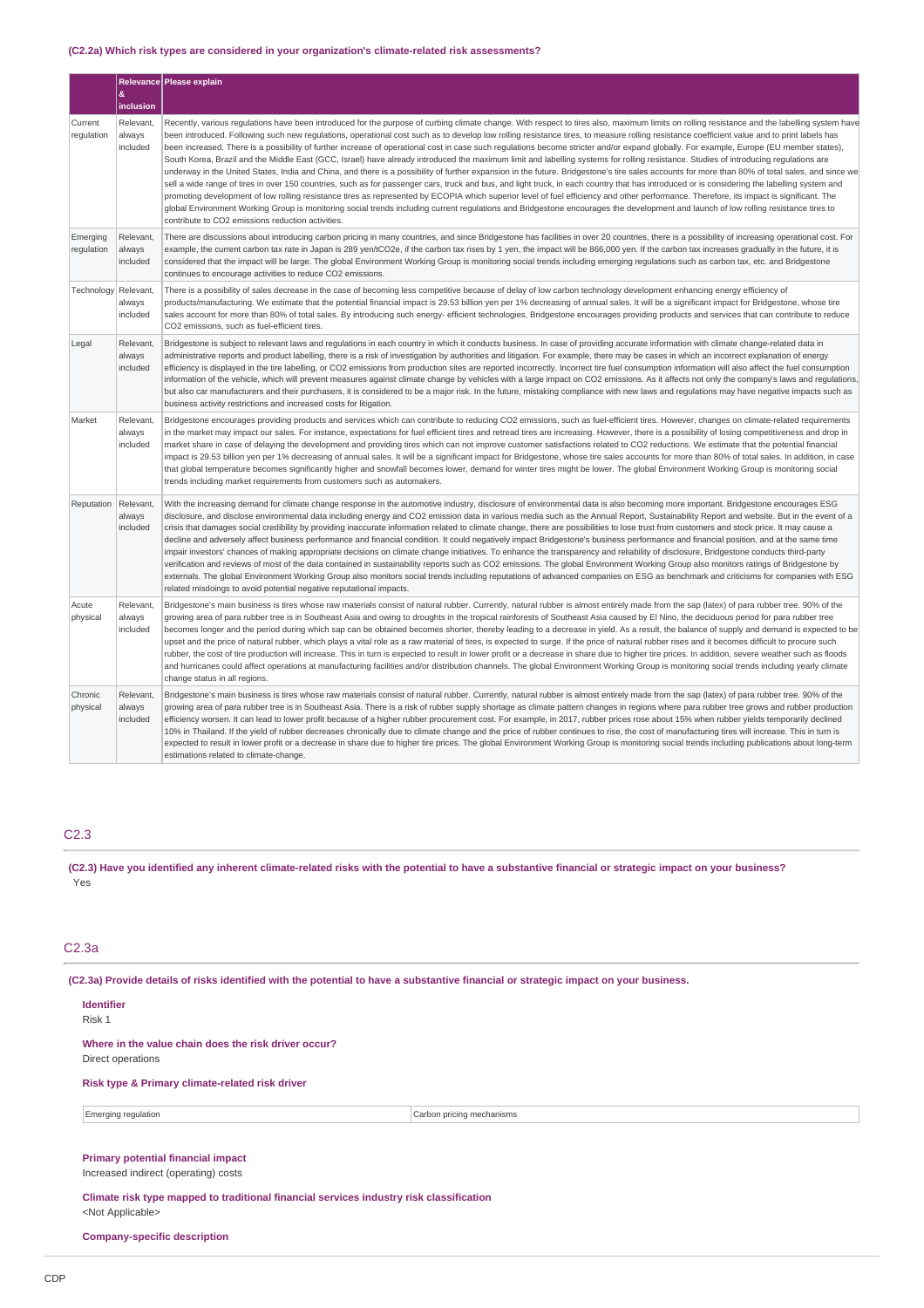Introducing carbon pricing in various countries would cause increase of operational cost since Bridgestone has facilities in over 20 countries. For example, in October 2012, the Tax for Climate Change Mitigation was introduced in Japan. In response to such introduction, the Bridgestone Group is paying more taxes directly according to the use of fuel and indirectly according to the use of electricity. Specifically, by using a CO2 emissions factor of each fossil fuel, the tax rate per unit quantity (kilo litter or tonne) is set so that each tax burden is equal to 289 yen per tonne of CO2 emissions. For Bridgestone, it is an important climate risk to consider because approx. 30% (48 facilities) of our manufacturing facilities are located in Japan and CO2 emission of these facilities accounts for approx. 22% of our Scope1 & Scope 2.

**Time horizon** Medium-term

**Likelihood**

Likely

**Magnitude of impact**

High

**Are you able to provide a potential financial impact figure?** Yes, a single figure estimate

**Potential financial impact figure (currency)** 860000

**Potential financial impact figure – minimum (currency)**

<Not Applicable>

**Potential financial impact figure – maximum (currency)** <Not Applicable>

## **Explanation of financial impact figure**

Financial impact is estimated to 289 yen/tCO2 based on current carbon tax rate. Although it depends on the degree of increase the tax rate, the figure shown in the "Potential financial impact 860,000 yen"is a calculation of 1 yen increase case. In the breakdown of CO2 emissions (Scope1, 2) in 2019, Japan's emissions were 866,344 tonnes. (866000 tCO2 \* 1 yen/tCO2 = 866000 yen)

**Cost of response to risk** 5053000000

## **Description of response and explanation of cost calculation**

To mitigate this risk, Bridgestone has two approaches to reduce the impact of future carbon taxes by reducing CO2 emissions. One is to include the evaluation from the viewpoint of CO2 emission cost in the equipment introduction study. The internal guidelines stipulate that a comprehensive evaluation including the realization of a sustainable society such as CO2 reduction should be made when making investment decisions. Carbon price of CO2 emission cost is set accordingly considering business characteristics and regional situations of each business unit, however the common default value for reference is updated once a year. Based on this information, each business unit will install equipment while considering reducing the future impact of carbon prices. The other is to improve energy efficiency with existing equipment. To maximize energy efficiency, we are promoting conversion to energy that produces little CO2 emissions and also reducing energy use itself. Energy saving initiatives at production sites are one of our primary activities. We have been implementing CO2 reduction measures such as the introduction of high efficiency equipment, installing steam turbine generators, converting to fuel emitting less CO2 and so on. Investments mainly for enhancing energy saving through improvements of equipment, including upgrading equipment to high efficiency equipment and converting them to inverter, at Bridgestone plants amounted to 5,053 million yen in 2019. In the calculation, the ones that contribute to energy saving (efficiency improvement of buildings such as heat insulation, repair, air conditioning, lighting / efficiency improvement of processes such as heat recovery, fuel conversion, equipment replacements) were extracted from the list of capital investment in 2019 at the production facilities, and the investment amount was totalled.

#### **Comment**

As example of other activities, we are promoting energy saving initiatives at offices. We have reduced the number of units of equipment by promoting scrapping and integration through the visualization of the layout and utilization rate of office equipment such as printers and multifunction office equipment. We also have long succeeded in reducing power consumption by resetting illuminance by thorough measurement of lighting illuminance of business offices. We have introduced an "electric power visualization" system at the business office of our Technical Center which is used to visualize the status of power consumption and verify the effects of reduction measures and to set reduction targets.

## **Identifier**

Risk 2

**Where in the value chain does the risk driver occur?** Upstream

## **Risk type & Primary climate-related risk driver**

Chronic physical Changes in precipitation patterns and extreme variability in weather patterns

**Primary potential financial impact** Increased direct costs

**Climate risk type mapped to traditional financial services industry risk classification**

<Not Applicable>

# **Company-specific description**

Bridgestone's main business is tires whose raw materials consist of natural rubber. Currently, natural rubber is almost entirely made from the sap (latex) of Para rubber tree. 90% of the growing area of Para rubber tree is in Southeast Asia and due to droughts in the tropical rainforests of Southeast Asia caused by El Nino, the deciduous period for para rubber tree becomes longer and the period during which sap can be obtained becomes shorter, thereby leading to a decrease in yield. As a result, the balance of supply and demand is expected to be upset and the price of natural rubber, which plays a vital role as a raw material of tires, is expected to surge. If the price of natural rubber rises and it becomes difficult to procure such rubber, the cost of tire production will increase. This in turn is expected to result in lower profit or a decrease in share due to higher tire prices. Bridgestone sources most of its natural rubber from Southeast Asia and owns two rubber farms in Indonesia. Therefore, we are aware that this risk has a significant impact.

**Time horizon**

Medium-term

**Likelihood** Likely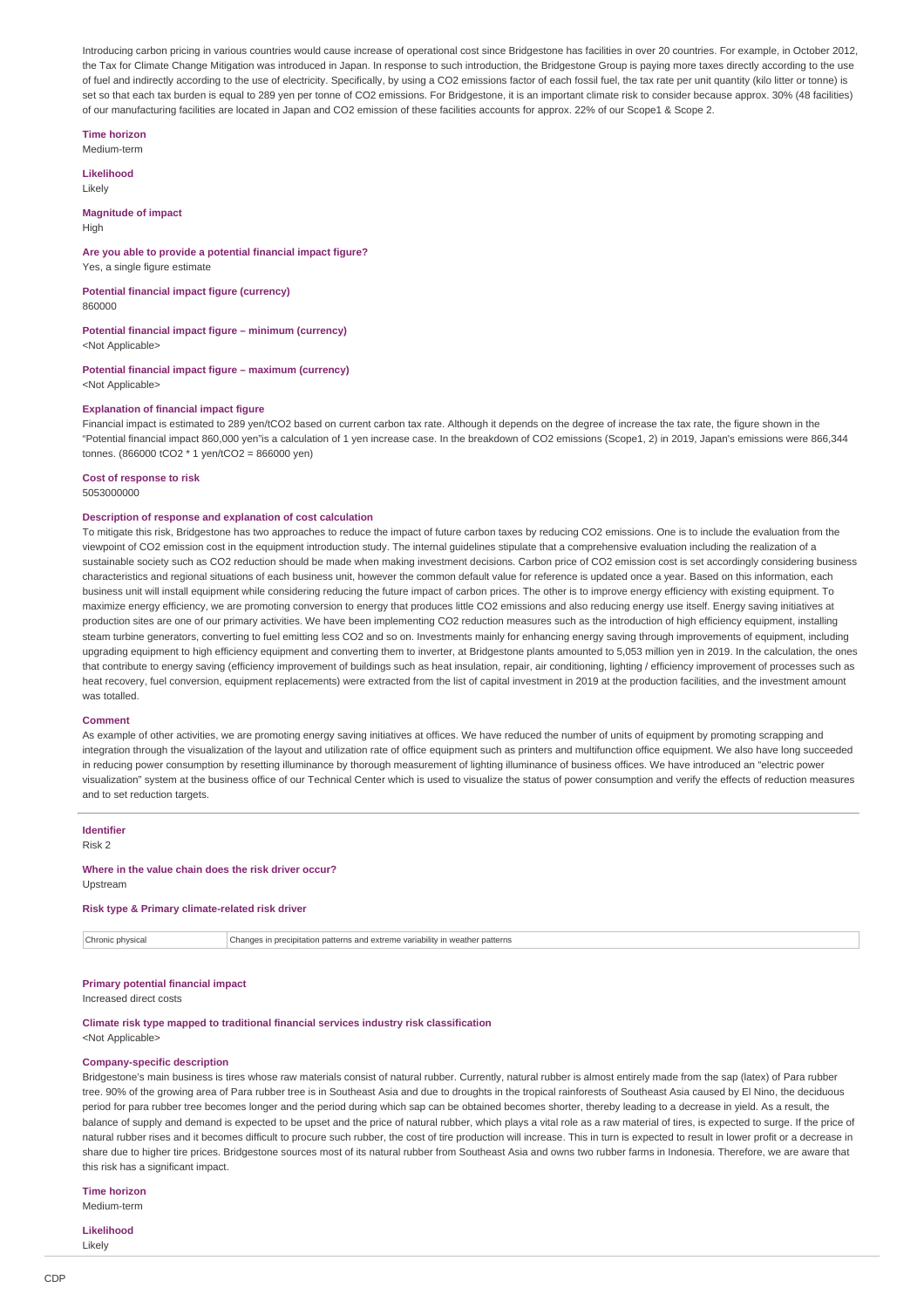#### **Magnitude of impact** Medium-high

# **Are you able to provide a potential financial impact figure?** Yes, a single figure estimate

#### **Potential financial impact figure (currency)** 5043000000

**Potential financial impact figure – minimum (currency)** <Not Applicable>

**Potential financial impact figure – maximum (currency)**

# <Not Applicable>

## **Explanation of financial impact figure**

Financial impact is estimated to 1 yen/kg based on our total amount of raw materials used for production. Although it depends on the degree of increase the raw material prices, the figure shown in the "Potential financial impact 5,043,000,000 yen"is a calculation when the price of all raw materials increases by 1 yen/kg Our total amount of raw materials used for production, including natural and synthetic rubber, is 5,043 thousand tonnes in 2019. (5,043,000 tonnes \* 1 yen/kg = 5,043,000,000 yen)

## **Cost of response to risk**

105200000000

## **Description of response and explanation of cost calculation**

Bridgestone is reducing the above risks through two approaches: improving the rubber productivity and diversifying natural rubber supply sources. To improve productivity, Bridgestone provides rubber tree seedlings to smallholder farmers and conducts technical training with the same productivity-improvement techniques the Group developed for its own rubber farms. Also, for the protection of rubber trees, Bridgestone has been taking measures against the disease of rubber trees. In Southeast Asia, white root rot disease is one of the major factors affecting the productivity of natural rubber. This disease has a problem that detection accuracy is low and damage is likely to spread. To respond to this issue, Bridgestone promoted development of technologies that diagnosis the disease. As a result, Bridgestone established a breakthrough simple disease diagnostic technology for easily, quickly, and accurately diagnosing the disease. This enables the early detection of the disease and is expected to prevent the spread of infection from afflicted trees to healthy ones. Through these efforts, we are augmenting output and preparing for the risk of being unable to procure. For diversifying natural rubber supply sources, we are researching alternative plants other than Hevea brasiliensis. Bridgestone is promoting various research projects utilizing partnerships aimed at practical applications for guayule, a shrub that can be cultivated on land native to the arid region spanning the south-western United States to northern Mexico. Bridgestone began collaborating with Versalis S.p.A. of Italy to make full use of the latest genetic technologies to develop highly productive varieties of guayule. We are also engaged in improving guayule varieties by utilizing technologies by NRgene Ltd., a genome big data solutions company, since February 2018. Aiming for commercial applications by the 2020s, we will continue to improve guayule productivity through sustainable methods, establish new production processes, improve logistics, and promote other initiatives. The entire research and development expenses of the Global Group, including above measures like establishing disease diagnostic technology and conducting research on genome decoding aimed at breed improvement totalled 105.2 billion yen per year in 2019. We see this as a risk management cost and this data can be referenced in Financial Data on Global website as R&D Expenses.

### **Comment**

**Identifier**

#### Risk 3

#### **Where in the value chain does the risk driver occur?**

Downstream

#### **Risk type & Primary climate-related risk driver**

Technology Unsuccessful investment in new technologies

# **Primary potential financial impact**

Increased indirect (operating) costs

#### **Climate risk type mapped to traditional financial services industry risk classification** <Not Applicable>

#### **Company-specific description**

Recently, various regulations have been introduced to curb climate change. With respect to tires also, maximum limits on rolling resistance and the labelling system have been introduced. Although tires do not emit GHG when they are used, passenger cars and trucks emit a large volume of GHG. Improving fuel consumption, would be a countermeasure against such emissions. Although the fuel consumption of passenger cars and trucks is determined by engine performance and various resistance factors. Among such factors, the impact of resistance by tire is said to be about 10-20% for passenger cars and about 20-30% for trucks, though this depends on driving conditions. Resistance by tire mentioned here is referred to as "rolling resistance" which resistance is arising when a tire rolls. In other words, the same vehicle will have better fuel consumption if the tire rolling resistance is low. As such, each country is adopting the following systems as a measure to lower rolling resistance.1. Set a maximum value for rolling resistance and prohibit sale if this maximum value is exceeded. (Maximum limit) 2. Grade rolling resistance according to 5-7 levels and carry out labelling. For example, Europe (EU member states), South Korea, Brazil and the Middle East (GCC, Israel) have already introduced the maximum limit and labelling systems, and Japan has introduced the labelling system as a voluntary industry standard. For example, Europe (EU member states), South Korea, Brazil and the Middle East (GCC, Israel) have already introduced the maximum limit and labelling systems for rolling resistance. Further studies are underway in the United States, India and Thailand, and there is a possibility of further expansion in the future. In addition, Japan has introduced the labelling system as a voluntary industry standard and China is also considering introducing it. Bridgestone's tire sales accounts for more than 80% of total sales, and since we sell a wide range of tires, such as for passenger cars, truck and bus, and light truck, in each country that has introduced or is considering the labelling system, therefore its impact is significant. Then, Bridgestone considers that these systems could be are a risk to decrease sales units if investment in new technology for better rolling resistance in align with other performances including price is unsuccessful. Therefore, we are developing products with better rolling resistance to prevent reduction of sales volume.

**Time horizon** Short-term

# **Likelihood**

Very likely

**Magnitude of impact** High

**Are you able to provide a potential financial impact figure?**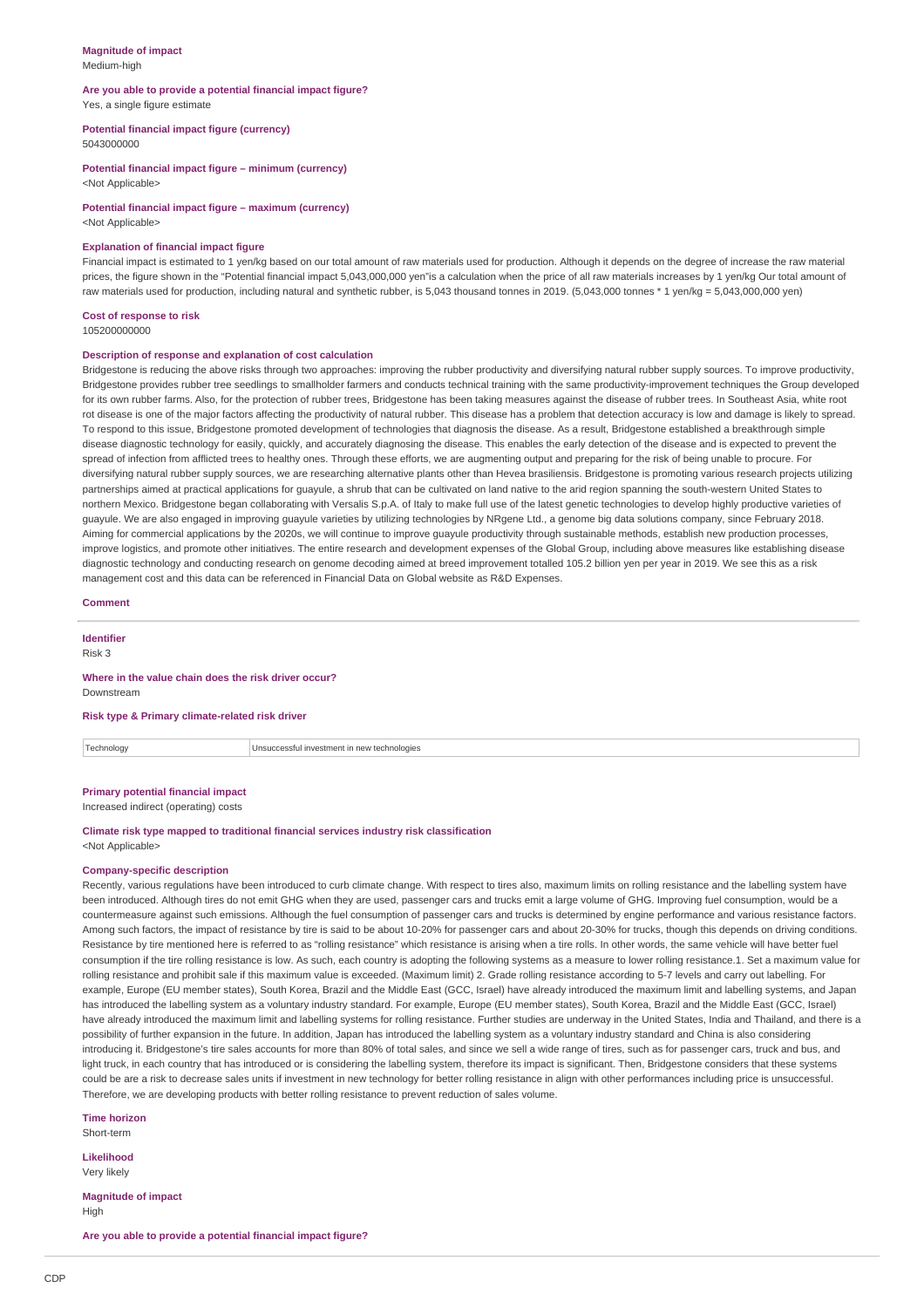#### Yes, a single figure estimate

#### **Potential financial impact figure (currency)** 29530000000

**Potential financial impact figure – minimum (currency)**

<Not Applicable>

#### **Potential financial impact figure – maximum (currency)**

<Not Applicable>

#### **Explanation of financial impact figure**

The global tire market is valued at approximately 169 billion US dollars in 2018 (Reference: Tire Business – Global Tire Company Rankings) and is expected to grow two to three-fold by 2050. Financial impact is estimated to 1% based on our tire sales. Although it depends on the degree of decrease actually sales, the figure shown in the "Potential financial impact 29,530,000,000 yen"is a calculation when the tire sales decreases 1%. Our tire sales in 2019 was about 2,953 billion yen. (2,953,000,000,000 yen \* 0.01 = 29,530,000,000 yen)

#### **Cost of response to risk** 87800000000

# **Description of response and explanation of cost calculation**

The most important factor to prevent this risk is the development of technology for reducing tire-rolling resistance. To this end, we are developing technology for tires in overall focusing on the molecular structure of raw materials, weight reduction, internal structure of tires, and tire groove configuration, among other things. As example of the achievements in 2019, Bridgestone launched "Enliten," an innovative lightweight tire technology that balances increasing considerations for the environment with performance demands. This combination contributes to the reduction of vehicle's CO2 emissions, which providing the same wear life as a standard original equipment tire. Benefiting car manufacturers, drivers and environment, tires with embedded Enliten technology also improve the vehicle handing and stability to increase driving pleasure. Additionally, Bridgestone has developed "SUSYM," an innovative, next-generation polymer that bonds rubber and resins at the molecular level with its own catalysed technologies. SUSYM allows for the flexibility of rubber and the durability of resins to be expressed as needed. SUSYM also leads to new possibilities for tires such as being lightweight, durable, and energy efficient, which exceeds conventional expectations of tires. The Group expects that SUSYM will contribute to various fields in ways that exceed the scope of use as a tire material. In an effort to improve productivity at its factories in order to provide its customers with tires in a faster, better, and moreefficient manner, the Group is also using its own Information and Communications Technology (ICT) to develop analytics, prediction, high-precision processing, and sensing technologies. We invest in development aiming to reduce rolling resistance every year. The figure of "Cost of response to risk" is based on actual expense of tire's research and development including technology development for reducing tire-rolling resistance in 2019 (= 87.8 billion yen ).

## **Comment**

**Identifier** Risk 4

# **Where in the value chain does the risk driver occur?**

Downstream

## **Risk type & Primary climate-related risk driver**

| Reputation | Thereased stakeholder concern or negative stakeholder<br>r feedback |
|------------|---------------------------------------------------------------------|
|            |                                                                     |

## **Primary potential financial impact**

Increased capital expenditures

#### **Climate risk type mapped to traditional financial services industry risk classification**

<Not Applicable>

#### **Company-specific description**

Disclosure of GHG related information is increasingly being required around the world. Meanwhile, foreign investors own about 27% of Bridgestone stocks. If Bridgestone stocks are deemed to be outside the scope of ESG investment by financial institutions due to our failure to disclose information or negative campaigns are conducted by NGOs, there is a risk that this would lead to a decline in the stock price. We think the reputation risk would be comparatively higher for Bridgestone because of its leader position in the industry and should be managed properly by the measures as written below.

**Time horizon**

Short-term

**Likelihood** About as likely as not

**Magnitude of impact** Medium-low

**Are you able to provide a potential financial impact figure?** Yes, a single figure estimate

**Potential financial impact figure (currency)** 760000000

**Potential financial impact figure – minimum (currency)** <Not Applicable>

#### **Potential financial impact figure – maximum (currency)** <Not Applicable>

# **Explanation of financial impact figure**

Financial impact is estimated to 1 yen/share based on our stock price. Although it depends on the degree of decrease actually stock price, the figure shown in the "Potential financial impact 760,000,000 yen"is a calculation of 1 yen decline case. Number of shares issued was about 761,536,000 share in 2019. (760,000,000 share \* 1 yen = 760,000,000 yen) It brings more difficult access to capital.

**Cost of response to risk** 30600000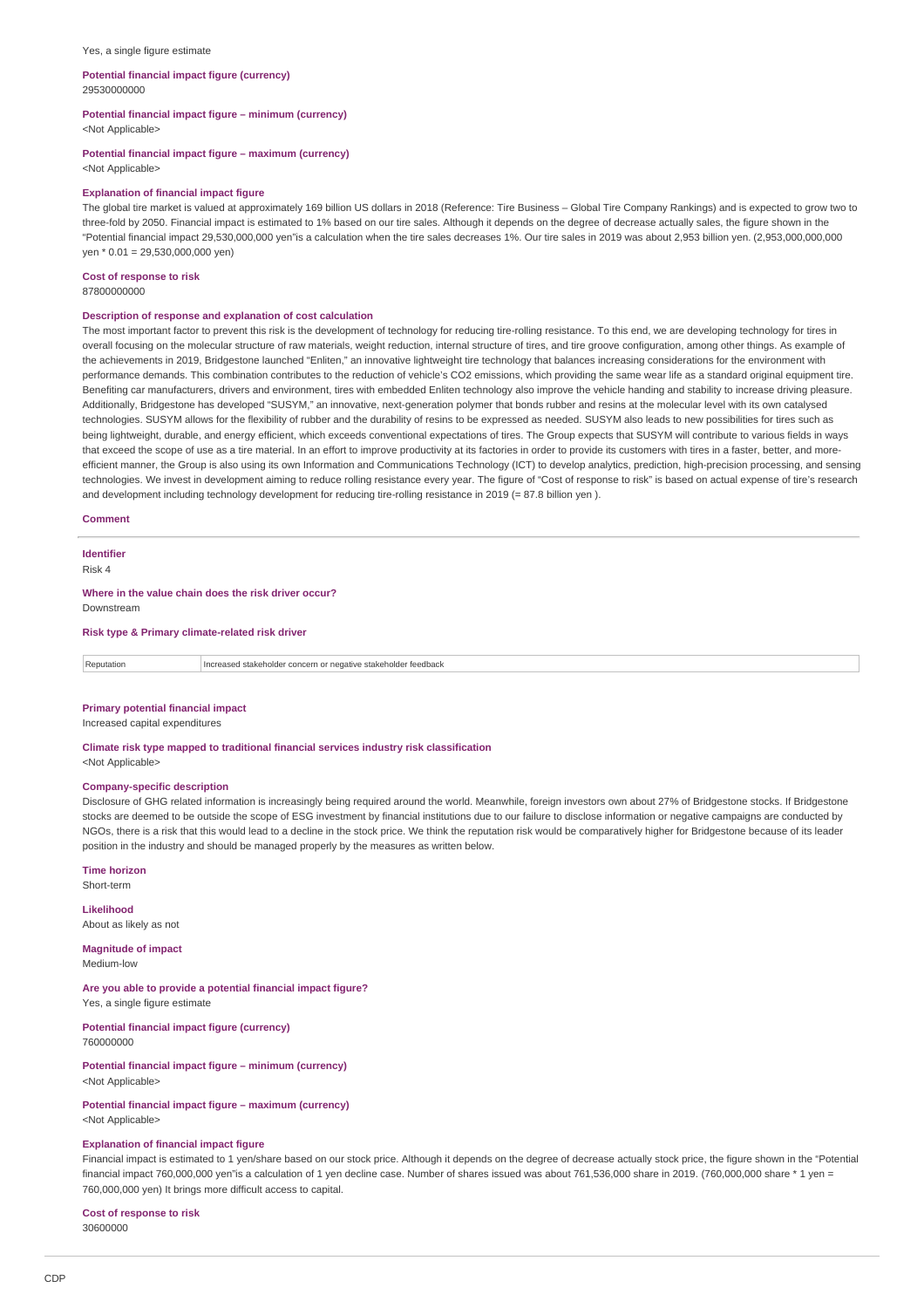#### **Description of response and explanation of cost calculation**

In order to prevent decreasing in brand value, we believe that it is important to accurately disclose information on supply chain GHG. When disclosing GHG information, we deem the following 3 points crucial. 1) Guarantee of reliability of information We obtained a third-party verification of our 2019 calculation results through an external organization and disclosed it. We utilize external evaluation schemes to secure objectivity from stakeholders' viewpoint. As the result of such effort by 2019, we were ranked or selected to A- on CDP Climate Change, DJSI Asia Pacific, FTSE4Good Index Series, and STOXX GLOBAL ESG LEADERS INDEX etc. as of Feb.2020. 2) Secure method of information disclosure We thinks we can meet stakeholder's expectations by disclosing information in accordance with CDP requirements. The disclosure connected with the objective under long-term environmental vision has made our initiatives easily understandable. 3) Secure means of access to information We use our website and Global Sustainability Report to make it possible for all stakeholders to access information of our various activities. The effort to communicate with stakeholders through the Global Sustainability Report was awarded "Environmental Communication Awards 2019 Excellent prize" by the Ministry of the Environment of Japan in Feb, 2019. We spent approx. 30.6 million yen in 2019 in total for implementing measures above such as obtaining third-party verification of our 2019 GHG calculation results and issuing a Sustainable Report.

#### **Comment**

# C2.4

**(C2.4) Have you identified any climate-related opportunities with the potential to have a substantive financial or strategic impact on your business?** Yes

#### C2.4a

**(C2.4a) Provide details of opportunities identified with the potential to have a substantive financial or strategic impact on your business.**

# **Identifier**

Opp<sub>1</sub>

**Where in the value chain does the opportunity occur?** Downstream

**Opportunity type** Products and services

**Primary climate-related opportunity driver** Development and/or expansion of low emission goods and services

#### **Primary potential financial impact**

Increased revenues resulting from increased demand for products and services

#### **Company-specific description**

Recently, various regulations have been introduced with the purpose of curbing climate change. With respect to tires also, maximum limits on rolling resistance and the labelling system have been introduced. "Rolling resistance" is resistance arising when a tire rolls, and the same vehicle will have better fuel consumption if the tire rolling resistance is low. Therefore, each country is adopting the following systems as a measure to lower rolling resistance. 1. Set a maximum value for rolling resistance and prohibit sale if this maximum value is exceeded. (Maximum limit) 2. Grade rolling resistance according to 5-7 levels and carry out labelling. For example, several regions and countries such as Europe (EU member states), South Korea, Brazil and the Middle East (GCC, Israel) have already introduced the maximum limit and labelling systems, and Japan has introduced only the labelling system as a voluntary industry standard. Bridgestone's tire sales accounts for more than 80% of total sales, and since we sell a wide range of tires in over 150 countries, such as for passenger cars, truck and bus, and light truck, in each country that has introduced or is considering the labelling system and promoting development of low rolling resistance tires as represented by ECOPIA which superior level of fuel efficiency and other performance. Therefore, its impact is significant. Therefore, Bridgestone considers the introduction of these systems could be comparatively large opportunity to fairly disclose and appeal to consumers the maximum limit and grading of rolling resistance of our products due to its wide range of region of operation. Bridgestone's fuel-efficient tires, represented by ECOPIA, contribute to greater vehicle fuel efficiency and meet a variety of customer needs, including superior levels of low-rolling resistance, lighter weights and other performance metrics. The Group achieved a 23% reduction (from a 2005 baseline) in tire rolling resistance, equal to a contribution of approximately 13.4 million tonnes CO2 reduction, in 2019. Bridgestone believes that it can respond to the labelling system through the development of such fuel-efficient tires and appeal to the demand for fuelefficient tires.

#### **Time horizon**

Short-term

**Likelihood** Very likely

**Magnitude of impact** High

**Are you able to provide a potential financial impact figure?** Yes, a single figure estimate

**Potential financial impact figure (currency)** 29530000000

**Potential financial impact figure – minimum (currency)** <Not Applicable>

**Potential financial impact figure – maximum (currency)** <Not Applicable>

# **Explanation of financial impact figure**

The global tire market is valued at approximately 169 billion US dollars in 2018 (Reference: Tire Business – Global Tire Company Rankings) and is expected to grow two to three-fold by 2050. Financial impact is estimated to 1% based on our tire sales. Although it depends on the degree of increase actually sales, the figure shown in the "Potential financial impact 29,530,000,000 yen"is a calculation when the sales of tire business increases 1%. Our sales of tire business in 2019 was about 2,953 billion yen. (2,953,000,000,000 yen \* 0.01 = 29,530,000,000 yen)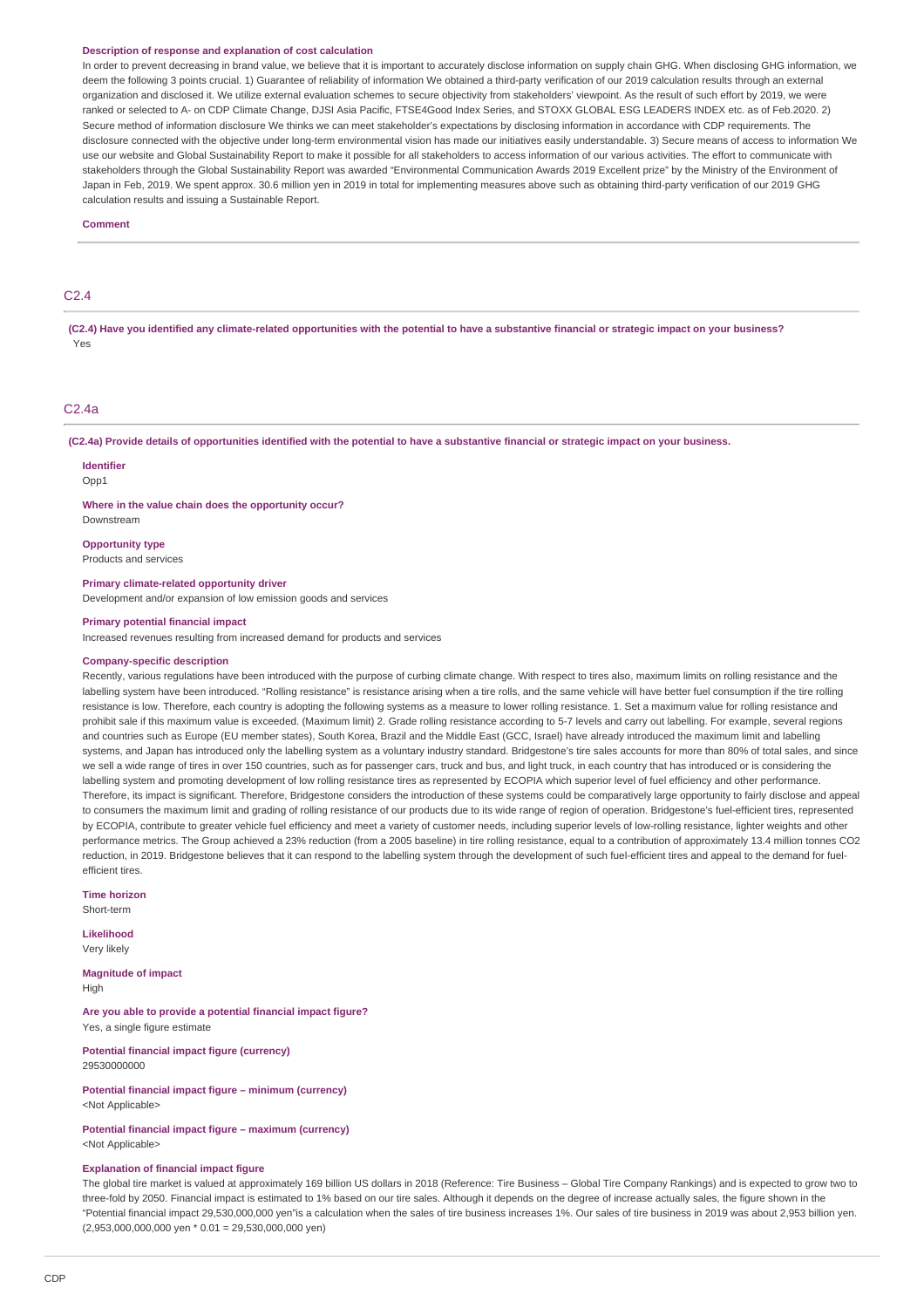## **Cost to realize opportunity** 87800000000

#### **Strategy to realize opportunity and explanation of cost calculation**

The most important factor in taking advantage of such systems is the development of technology to reduce tire-rolling resistance. To this end, we are developing technology for tires, focusing on the overall molecular structure of raw materials, weight reduction, internal structure of tires, and tire groove configuration, among other things. At the same time, we are implementing the sales strategy of focusing on expanding sales of "ECOPIA" tires with substantially lower rolling resistance as a global brand. We have successfully been increasing sales of "ECOPIA" brand products and will foster this brand continuously. Also, we successfully developed the "Large and Narrow concept tire" employing "ologic" technology as a new tire environmental technology. Tires with this new technology are able to realize levels of fuel efficiency that greatly exceed those of the fuel-efficient tires we have already put on the market, and as a result, this is expected to reduce CO2. In addition, we are promoting development of tires with better rolling resistance by setting a mid-term target for us to reduce 25% of rolling resistance vs 2005 until 2020. As of 2019, we achieved 23% reduction vs 2005 (improved approx.2% from 2018) which is equivalent to 13.6 million t-CO2 of our Scope3 reduction from 2005. We invested in development aiming to reduce rolling resistance every year. Tire's research and development expenses, including such investments, totalled 87.8 billion yen in 2019. This data is can be referenced in Securities report.

#### **Comment**

# **Identifier**

Opp2

**Where in the value chain does the opportunity occur? Unctream** 

# **Opportunity type**

Resilience

## **Primary climate-related opportunity driver**

Resource substitutes/diversification

#### **Primary potential financial impact** Reduced direct costs

## **Company-specific description**

Currently, natural rubber, the main raw material of tires, is almost entirely produced from the sap of para rubber trees. 90% of growing areas of para rubber trees are in Southeast Asia and its price often fluctuates due to issues such as demand change, climate change and speculation etc. Therefore, finding a substitute for the raw material source will be one key factor to enhance competitiveness and resilience of Bridgestone's business. The Bridgestone Group proactively conducts research and production of natural rubber resources consisting of Guayule cultivated in arid climates and Russian Dandelion cultivated in temperate climates as substitutes for para rubber trees. Additionally, we have successfully developed a new polymer to bond rubber and resins at the molecular level. This new polymer, called High Strength Rubber (HSR), boasts unprecedented durability with higher crack resistance, higher abrasion resistance and tensile strength than natural rubber, which itself has higher destruction resistance than common synthetic rubber. We expect this new material would be alternative material of natural rubber and/or contribute to reducing its usage amount. Through these activities, we can use this opportunity to differentiate ourselves in terms of diversity of raw material source and cost competitiveness and supply of tires.

### **Time horizon**

Medium-term

**Likelihood** Likely

#### **Magnitude of impact** Medium-high

**Are you able to provide a potential financial impact figure?** Yes, a single figure estimate

**Potential financial impact figure (currency)** 199000000000

**Potential financial impact figure – minimum (currency)** <Not Applicable>

**Potential financial impact figure – maximum (currency)** <Not Applicable>

#### **Explanation of financial impact figure**

Financial impact is estimated to tire sales per market share. Although it depends on the degree of expansion of market share, the figure shown in the "Potential financial impact 199,000,000,000 yen"is calculated as below. Our tire sales in 2019 was about 2,953 billion yen and the latest our tire share is 14.8%. (2,953 billion / 14.8 = 199 billion)

## **Cost to realize opportunity**

105200000000

### **Strategy to realize opportunity and explanation of cost calculation**

As a means of gaining opportunities, we have been promoting research and development on alternative resources in other climatic zones aimed at easing the overconcentration of natural rubber producing areas in Southeast Asia. 1. Guayule: The Bridgestone Group conducts research and development of guayule as a new natural rubber source replacing para rubber tree to stabilize supply. As guayule grows in arid regions, unlike Para rubber tree, and the rubber component contained in its tissue has similar properties to the natural rubber harvested from the para rubber tree, it is expected to be a new natural rubber source. We commenced experimental production of natural rubber harvested from guayule in 2015. In 2017, Bridgestone Americas (BSAM) collaborated with Versalis S.p.A. of Italy, making full use of the latest genetic technologies to develop highly productive varieties of guayule. BSAM is also engaged in improving guayule varieties by utilizing technologies by NRgene Ltd., a genome big data solutions company, since February 2018. Aiming for commercial applications by the 2020s, we will continue to improve guayule productivity through sustainable methods, establish new production processes, improve logistics, and promote other initiatives. 2. SUSYM: An innovative, next-generation polymer that bonds rubber and resins at the molecular level with its own catalysed technologies, was developed in 2019. SUSYM allows for the flexibility of rubber and the durability of resins to be expressed as needed. SUSYM also leads to new possibilities for tires such as being lightweight, durable, and energy efficient, which exceeds conventional expectations of tires. The Group expects that SUSYM will contribute to various fields in ways that exceed the scope of use as a tire material. In an effort to improve productivity at its factories in order to provide its customers with tires in a faster, better, and more-efficient manner, the Group is also using its own Information and Communications Technology (ICT) to develop analytics, prediction, high-precision processing, and sensing technologies. The entire research and development expenses on Group/Global basis, including development of alternative resources above, totalled 105.2 billion yen per year in 2019. This data is can be referenced in Securities report.

#### **Comment**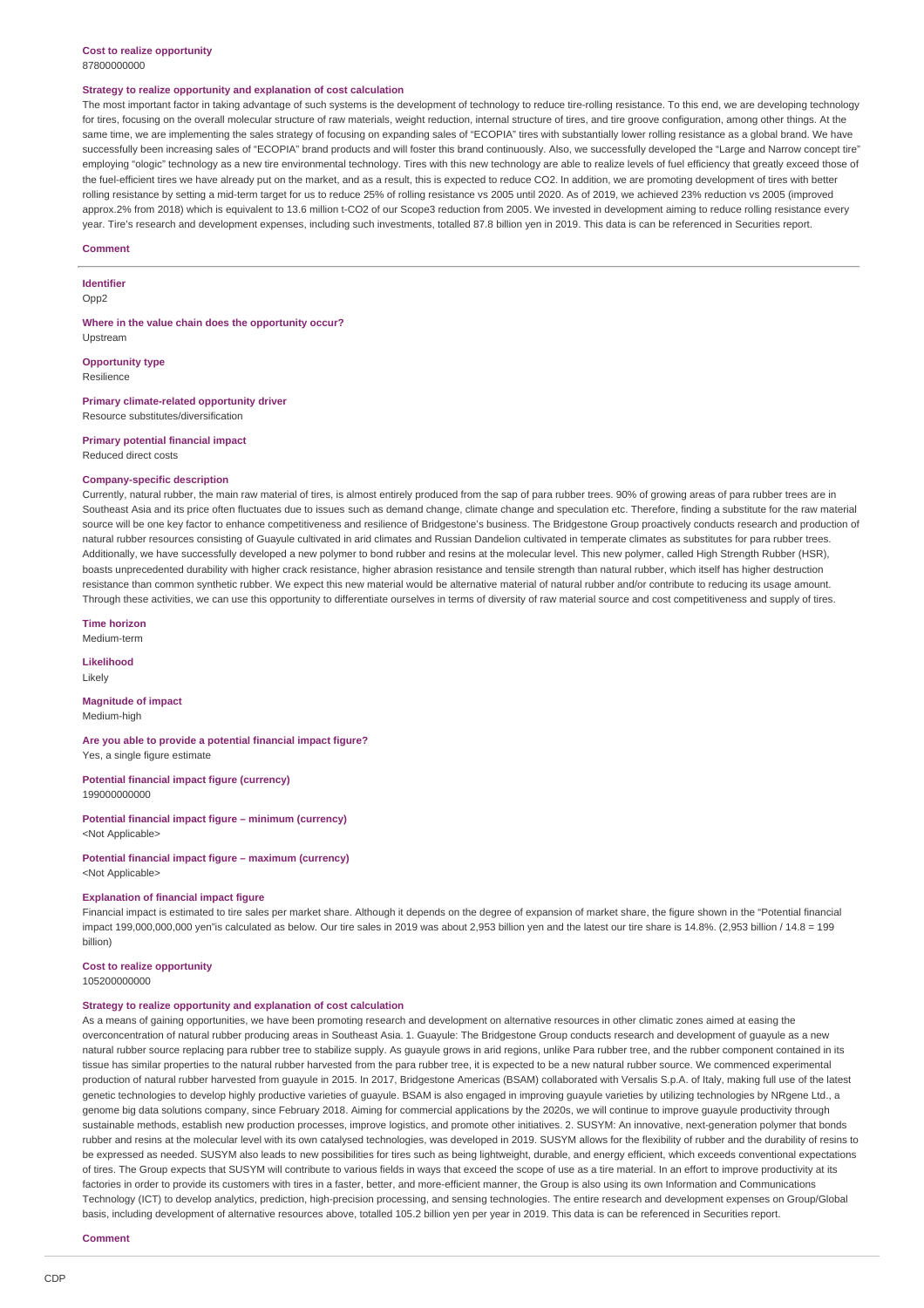# **Identifier** Opp3

#### **Where in the value chain does the opportunity occur?** Downstream

**Opportunity type**

Products and services

**Primary climate-related opportunity driver** Shift in consumer preferences

#### **Primary potential financial impact**

Increased revenues resulting from increased demand for products and services

#### **Company-specific description**

Bridgestone delivers a wide range of products to customers around the world, including tires, rubber and other diversified products. We have been providing best-in-class services, sensor devices, data-driven technology and tire asset management systems as "Solution Business" that enable increased productivity for our customers. Among the customers, Commercial Fleet operators are under constant pressure to maximize their fleet performance whilst minimizing costs. Bridgestone's integrated solution offering, combining premium products, extensive services and state of the art digital platforms provide fleet customers with safer, more sustainable and economical mobility. From climate-related viewpoint, improvement of fuel efficiency brought by our solution have been contributing to CO2 reduction. In case that stricter emission control and/or carbon pricing etc. are introduced with the rise of social momentum in future, CO2 emission reduction would become more important theme for such operators. We consider it could be our business opportunity. Bridgestone has focused on this solution business in recent years by measures represented by the acquisition of Bandag in 2007, introducing "ECO Value Pack" service which bundles new tires, retread tires and tire maintenance service into a single package for transport operators and other customers. Moreover, Webfleet solutions joined our business from 2019, which provide all the information fleet managers need to protect drivers, manage their inventories, optimize operations and total cost of ownership per vehicle, and reduce environmental impact in 2019. Real-time vehicle tracking improves operations of the entire fleet and driver behaviour. Monitoring and analysing driver behaviour and optimizing routes reduces fuel costs and greenhouse gas emissions. Automated processes also support compliance with regulatory guidelines. Therefore, Bridgestone would be able to grasp the expansion of solution business related opportunity comparatively easily.

**Time horizon**

Short-term

**Likelihood** Very likely

**Magnitude of impact** Medium

**Are you able to provide a potential financial impact figure?** Yes, a single figure estimate

**Potential financial impact figure (currency)** 29530000000

**Potential financial impact figure – minimum (currency)** <Not Applicable>

### **Potential financial impact figure – maximum (currency)** <Not Applicable>

#### **Explanation of financial impact figure**

The global tire market is valued at approximately 169 billion US dollars in 2018 (Reference: Tire Business – Global Tire Company Rankings) and is expected to grow two to three-fold by 2050. Financial impact is estimated to 1% based on our tire sales. Although it depends on the degree of increase actually sales, the figure shown in the "Potential financial impact 29,530,000,000 yen"is a calculation when the tire sales increases 1% Our tire sales in 2019 was about 2,953 billion yen. (2,953,000,000,000 yen  $*$  0.01 = 29.530.000.000 yen)

**Cost to realize opportunity** 87800000000

# **Strategy to realize opportunity and explanation of cost calculation**

With recent developments like MaaS (Mobility as a Solution) and CASE (Connected, Autonomous, Shared, Electric), the mobility industry is facing a once-in-a-century pace of change. As mobility continues to rapidly evolve, it has the strong potential to solve many of the challenges affecting society. The Bridgestone Group's mobility solutions business creates new value by combining its wealth of knowledge about tires with tire and mobility data to contribute to world mobility. For customers, the Group's solutions that maximize tire performance help optimize operations and introduce damage prevention measures that avoid downtime, improve vehicle performance and reduce TCO. For society, the value the Group co-creates with customers and partners reduces CO2 emissions and helps realize a circular economy. Based on this strategy, Bridgestone has focused on this solution business in recent years by measures represented by the acquisition of Bandag in 2007, introducing "ECO Value Pack" service which bundles new tires, retread tires and tire maintenance service into a single package for transport operators and other customers. Moreover, Webfleet solutions joined our business from 2019. "WEBFLEET" service supports transportation operation and contributes to improved safety, efficiency and productivity by managing various data related to vehicle operations. It also contributes to improved fuel efficiency and reduced CO2 emissions by streamlining operations. To date, 900,000 vehicles have used WEBFLEET. By combining vehicle operations data with the Bridgestone Group's knowledge of tire wear and durability, it can provide a wider range of solutions, including products and services based on customers' unique operating conditions and needs. As an example, one customer reported that WEBFLEET reduced fuel consumption costs by 10% and CO2 emissions by 2000 tonnes. Additionally, data on vehicle operating and tire usage conditions is being deployed by R&D teams to more rapidly develop high-quality tires that meet customers' evolving needs. Based on the strategy, Bridgestone will maximize the value of the solution to meet the needs of customers and create business opportunities that can contribute from the perspective of climate change. The figure of "Cost to realize opportunity" shows annual cost based on actual expense of tire's research and development including technology development for reducing tire-rolling resistance in 2019 (= 87.8 billion yen ).

**Comment**

# C3. Business Strategy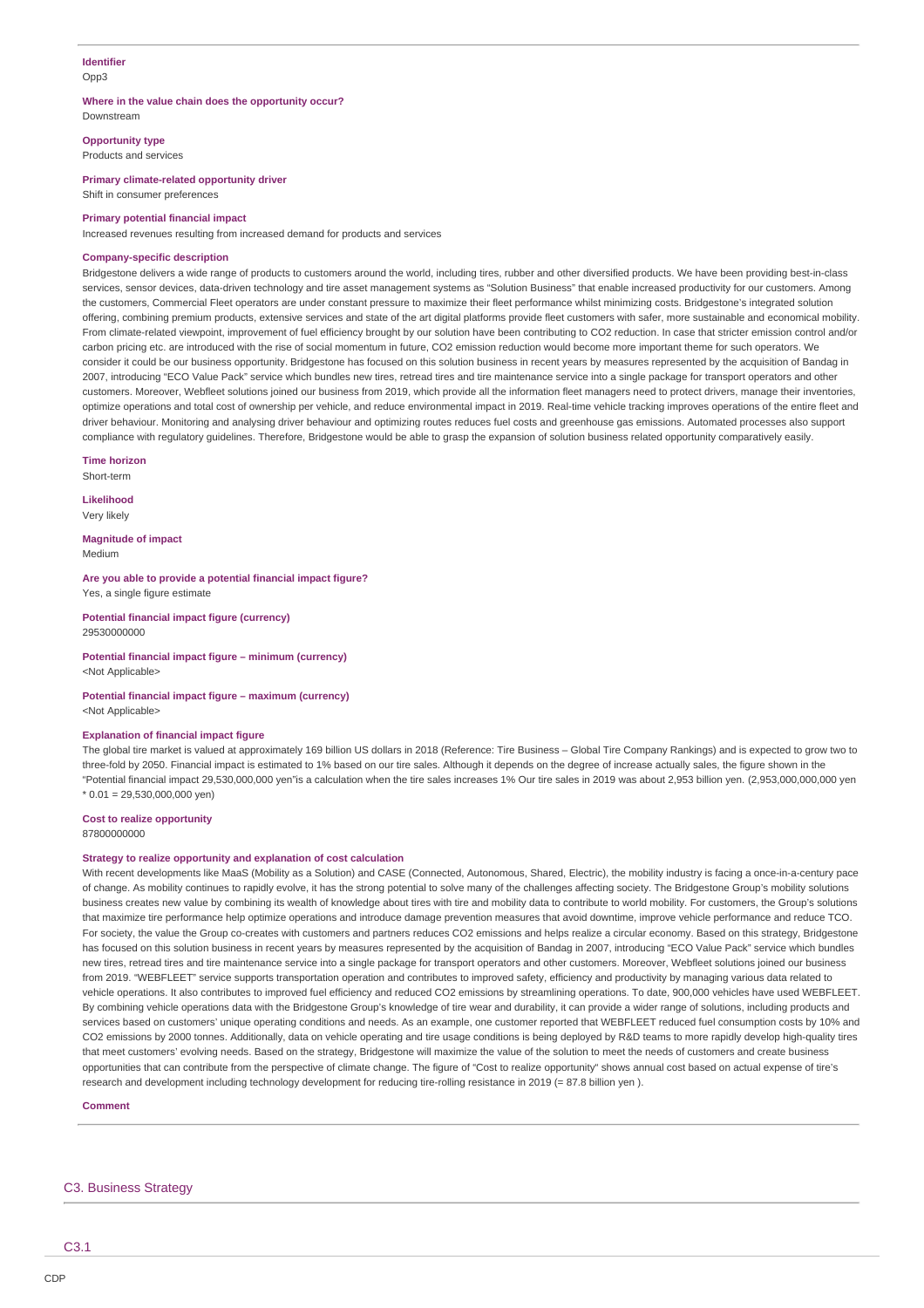**(C3.1) Have climate-related risks and opportunities influenced your organization's strategy and/or financial planning?** Yes, and we have developed a low-carbon transition plan

# C3.1a

**(C3.1a) Does your organization use climate-related scenario analysis to inform its strategy?** Yes, qualitative

# C3.1b

# **(C3.1b) Provide details of your organization's use of climate-related scenario analysis.**

| Climate-<br>related<br>scenarios<br>and<br>models<br>applied | Details                                                                                                                                                                                                                                                                                                                                                                                                                                                                                                                                                                                                                                                                                                                                                                                                                                                                                                                                                                                                                                                                                                                                                                                                                                                                                                                                                                                                                                                                                                                                                                                                                                                                                                                                                                                                                                                                                                                                                                                                                                                                                                                                                                                                                                                                                                                                                                                                                                                                                                                                                                                                                                                                                                                                                                                                                                                                                                                                                                                                                                                                                                                                                                                                                                                                                                                                                                                                                                                                                                                                                                                                                                                                                                                                                                                                                                                                                                                                                                                                                                                                                                                                                                                  |
|--------------------------------------------------------------|------------------------------------------------------------------------------------------------------------------------------------------------------------------------------------------------------------------------------------------------------------------------------------------------------------------------------------------------------------------------------------------------------------------------------------------------------------------------------------------------------------------------------------------------------------------------------------------------------------------------------------------------------------------------------------------------------------------------------------------------------------------------------------------------------------------------------------------------------------------------------------------------------------------------------------------------------------------------------------------------------------------------------------------------------------------------------------------------------------------------------------------------------------------------------------------------------------------------------------------------------------------------------------------------------------------------------------------------------------------------------------------------------------------------------------------------------------------------------------------------------------------------------------------------------------------------------------------------------------------------------------------------------------------------------------------------------------------------------------------------------------------------------------------------------------------------------------------------------------------------------------------------------------------------------------------------------------------------------------------------------------------------------------------------------------------------------------------------------------------------------------------------------------------------------------------------------------------------------------------------------------------------------------------------------------------------------------------------------------------------------------------------------------------------------------------------------------------------------------------------------------------------------------------------------------------------------------------------------------------------------------------------------------------------------------------------------------------------------------------------------------------------------------------------------------------------------------------------------------------------------------------------------------------------------------------------------------------------------------------------------------------------------------------------------------------------------------------------------------------------------------------------------------------------------------------------------------------------------------------------------------------------------------------------------------------------------------------------------------------------------------------------------------------------------------------------------------------------------------------------------------------------------------------------------------------------------------------------------------------------------------------------------------------------------------------------------------------------------------------------------------------------------------------------------------------------------------------------------------------------------------------------------------------------------------------------------------------------------------------------------------------------------------------------------------------------------------------------------------------------------------------------------------------------------------------|
| 2DS<br><b>IEA 450</b>                                        | 1. Purpose As the impact of climate change risks on future automobile market trends is very important to Bridgestone as a tire manufacturer, we extracted climate risks to incorporate into mid-long term<br>strategy. 2. Time horizon We conducted scenario analysis with business projections as of 2030 because we did the analysis as a part of the study to consider mid-term target towards 2030, the target<br>year of the SDGs. 3. Boundary The scope targets the tire business, which is our core segment that accounts for 84% of sales. There are 96 tire-related production bases in the Americas, Europe/Middle<br>East/Africa/Russia, China/Asia Pacific and Japan. 4. Scenario identification We selected 2 degree / 4 degree scenarios to clarify climate risks widely on overall aspects (including procurement,<br>manufacturing, logistics etc. not limiting to our product/service). We consider the 2 scenarios would be appropriate representatives of contrast viewpoints of "low carbon society" and society where<br>climate change actualizes due to increasing of carbon emission. 5. Methodology 1) List climate risks on the scenarios widely 2) Estimate financial impacts of the risks with the following inputs and their<br>future prediction. -Financial information (Sales, cost, operating profit, capital expenditure etc.) -Non-financial information (CO2 emission, energy consumption, material consumption, water intake etc.) -<br>External information (Carbon price/tax, price of renewable energy, material, water etc.) 3) Evaluate importance of each risk based on the impacts and probability 6. Assumption on the analysis 1) On the<br>2 degree scenario, we assume that physical impact such as flood, water shortage caused by climate change won't be significant impact driver so the risks to focus is limited to strong rise of social<br>demand and stricter policy. 2) On the 4 degree scenario, we assume that GHG emission will be kept high due to insufficient climate policy and/or social actions. Therefore, the risks to focus are limited<br>to physical impact caused by high temperature, flood, hurricane, drought etc. 3) On both scenarios, we assume that we won't conduct any particular countermeasures for the climate risks. 7. Results<br>and implications to business objectives / strategy We found the following risks are especially important for us on each scenario. <2 degree scenario> - Increased cost on manufacturing due to<br>introduction of carbon pricing / tax - Increased price of natural rubber caused by stronger demand for forest protection and shortage of its supply - Increased demand for products with lower CO2<br>emission (brought by fuel-efficient tires etc.) and investment on technologies to achieve it In addition, we recognizes that the important risks extracted are the same for well below 2 degree and 1.5<br>degree case although those magnitudes are bigger <4 degree scenario> - Increased price of natural rubber caused by lower yield and supply due to abnormal weather - Damage on operation of<br>manufacturing sites by sever and frequent weather disasters - Reduced revenue from winter tires caused by snowfall reduction According to the analysis, not taking any action will end in financial impact<br>such as increasing of cost and the impact should be managed properly. The results of this scenario analysis are reflected in our new Mid-Long Term Business Strategy. To become a sustainable<br>solutions company, the Group is focused on developing advanced mobility solutions that contribute social and customer value. One example is the WEB FLEET, operation management service that<br>utilizes vehicle telematics data. For customers, the solutions that maximize tire performance help optimize operations, improve vehicle performance and reduce total cost. For society, the solution<br>reduces CO2 emissions and helps promote a circular economy. We will create and expand solutions in the medium to long term, contributing to reduce CO2 emission across the product lifecycle and<br>entire value chain. |

# C3.1d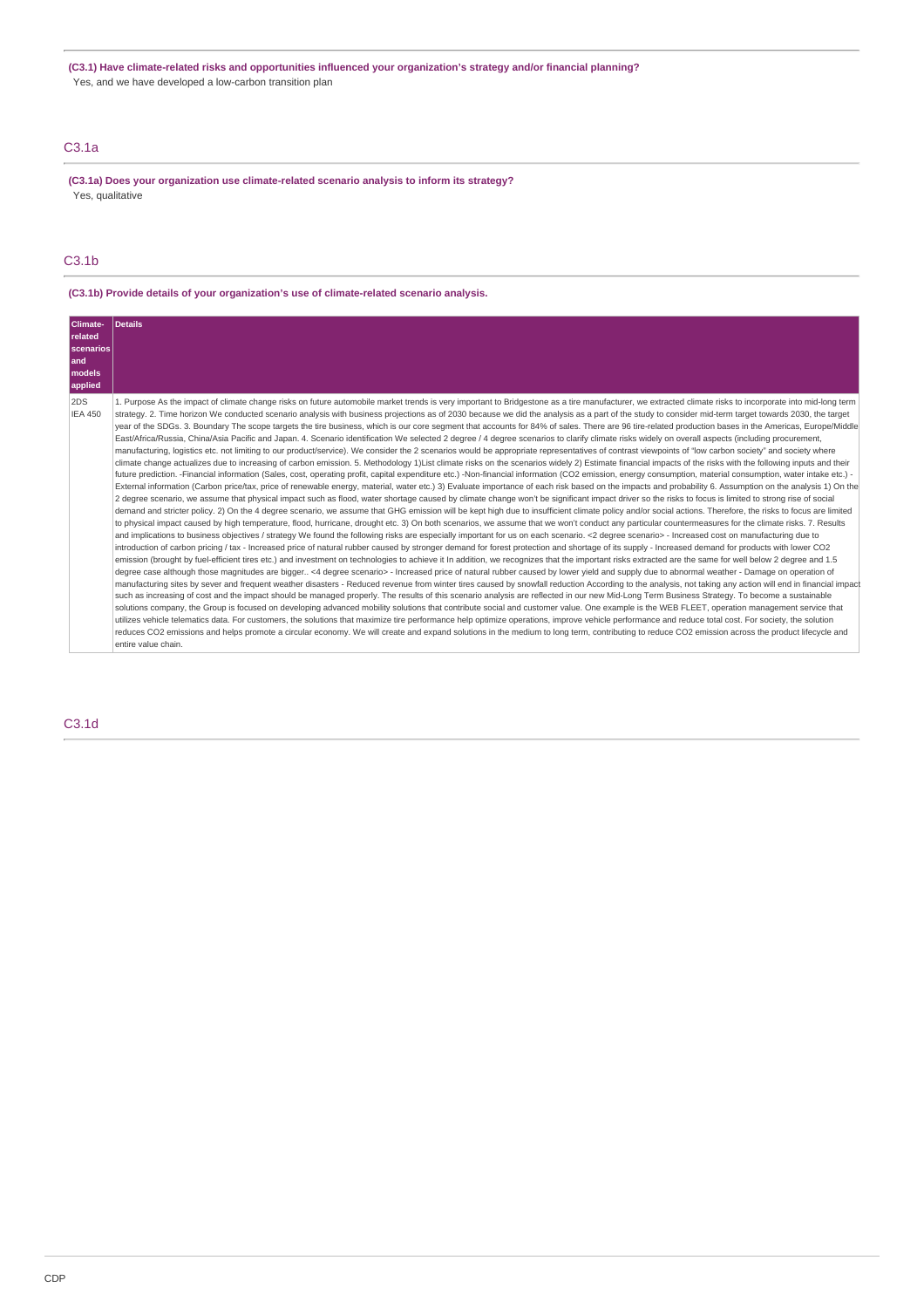# **(C3.1d) Describe where and how climate-related risks and opportunities have influenced your strategy.**

|                                             | related risks<br>and<br>opportunities<br>influenced<br>your strategy<br>in this area? | Have climate-Description of influence                                                                                                                                                                                                                                                                                                                                                                                                                                                                                                                                                                                                                                                                                                                                                                                                                                                                                                                                                                                                                                                                                                                                                                                                                                                                                                                                                                                                                                                                                                                                                                                                                                                                                                                                                                                                                                                                                                                                                                                                                                                                                           |
|---------------------------------------------|---------------------------------------------------------------------------------------|---------------------------------------------------------------------------------------------------------------------------------------------------------------------------------------------------------------------------------------------------------------------------------------------------------------------------------------------------------------------------------------------------------------------------------------------------------------------------------------------------------------------------------------------------------------------------------------------------------------------------------------------------------------------------------------------------------------------------------------------------------------------------------------------------------------------------------------------------------------------------------------------------------------------------------------------------------------------------------------------------------------------------------------------------------------------------------------------------------------------------------------------------------------------------------------------------------------------------------------------------------------------------------------------------------------------------------------------------------------------------------------------------------------------------------------------------------------------------------------------------------------------------------------------------------------------------------------------------------------------------------------------------------------------------------------------------------------------------------------------------------------------------------------------------------------------------------------------------------------------------------------------------------------------------------------------------------------------------------------------------------------------------------------------------------------------------------------------------------------------------------|
| Products<br>and<br>services                 | Yes                                                                                   | Tire industry has maximum limits on rolling resistance and the labelling system have been introduced. For Bridgestone, failing to respond to these systems could be a risk of sales<br>decline of ECO products, however, it also could be an opportunity to increase our sales of such products by improving rolling resistance of a tire. The potential of financial impact to net<br>sales is estimated 30.51 billion yen per 1% of our sales is increased by taking the opportunity or decreased by occurrence of the risk, in the short term. Since this risk impact is big,<br>Bridgestone provides products and services which can reduce customers' CO2 emissions such as fuel-efficient tires, in order to take opportunities of product efficiency requlations and<br>standards and changing consumer behaviour toward low rolling resistance tires. In 2019, Bridgestone launched "Enliten," an innovative lightweight tire technology that balances<br>increasing considerations for the environment with performance demands. After maintaining athletic performance and tire life, this technology makes it possible to reduce weight by<br>about 20% and reduce rolling resistance by about 30% compared to conventional passenger car tires. Benefiting car manufacturers, drivers and environment, tires with embedded<br>Enliten technology also improves the vehicle handing and stability to increase driving pleasure. In 2019, Bridgestone announced T&DPaaS (Tire & Diversified products as a Solution), a<br>new solution business strategy, which also includes the expansion of "Dan-totsu" (the absolute and clear leaders) products including low fuel consumption performance. In the medium<br>term, based on the above opportunities, we set the next mid-term target "Milestone 2030": Contribute to global CO2 emissions reduction across the lifecycle and value chain (Scope 3)<br>of our products and services exceeding five times our operation's (Scope 1 and 2) CO2 emissions by 2030 (vs 2020). Including expansion of T&DPaaS, we will promote activities to<br>archive Milestone2030. |
| Supply<br>chain<br>and/or<br>value<br>chain | Yes                                                                                   | Bridgestone set the next environmental mid-term target "Milestone 2030", and promote to reduce CO2 emissions across the product lifecycle and entire value chain. As one of example<br>of approach, the appropriate maintenance service when using tires that contributes to CO2 reduction for customers. It will also be an opportunity to increase profits when the need for<br>fuel-efficient tires and cost reductions increases due to the effects of climate change in the short term. To enhance the system to provide this service through our overwhelming service<br>network in short term, which is our strength, Bridgestone acquired TOMTOM TELEMATICS B.V., for €910 Million Cash Consideration, the leading provider of digital fleet solutions<br>(Netherlands) in 2019. With this acquisition, Webfleet solutions joined our business, which provide all the information fleet managers need to protect drivers, manage their inventories,<br>optimize operations and total cost of ownership per vehicle, and reduce environmental impact. Monitoring and analysing driver behaviour and optimizing routes reduces fuel costs and<br>greenhouse gas emissions. We think that this service will contribute to the long-term reduction of CO2 emissions for our customers. Another case study is commercialization of tires<br>using recycled carbon black as the raw material by a partnership with Delta Energy Group LLC. Bridgestone Americas, Inc. Bridgestone replaces carbon black with recovered carbon<br>black (rCB), which is obtained by thermally decomposing end-of-life (EOL) tires, commercializes tires using this, and sells it in the United States market from 2019. The process by Delta-<br>Energy Group to extract materials reduces 81% CO2 emission per ton as compared to new carbon black. By the end of 2020, Bridgestone plans to increase the use of the company's<br>rCB to 6,800 metric tons, equivalent to about 2 million EOL tires and a reduction of about 10,900 tonnes CO2 emissions.                                                                                     |
| Investment Yes<br>in R&D                    |                                                                                       | By introducing new technologies Bridgestone encourages providing products and services which can contribute to reducing CO2 emissions, such as fuel-efficient tires. There is a<br>possibility of sales decrease in case of becoming less competitive because of a delay in technology development. Since this risk impact is big, Bridgestone invests in R&D for eco-<br>products/services in the short term. For development, it is necessary to develop technology that enhances fuel efficiency while ensuring excellent safety and quality. Especially in<br>Europe, in order to reduce CO2 emissions from automobiles, stricter CO2 reduction targets have been set for automobile manufacturers. We have promoted technological development<br>to realize high-level fuel efficiency that meets this demand. In 2019, Bridgestone have developed a new technology called "Enliten" that can significantly reduce the rolling resistance of<br>tires by reducing the weight of the tires while maintaining the dynamic performance such as vehicle handling and the wear performance that leads to tire life. Tires based on this<br>technology can reduce CO2 emissions due to tires when driving gasoline vehicles by approximately 30%, and extend the distance that electric vehicles can travel on a single charge. It<br>contributes to climate change response and mobility society from two aspects: the fuel efficiency of vehicles and the performance of electric vehicles. In the medium term, based on the<br>above opportunities, we set the next mid-term target "Milestone 2030": Contribute to global CO2 emissions reduction across the lifecycle and value chain (Scope 3) of our products and<br>services exceeding five times our operation's (Scope 1 and 2) CO2 emissions by 2030 (vs 2020). We will promote activities to archive Milestone2030. The entire research and<br>development expense of the Global Group totalled 105.2 billion yen per year in 2019. Among that expense, tire's research and development expenses totalled 87.8 billion yen in 2019.                                  |
| Operations Yes                              |                                                                                       | Efforts to reduce CO2 emissions in production are a direct means to prevent global warming, and many countries have discussions on the introduction of carbon pricing, which is also an<br>opportunity to reduce costs in the future. Bridgestone has been working to reduce CO2 based on the mid-term target, "By 2020, reduce CO2 emissions per net sales from operations<br>and products' after-use by 35 % (vs 2005)." We are proceeding with the improvement energy efficiency though equipment and processes improvements, and introduction of renewable<br>energy. In 2019, Bridgestone installed solar power generation equipment at Pune plant (India) and Wuxi plant (China), and 34000MWh of electricity has switched to renewable energy.<br>In the medium term, based on the above opportunities, we set the next mid-term target "Milestone 2030": Reduce our absolute CO2 emissions (Scope 1 and 2) by 30% and aspire to<br>reduce by 50% by 2030 (vs 2011). We will promote activities to archive Milestone2030.                                                                                                                                                                                                                                                                                                                                                                                                                                                                                                                                                                                                                                                                                                                                                                                                                                                                                                                                                                                                                                                                                                |

# C3.1e

**(C3.1e) Describe where and how climate-related risks and opportunities have influenced your financial planning.**

| Financial<br>planning<br>elements<br>that have<br>been<br>influenced | <b>Description of influence</b>                                                                                                                                                                                                                                                                                                                                                                  |
|----------------------------------------------------------------------|--------------------------------------------------------------------------------------------------------------------------------------------------------------------------------------------------------------------------------------------------------------------------------------------------------------------------------------------------------------------------------------------------|
| Row Revenues<br>Direct costs                                         | In 2019, The factor that particularly affected financial plans related climate risk was Acquisitions and divestments: Bridgestone has focus on the solution business, represented by the newly                                                                                                                                                                                                   |
| Indirect                                                             | launched strategy named "Bridgestone T&DPaaS (Tire & Diversified products as a Solution)". The appropriate maintenance service when using tires that contributes to CO2 reduction for<br>customers is positioned as "Dan-totsu" service in this strategy. And it will also be an opportunity to increase profits when the need for fuel-efficient tires and cost reductions increases due to the |
| costs                                                                | effects of climate change in the short term. To enhance the system to provide this service through our overwhelming service network, which is our strength, Bridgestone acquired TOMTOM                                                                                                                                                                                                          |
| Capital                                                              | TELEMATICS B.V., for €910 Million Cash Consideration, the leading provider of digital fleet solutions (Netherlands) in 2019. With this acquisition, Webfleet solutions joined our business, which                                                                                                                                                                                                |
|                                                                      | expenditures provide all the information fleet managers need to protect drivers, manage their inventories, optimize operations and total cost of ownership per vehicle, and reduce environmental impact.                                                                                                                                                                                         |
| Capital                                                              | Monitoring and analysing driver behaviour and optimizing routes reduces fuel costs and greenhouse gas emissions. We think that this service will contribute to the long-term reduction of CO2                                                                                                                                                                                                    |
| allocation                                                           | emissions for our customers as one of T&DPaaS solutions. Other financial plans affected are as follows. Revenues: We promoted sales expansion of eco-products/services such as the ECOPIA                                                                                                                                                                                                        |
| Acquisitions                                                         | brand as an opportunity to increase profits as the market changing to low-carbon. In Japan, the ratio of environmental products in 2019 was 98%. Direct costs: Increased procurement costs                                                                                                                                                                                                       |
| and                                                                  | due to a rubber supply shortage is a major risk for Bridgestone. Therefore, we set a Global Sustainable Procurement Policy to help identify and evaluate qualified suppliers and promote best                                                                                                                                                                                                    |
| divestments                                                          | practices on our value chain. Capital allocation: The entire research and development expense of the Global Group including costs for developing eco-related technology (i.e. developing tires                                                                                                                                                                                                   |
| Liabilities                                                          | with low rolling resistance), machines/equipment (i.e. tire building machine with low energy consumption) etc. totalled 103.5 billion yen per year in 2018. Expenses and investments mainly for                                                                                                                                                                                                  |
|                                                                      | introducing equipment for energy saving, including upgrading them, at Bridgestone plants amounted to 4,079 million yen in 2018. Access to capital: Introducing highly efficient equipment to                                                                                                                                                                                                     |
|                                                                      | manufacturing facilities is one important measure for CO2 reduction and we have promoted and will promote this.                                                                                                                                                                                                                                                                                  |

# C3.1f

**(C3.1f) Provide any additional information on how climate-related risks and opportunities have influenced your strategy and financial planning (optional).**

# C4. Targets and performance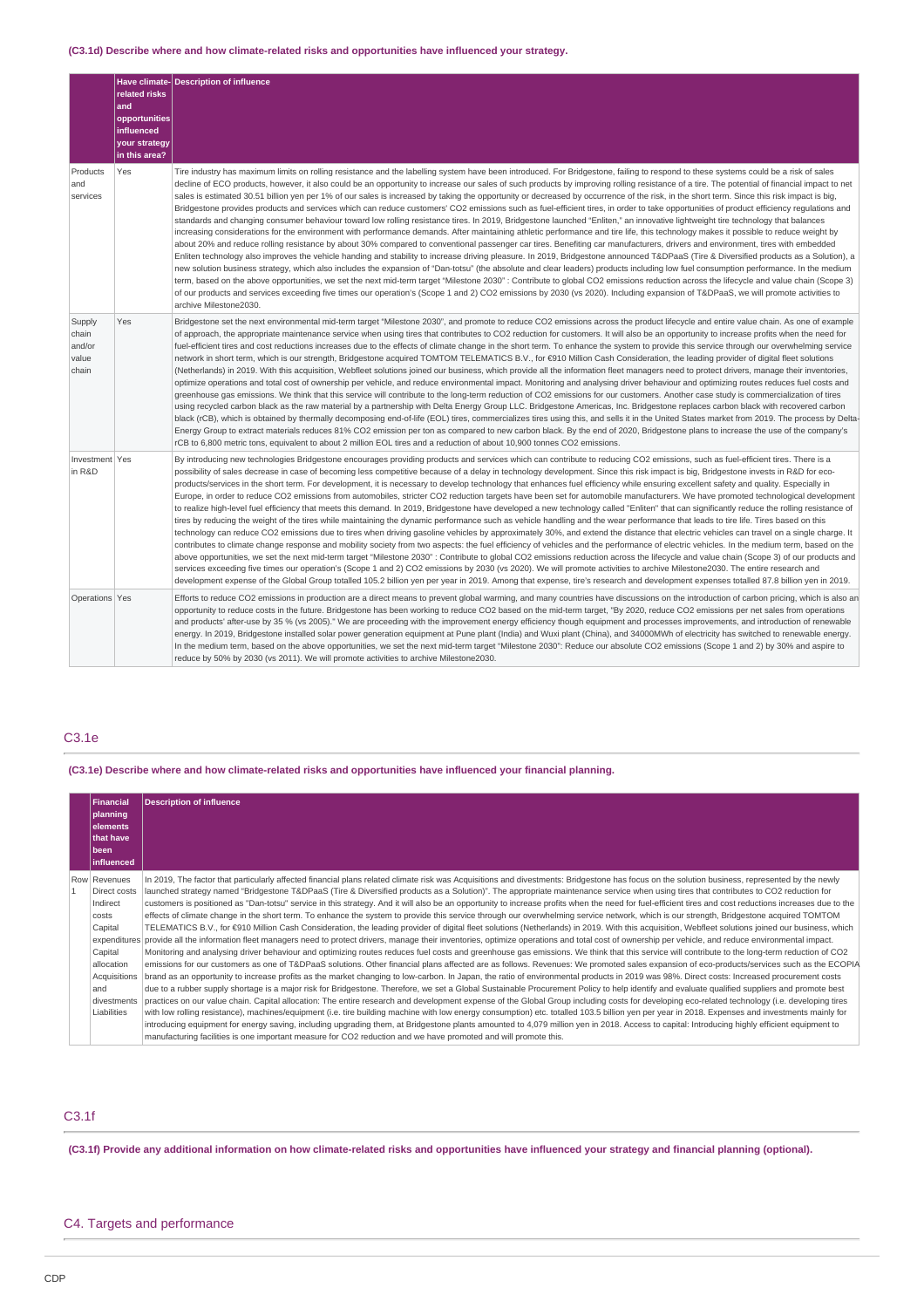# C4.1

**(C4.1) Did you have an emissions target that was active in the reporting year?** Both absolute and intensity targets

# C4.1a

**(C4.1a) Provide details of your absolute emissions target(s) and progress made against those targets.**

**Target reference number** Abs 1

**Year target was set** 2019

**Target coverage** Company-wide

**Scope(s) (or Scope 3 category)** Scope 1+2 (market-based)

# **Base year**

2011

**Covered emissions in base year (metric tons CO2e)** 4584491

**Covered emissions in base year as % of total base year emissions in selected Scope(s) (or Scope 3 category)**

100

**Target year** 2030

**Targeted reduction from base year (%)** 50

**Covered emissions in target year (metric tons CO2e) [auto-calculated]** 2292245.5

**Covered emissions in reporting year (metric tons CO2e)** 3945245

**% of target achieved [auto-calculated]** 27.8873270773135

**Target status in reporting year** New

## **Is this a science-based target?**

Yes, we consider this a science-based target, but this target has not been approved as science-based by the Science-Based Targets initiative

# **Please explain (including target coverage)**

Bridgestone set a new Mid-term Targets, Milestone 2030. Focused target: Reduce our absolute CO2 emissions (Scope 1 and 2) by 30% and aspire to reduce by 50% by 2030

**Target reference number** Abs 2

**Year target was set** 2019

**Target coverage** Company-wide

# **Scope(s) (or Scope 3 category)**

Scope 1+2 (market-based)

*The second absolute target covers the CO2 emission amount by operations and products ' after-use excess our contribution from avoided emissions when our customers use the tires by improving fuel efficiency of our tires.*

#### **Base year** 2011

**Covered emissions in base year (metric tons CO2e)** 4584491

**Covered emissions in base year as % of total base year emissions in selected Scope(s) (or Scope 3 category)**

**Target year**

100

2050

**Targeted reduction from base year (%)** 100

**Covered emissions in target year (metric tons CO2e) [auto-calculated]**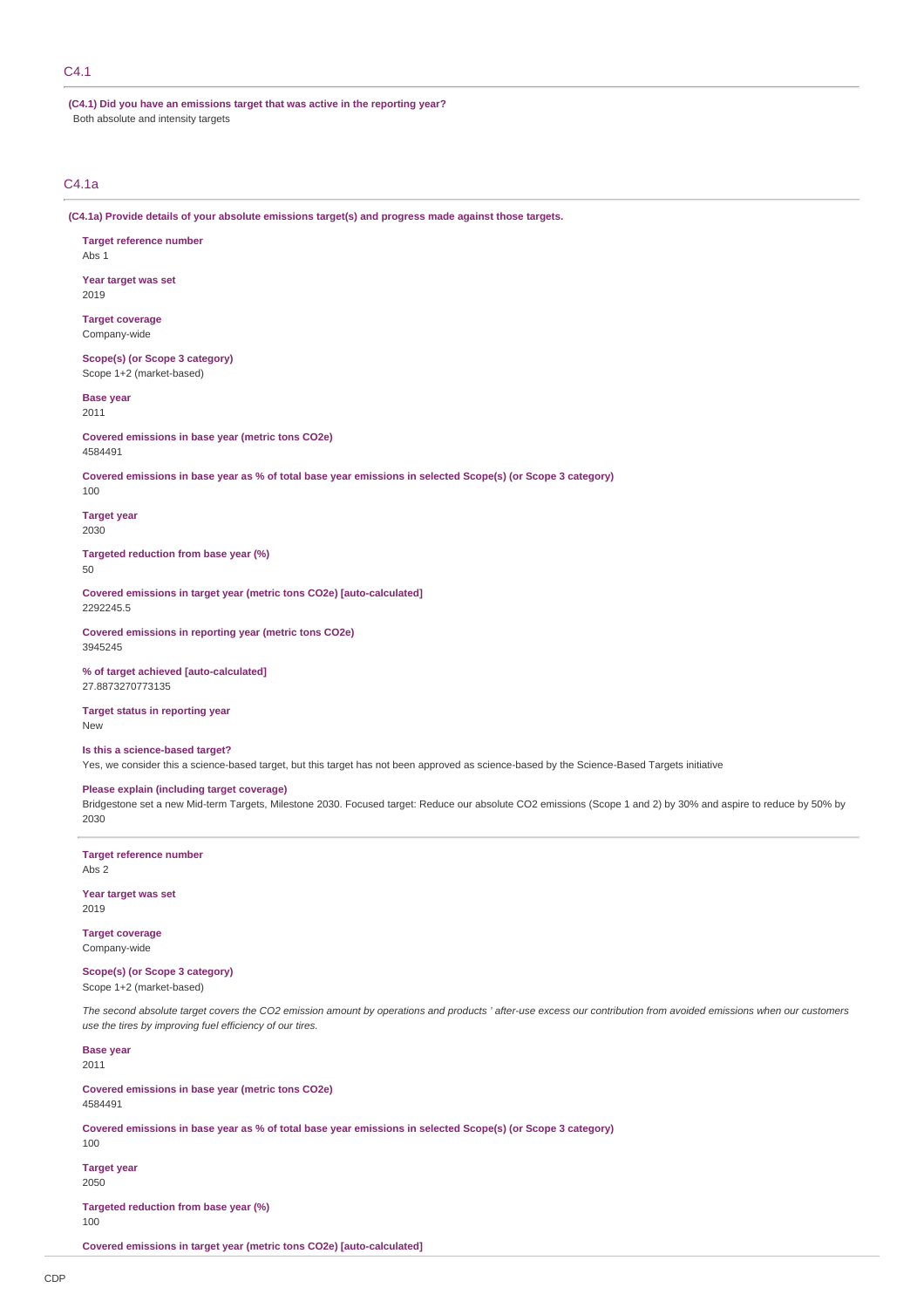#### **Covered emissions in reporting year (metric tons CO2e)** 3945245

**% of target achieved [auto-calculated]** 13.9436635386567

**Target status in reporting year**

New

#### **Is this a science-based target?**

No, but we are reporting another target that is science-based

# **Please explain (including target coverage)**

The Number "100" written in "Targeted reduction from base year (%)" is the number of target of international society which our target refers to. Our long-term environmental vision for 2050 and beyond is "Contribute to globally-agreed target (towards carbon neutral society)" We recognize that the international community aims to become carbon neutral society based on the Paris Agreement, IPCC reports, and subsequent international debates.

**Target reference number** Abs 3

**Year target was set** 2019

**Target coverage** Company-wide

# **Scope(s) (or Scope 3 category)**

Scope 3 (upstream & downstream)

**Base year** 2020

**Covered emissions in base year (metric tons CO2e)**

**Covered emissions in base year as % of total base year emissions in selected Scope(s) (or Scope 3 category)**

**Target year** 2030

100

**Targeted reduction from base year (%)**

**Covered emissions in target year (metric tons CO2e) [auto-calculated]** <Calculated field>

**Covered emissions in reporting year (metric tons CO2e)** 0

**% of target achieved [auto-calculated]** <Not Applicable>

**Target status in reporting year** New

# **Is this a science-based target?**

No, but we are reporting another target that is science-based

# **Please explain (including target coverage)**

Bridgestone set a new Mid-term Targets, Milestone 2030. Focused target: Contribute to global CO2 emissions reduction across the value chain (Scope 3) of our products and services exceeding five times our operation's (Scope 1 and 2) CO2 emissions by 2030

C4.1b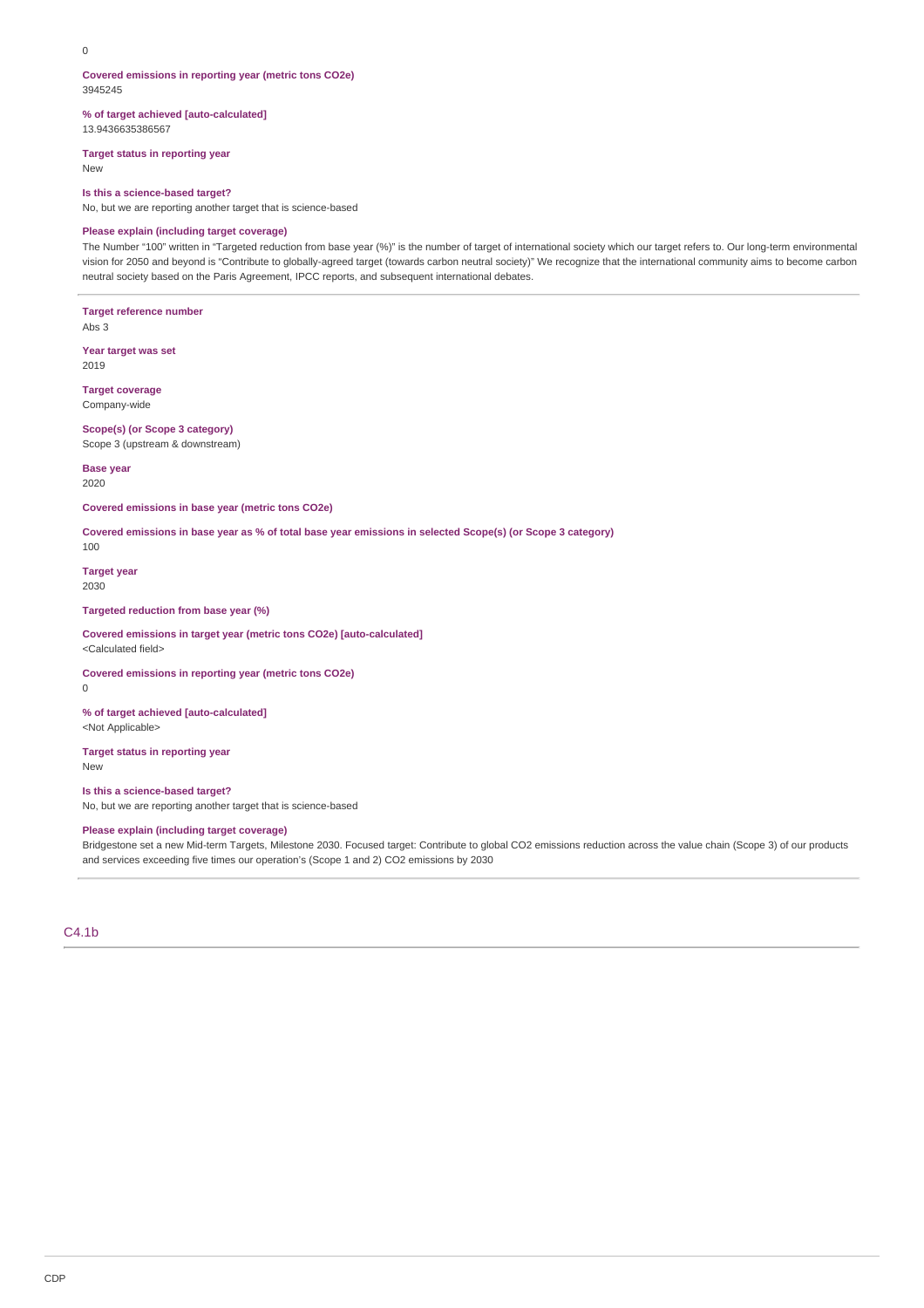#### **(C4.1b) Provide details of your emissions intensity target(s) and progress made against those target(s).**

**Target reference number** Int 1

**Year target was set** 2010

**Target coverage**

Company-wide

#### **Scope(s) (or Scope 3 category)**

Other, please specify (Scope 1+2(Market-based)+3(Purchased goods & services, Upstream transportation & distribution, Downstream transportation and distribution, Endof-life treatment of sold products, Upstream leased assets))

*The target covers Scope 1+2(Market-based method + location-based method) + 3*(*Purchased goods & services, Upstream transportation & distribution, Downstream transportation and distribution, End-of-life treatment of sold products, Upstream leased assets*)

#### **Intensity metric**

Metric tons CO2e per unit revenue

**Base year** 2005

**Intensity figure in base year (metric tons CO2e per unit of activity)** 585

**% of total base year emissions in selected Scope(s) (or Scope 3 category) covered by this intensity figure** 100

**Target year** 2020

**Targeted reduction from base year (%)** 35

**Intensity figure in target year (metric tons CO2e per unit of activity) [auto-calculated]** 380.25

**% change anticipated in absolute Scope 1+2 emissions**

-15

**% change anticipated in absolute Scope 3 emissions**

-15

**Intensity figure in reporting year (metric tons CO2e per unit of activity)** 384

**% of target achieved [auto-calculated]** 98.1684981684982

**Target status in reporting year** Underway

**Is this a science-based target?**

No, but we are reporting another target that is science-based

# **Please explain (including target coverage)**

Focusing on the lifecycle of the Group's products, we are working to reduce sales intensity of CO2 emitted in the manufacturing process from raw material procurement to production, logistics, and products' after-use. CO2 intensity of the base year is 585 tCO2/hundred million yen. Individual targets/measures are considered by each business division for achieving our overall objective, and progress is being made toward the objective. The results thereof are compiled at the Corporate Communication Division and the status of objective achievement is reviewed at Global EXCO

# C4.2

**(C4.2) Did you have any other climate-related targets that were active in the reporting year?** No other climate-related targets

# C4.3

**(C4.3) Did you have emissions reduction initiatives that were active within the reporting year? Note that this can include those in the planning and/or implementation phases.**

Yes

C4.3a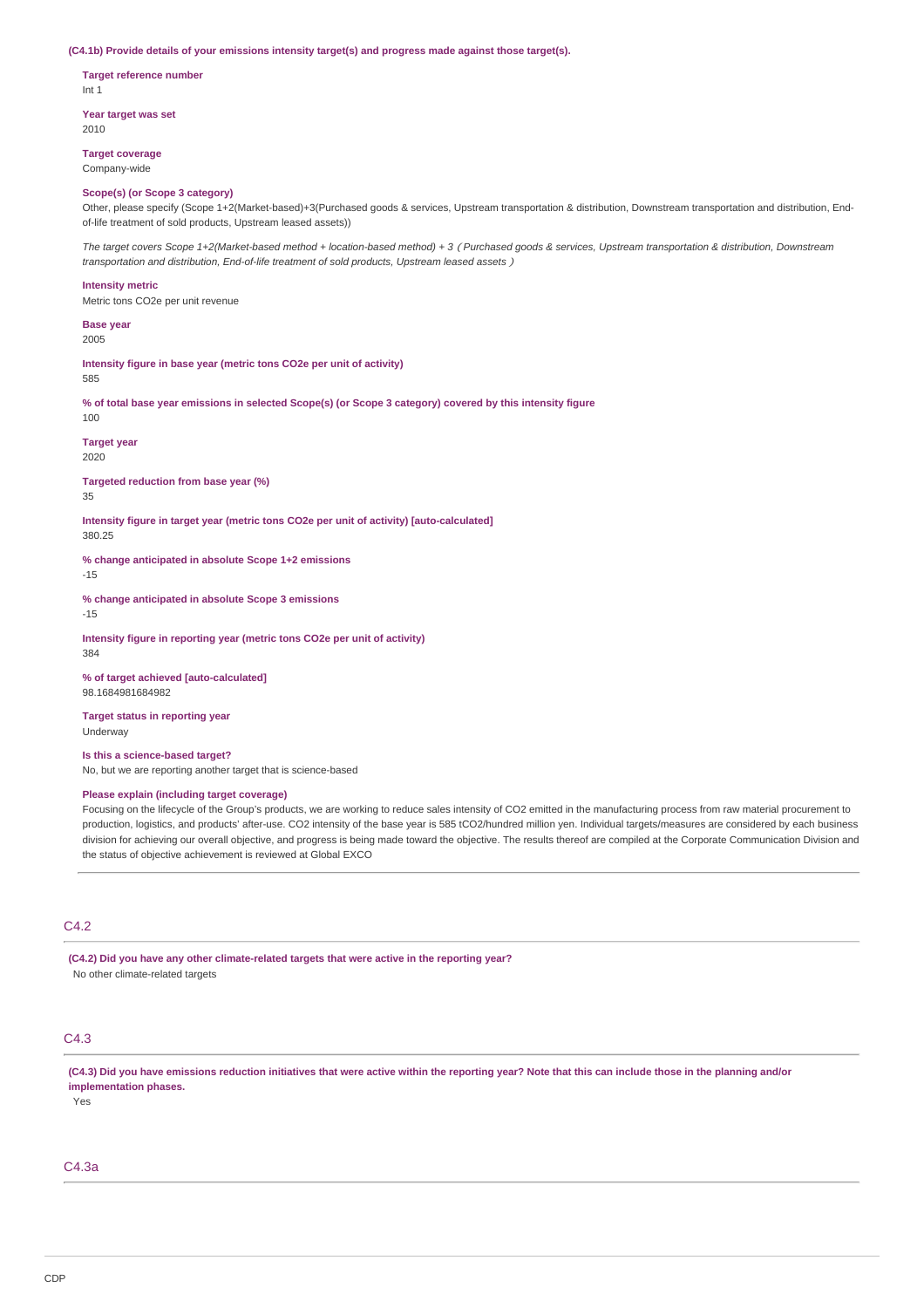# **(C4.3a) Identify the total number of initiatives at each stage of development, and for those in the implementation stages, the estimated CO2e savings.**

|                           | Number of initiatives | Total estimated annual CO2e savings in metric tonnes CO2e (only for rows marked *) |
|---------------------------|-----------------------|------------------------------------------------------------------------------------|
| Under investigation       |                       |                                                                                    |
| To be implemented*        | 93                    | 4299                                                                               |
| Implementation commenced* | 135                   | 9248                                                                               |
| Implemented*              | 36                    | 7549                                                                               |
| Not to be implemented     |                       |                                                                                    |

C4.3b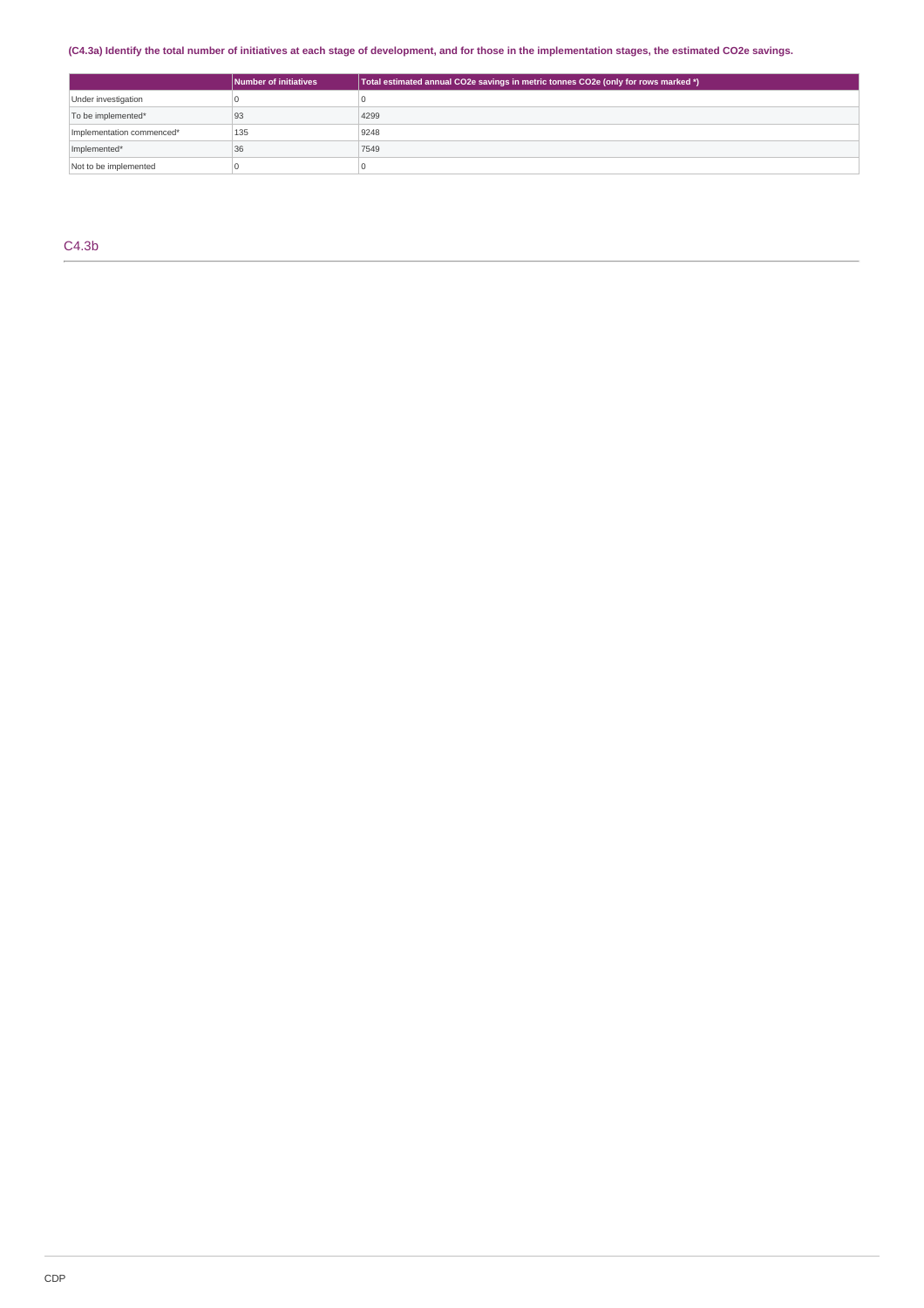# **(C4.3b) Provide details on the initiatives implemented in the reporting year in the table below.**

**Initiative category & Initiative type**

| Energy efficiency in buildings | Other<br>. please specify (Insulation and<br>l maintenance) |
|--------------------------------|-------------------------------------------------------------|
|                                |                                                             |

| Estimated annual CO2e savings (metric tonnes CO2e)<br>820                  |                                                                  |
|----------------------------------------------------------------------------|------------------------------------------------------------------|
| Scope(s)<br>Scope 1                                                        |                                                                  |
| <b>Voluntary/Mandatory</b><br>Voluntary                                    |                                                                  |
| Annual monetary savings (unit currency - as specified in C0.4)<br>19417000 |                                                                  |
| Investment required (unit currency - as specified in C0.4)<br>95677000     |                                                                  |
| <b>Payback period</b><br>4-10 years                                        |                                                                  |
| <b>Estimated lifetime of the initiative</b><br>6-10 years                  |                                                                  |
| <b>Comment</b>                                                             |                                                                  |
| Initiative category & Initiative type                                      |                                                                  |
| Energy efficiency in buildings                                             | Other, please specify (HVAC, lighting etc.)                      |
|                                                                            |                                                                  |
| Estimated annual CO2e savings (metric tonnes CO2e)<br>287                  |                                                                  |
| Scope(s)<br>Scope 2 (market-based)                                         |                                                                  |
| <b>Voluntary/Mandatory</b><br>Voluntary                                    |                                                                  |
| Annual monetary savings (unit currency - as specified in C0.4)<br>1200000  |                                                                  |
| Investment required (unit currency - as specified in C0.4)<br>6000000      |                                                                  |
| <b>Payback period</b><br>4-10 years                                        |                                                                  |
| <b>Estimated lifetime of the initiative</b><br>6-10 years                  |                                                                  |
| <b>Comment</b>                                                             |                                                                  |
| Initiative category & Initiative type                                      |                                                                  |
| Energy efficiency in production processes                                  | Other, please specify (Switching fuel, optimizing process, etc.) |
|                                                                            |                                                                  |
| Estimated annual CO2e savings (metric tonnes CO2e)<br>6443                 |                                                                  |
| Scope(s)<br>Scope 1                                                        |                                                                  |
| <b>Voluntary/Mandatory</b><br>Voluntary                                    |                                                                  |
| Annual monetary savings (unit currency - as specified in C0.4)<br>79377000 |                                                                  |
| Investment required (unit currency - as specified in C0.4)<br>394607000    |                                                                  |
| <b>Payback period</b><br>4-10 years                                        |                                                                  |
| <b>Estimated lifetime of the initiative</b><br>6-10 years                  |                                                                  |
| <b>Comment</b>                                                             |                                                                  |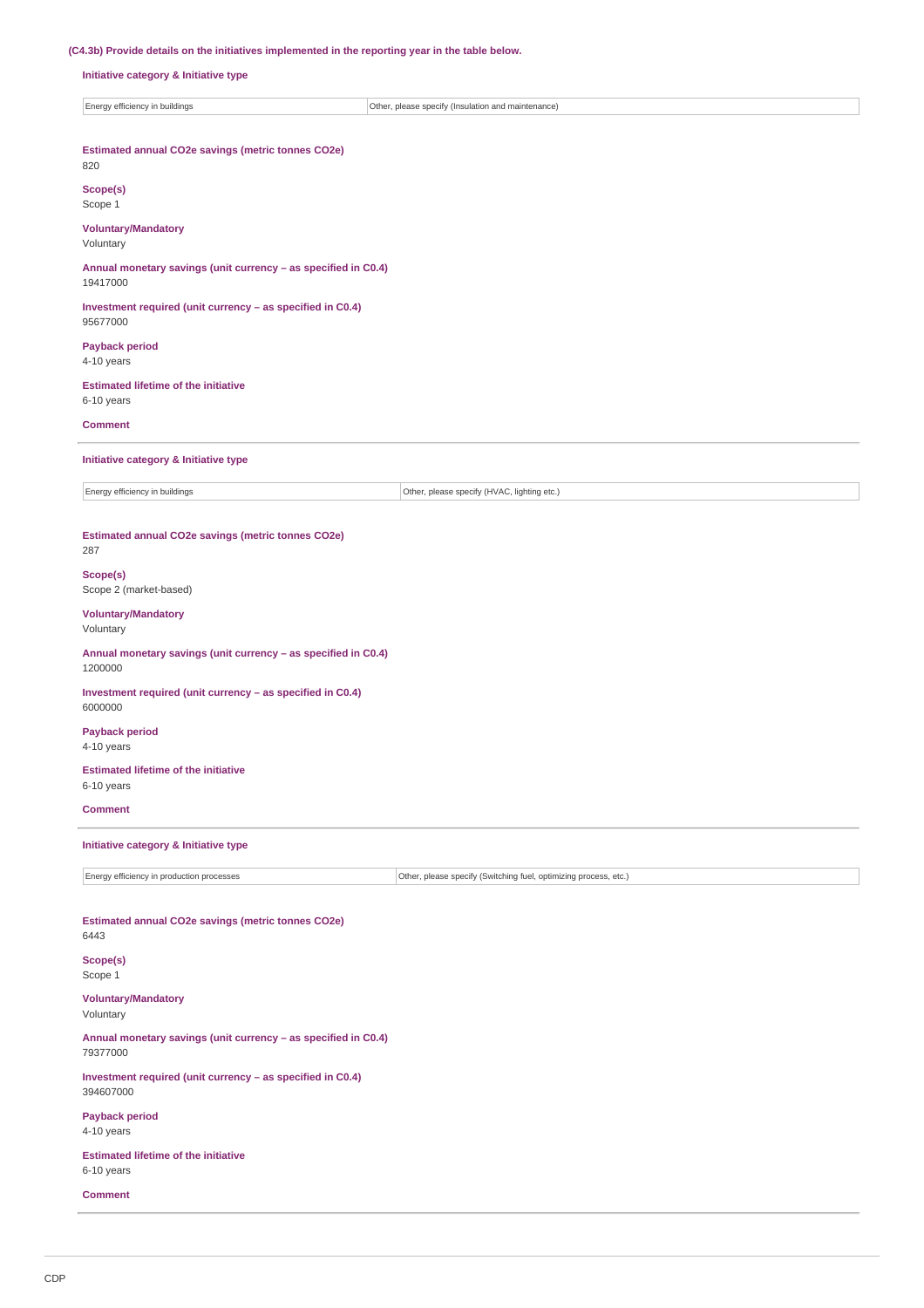#### **(C4.3c) What methods do you use to drive investment in emissions reduction activities?**

## **Method Com**

Other (Please see the Comment Discounted Cash Flow method and used as one of the indexes for investment decisions. Both aspects of cost increase and decrease resulting from CO2 emission increase/decrease are considered for column) decision making. Relevant divisions report the emission costs and reduction benefits of CO2-related measures in the budgetary discussions, and investment decisions on capital expenditure are made for overall optimization. Management examines the business plans in the yearly mid-term plan, but carefully reviews investment projects based on Investment Profit Criteria taking into account the CO2 emission costs and reduction benefits as the criteria at that time. Based on the EUA price, CO2 emissions are converted into monetary value and incorporated into the Investment Profit Criteria using the

# C4.5

**(C4.5) Do you classify any of your existing goods and/or services as low-carbon products or do they enable a third party to avoid GHG emissions?** Yes

# C4.5a

**(C4.5a) Provide details of your products and/or services that you classify as low-carbon products or that enable a third party to avoid GHG emissions.**

#### **Level of aggregation**

Company-wide

#### **Description of product/Group of products**

Fuel-efficient tires: Tires that have reduced tire rolling resistance which influences vehicle fuel efficiency. A wide-ranging line-up is available, from passenger car tires to tires for trucks/buses, and the design facilitates rolling resistance in order to enhance fuel efficiency. Specifically, through the use of NanoPro-Tech which exercises control over the fine structure of materials, we are striving to reduce rolling resistance by reducing energy loss and controlling heat generation of tread rubber.

#### **Are these low-carbon product(s) or do they enable avoided emissions?**

Avoided emissions

**Taxonomy, project or methodology used to classify product(s) as low-carbon or to calculate avoided emissions** Other, please specify ("Tyre LCCO2 Calculation Guidelines" published by JATMA)

# **% revenue from low carbon product(s) in the reporting year**

71

# **% of total portfolio value**

<Not Applicable>

## **Asset classes/ product types**

<Not Applicable>

### **Comment**

CO2 reduction using fuel-efficient tires during the product use stage. Reasons for the possibility of reduction: Improvement of tire rolling efficiency can contribute to fuel efficiency improvement/CO2reduction when customers use one's vehicles. Since the tire fuel efficiency or its standards differ by country, we approximate CO2 emissions. When we calculate based on "Tyre LCCO2 Calculation Guidelines" published by JATMA, due to reduction in tire rolling resistance, it contributed about 13,600,000 tonnes of CO2 reduction in 2019 compared with the products in 2005.

# **Level of aggregation**

Group of products

## **Description of product/Group of products**

Commercial roofing and building envelope solutions such as energy-saving polyiso insulations, roofing membranes, vegetative roofing solutions, airtight building envelope systems, etc. which qualify for Leadership in Energy and Environmental Design(LEED) credits and contribute to healthy, high-performance construction.

# **Are these low-carbon product(s) or do they enable avoided emissions?**

Avoided emissions

Please select

**Taxonomy, project or methodology used to classify product(s) as low-carbon or to calculate avoided emissions**

#### **% revenue from low carbon product(s) in the reporting year**

29

#### **% of total portfolio value** <Not Applicable>

#### **Asset classes/ product types**

<Not Applicable>

# **Comment**

The percentage was estimated as the number of product line which contributes to "Energy & Atmosphere" category of the LEED rating system divided by total number of product line of our subsidiary - "Firestone Building Products". As in their latest sustainability report, 4 of 14 main product line contributes to the category. (12 of 14 contributes to at least one category.)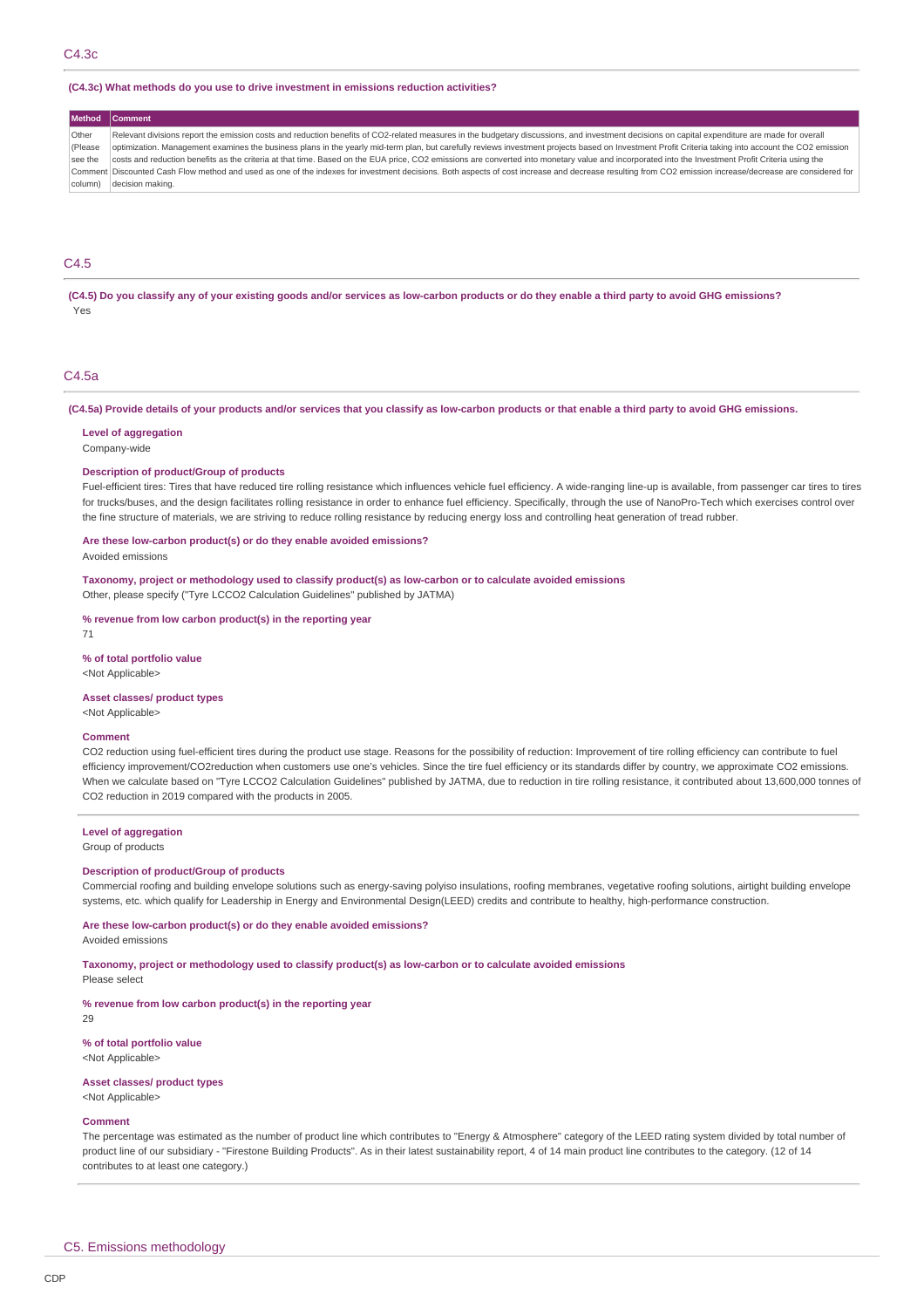# C5.1

**(C5.1) Provide your base year and base year emissions (Scopes 1 and 2).**

#### **Scope 1**

**Base year start** January 1 2005

**Base year end** December 31 2005

**Base year emissions (metric tons CO2e)** 2303629

**Comment**

**Scope 2 (location-based)**

**Base year start**

**Base year end**

**Base year emissions (metric tons CO2e)**

**Comment**

**Scope 2 (market-based)**

**Base year start** January 1 2005

**Base year end** December 31 2005

**Base year emissions (metric tons CO2e)** 2267134

**Comment**

# C5.2

**(C5.2) Select the name of the standard, protocol, or methodology you have used to collect activity data and calculate emissions.**

Japan Ministry of the Environment, Law Concerning the Promotion of the Measures to Cope with Global Warming, Superceded by Revision of the Act on Promotion of Global Warming Countermeasures (2005 Amendment)

The Greenhouse Gas Protocol: A Corporate Accounting and Reporting Standard (Revised Edition)

# C6. Emissions data

# C6.1

**(C6.1) What were your organization's gross global Scope 1 emissions in metric tons CO2e?**

### **Reporting year**

**Gross global Scope 1 emissions (metric tons CO2e)** 1807183

**Start date**

<Not Applicable>

**End date** <Not Applicable>

# **Comment**

# C6.2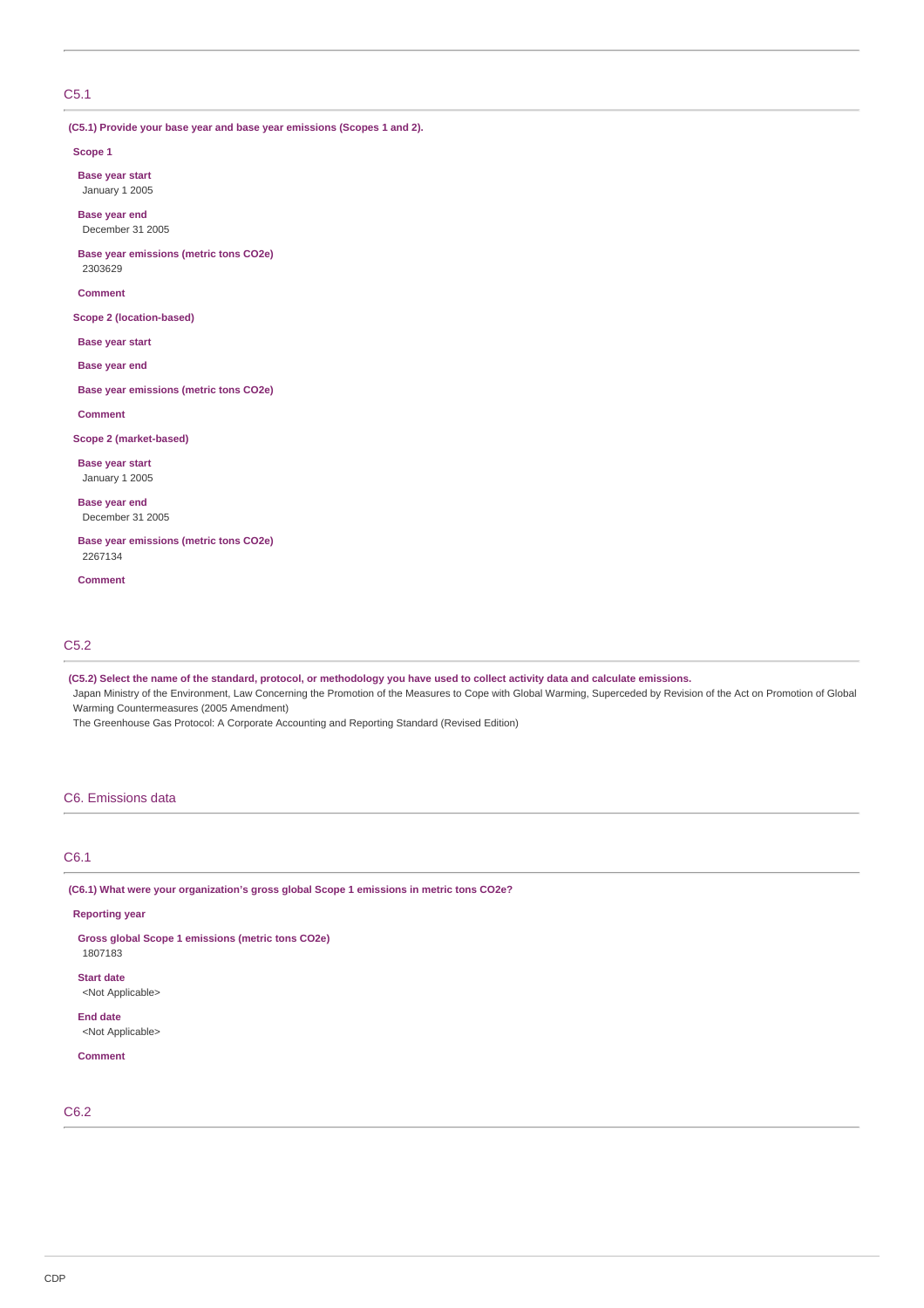# **(C6.2) Describe your organization's approach to reporting Scope 2 emissions.**

## **Row 1**

## **Scope 2, location-based**

We are reporting a Scope 2, location-based figure

## **Scope 2, market-based**

We are reporting a Scope 2, market-based figure

# **Comment**

C6.3

**(C6.3) What were your organization's gross global Scope 2 emissions in metric tons CO2e?**

# **Reporting year**

**Scope 2, location-based** 2284265

**Scope 2, market-based (if applicable)** 2138119

**Start date** <Not Applicable>

**End date** <Not Applicable>

**Comment**

# C6.4

**(C6.4) Are there any sources (e.g. facilities, specific GHGs, activities, geographies, etc.) of Scope 1 and Scope 2 emissions that are within your selected reporting boundary which are not included in your disclosure?**

Yes

# C6.4a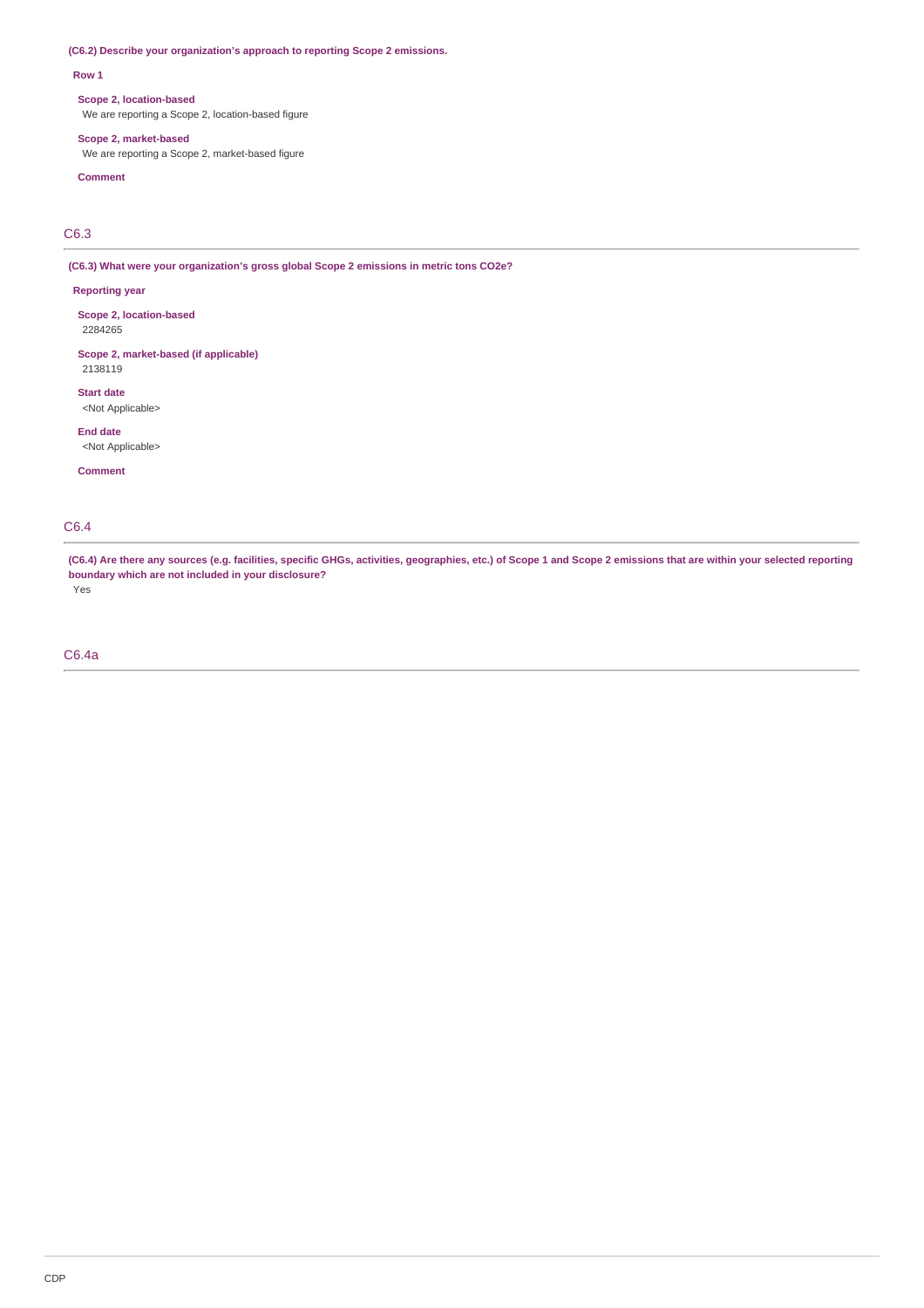**(C6.4a) Provide details of the sources of Scope 1 and Scope 2 emissions that are within your selected reporting boundary which are not included in your disclosure.**

# **Source**

GHGs except CO2

## **Relevance of Scope 1 emissions from this source** Emissions are not relevant

**Relevance of location-based Scope 2 emissions from this source** Emissions are not relevant

**Relevance of market-based Scope 2 emissions from this source (if applicable)** Emissions are not relevant

# **Explain why this source is excluded**

At production sites in Japan and the Americas, GHGs except CO2 are collected but are excluded because emissions are minimal relative to CO2.

## **Source**

Production sites with number of workers below 50 people and that is not the subject of accreditation of ISO14001

# **Relevance of Scope 1 emissions from this source**

Emissions are not relevant

# **Relevance of location-based Scope 2 emissions from this source**

Emissions are not relevant

**Relevance of market-based Scope 2 emissions from this source (if applicable)** Emissions are not relevant

#### **Explain why this source is excluded**

The reasons why production sites with number of workers below 50 people and are not the subject of accreditation of ISO14001, are excluded is because their influence on the total is very limited.

#### **Source**

Office/storages etc., nonproduction sites (supplementary facilities of plants are excluded)

#### **Relevance of Scope 1 emissions from this source**

Emissions are not relevant

**Relevance of location-based Scope 2 emissions from this source**

Emissions are not relevant

**Relevance of market-based Scope 2 emissions from this source (if applicable)** Emissions are not relevant

# **Explain why this source is excluded**

Office energy is collected at major sites but excluded because emissions are minimal.

#### **Source**

Company owned car

## **Relevance of Scope 1 emissions from this source**

# Emissions are not relevant

# **Relevance of location-based Scope 2 emissions from this source**

Emissions are not relevant

# **Relevance of market-based Scope 2 emissions from this source (if applicable)**

Emissions are not relevant

## **Explain why this source is excluded**

Refilling company owned cars outside the premises is excluded because their influence on the total is very limited. (Refilling fuel within the premises is included in Scopes)

# C6.5

**(C6.5) Account for your organization's gross global Scope 3 emissions, disclosing and explaining any exclusions.**

# **Purchased goods and services**

# **Evaluation status**

Relevant, calculated

**Metric tonnes CO2e** 7709433

# **Emissions calculation methodology**

Calculated by multiplying the purchased amount of each raw material with CO2 emission factors for each raw material determined by Japan Rubber Manufacturers Association calculation methods.

**Percentage of emissions calculated using data obtained from suppliers or value chain partners**  $\theta$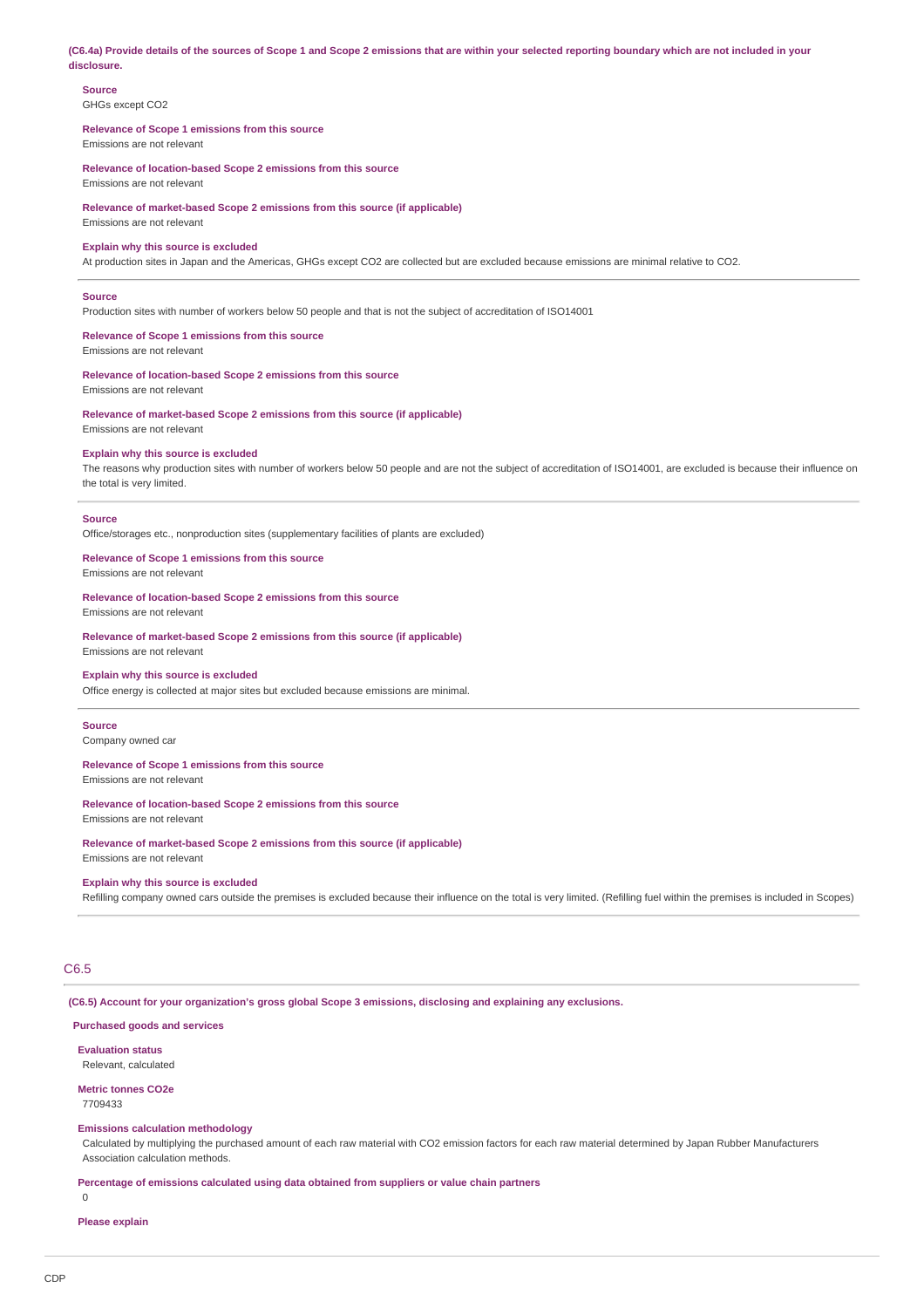## **Capital goods**

**Evaluation status** Relevant, calculated

**Metric tonnes CO2e** 922548

## **Emissions calculation methodology**

Calculated by multiplying the capital expenditures material with CO2 emission factors determined by Japanese Ministry of the Environment

**Percentage of emissions calculated using data obtained from suppliers or value chain partners**

 $\Omega$ 

## **Please explain**

**Fuel-and-energy-related activities (not included in Scope 1 or 2)**

**Evaluation status** Relevant, calculated

**Metric tonnes CO2e** 536211

#### **Emissions calculation methodology**

Calculated by multiplying the energy consumption with CO2 emission factors determined by DEFRA

**Percentage of emissions calculated using data obtained from suppliers or value chain partners**  $\cap$ 

**Please explain**

**Upstream transportation and distribution**

**Evaluation status** Relevant, calculated

**Metric tonnes CO2e**

438592

# **Emissions calculation methodology**

[Ground transportation] Calculated by multiplying purchased amount of each raw material with CO2 emission factors for each raw material determined by Japan Rubber Manufacturers Association calculation methods. [Marine transportation] The result for 2008 is calculated based on the volume and distance of marine transportation with respect to the CO2 emission factors of the GHG protocol for shipment. It is calculated as a ratio of the purchased raw materials for 2019 and 2008.

**Percentage of emissions calculated using data obtained from suppliers or value chain partners**

 $\Omega$ 

## **Please explain**

**Waste generated in operations**

**Evaluation status** Relevant, calculated

**Metric tonnes CO2e**

185400

**Emissions calculation methodology**

Calculated by multiplying the amount of waste generated with CO2 emission factors determined by Japanese Ministry of the Environment

**Percentage of emissions calculated using data obtained from suppliers or value chain partners**

 $\Omega$ 

**Please explain**

**Business travel**

**Evaluation status** Relevant, calculated

**Metric tonnes CO2e** 18667

#### **Emissions calculation methodology**

Calculated by multiplying the amount of waste generated with CO2 emission factors determined by Japanese Ministry of the Environment

**Percentage of emissions calculated using data obtained from suppliers or value chain partners**

 $\cap$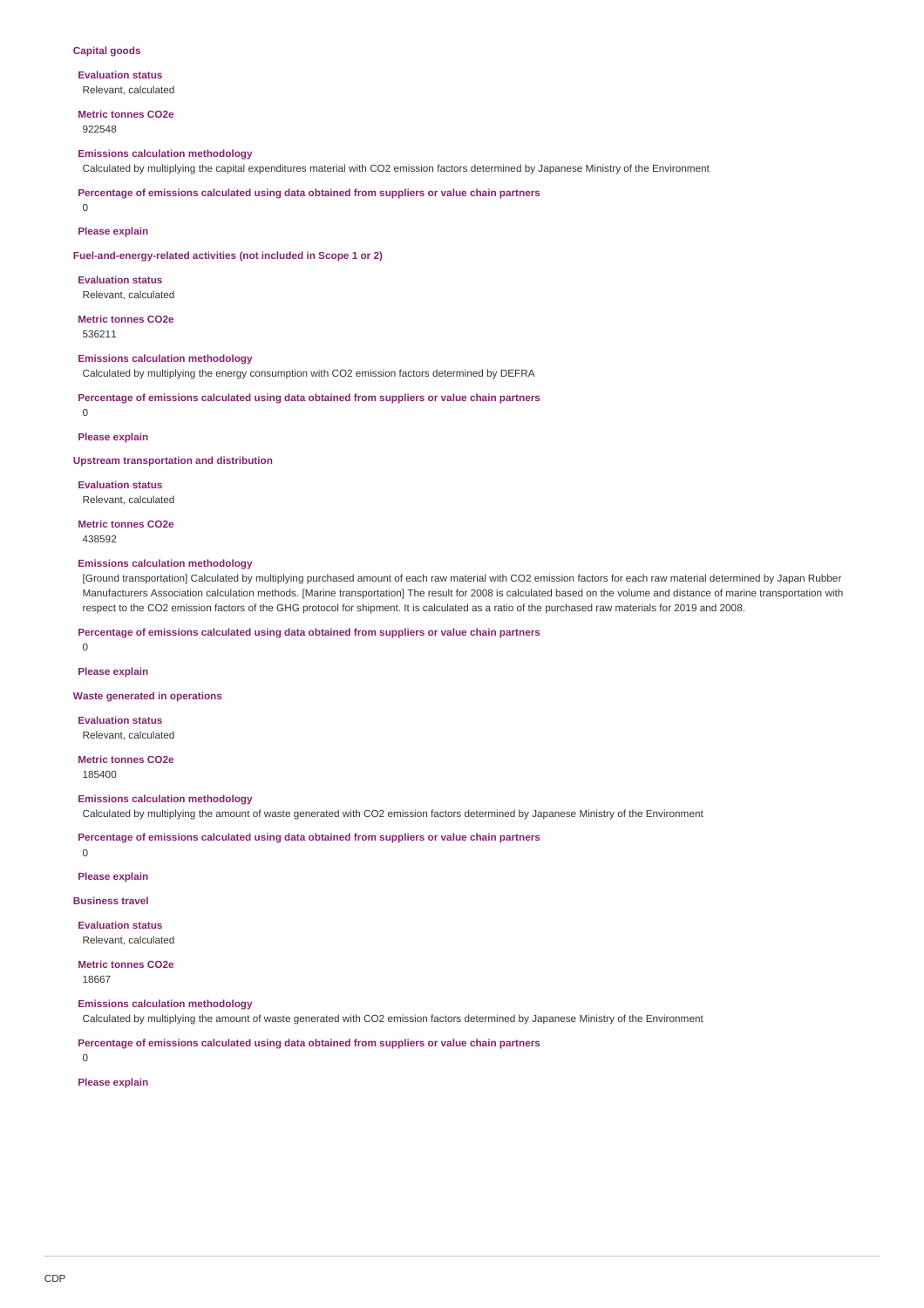#### **Employee commuting**

**Evaluation status** Relevant, calculated

**Metric tonnes CO2e** 66166

## **Emissions calculation methodology**

Calculated by multiplying the amount of waste generated with CO2 emission factors determined by Japanese Ministry of the Environment

**Percentage of emissions calculated using data obtained from suppliers or value chain partners**

 $\Omega$ 

## **Please explain**

#### **Upstream leased assets**

**Evaluation status** Not relevant, explanation provided

**Metric tonnes CO2e**

<Not Applicable>

# **Emissions calculation methodology**

<Not Applicable>

**Percentage of emissions calculated using data obtained from suppliers or value chain partners** <Not Applicable>

#### **Please explain**

Included in scope1 and scope2

### **Downstream transportation and distribution**

**Evaluation status** Relevant, calculated

**Metric tonnes CO2e** 515674

# **Emissions calculation methodology**

CO2 per unit sales is calculated from CO2 emitted from a part of one's own store and multiply it by total sales for proportional allotment

**Percentage of emissions calculated using data obtained from suppliers or value chain partners**

3

### **Please explain**

**Processing of sold products**

#### **Evaluation status** Relevant, calculated

**Metric tonnes CO2e**

# 3002

 $\theta$ 

**Emissions calculation methodology**

Calculate the power consumed during tire installation by multiplying installation power per tire by the number of tires sold.

**Percentage of emissions calculated using data obtained from suppliers or value chain partners**

**Please explain**

## **Use of sold products**

**Evaluation status**

Relevant, calculated

**Metric tonnes CO2e** 109054198

# **Emissions calculation methodology**

Calculated from our Tyre sales unit and CO2 emission per 1 tire when it used based on "Tyre LCCO2 Calculation Guidelines Ver. 2.0" by The Japan Automobile Tyre Manufacturers Association, Inc.(JATMA) April 2012

**Percentage of emissions calculated using data obtained from suppliers or value chain partners**

 $\Omega$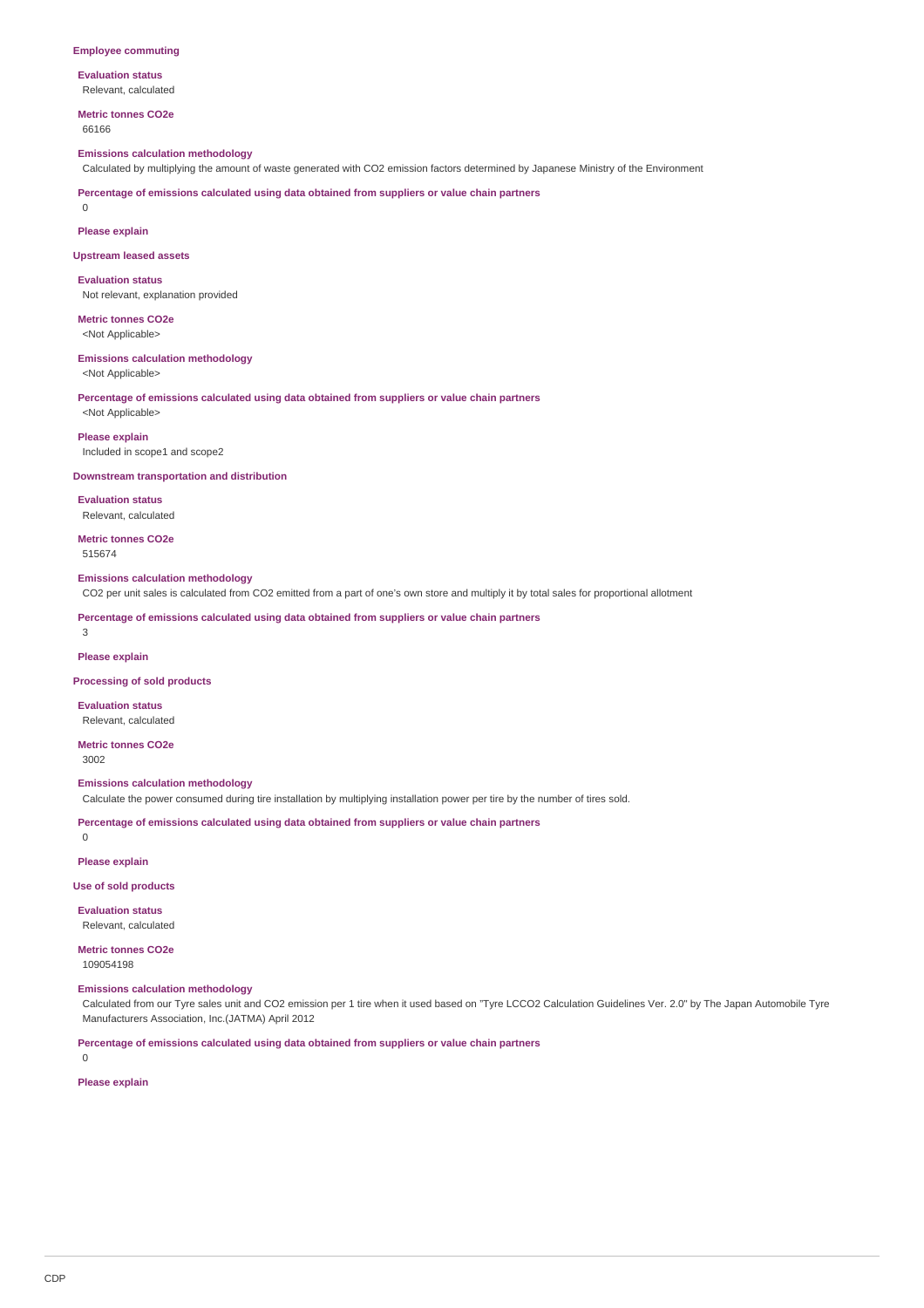#### **End of life treatment of sold products**

**Evaluation status** Relevant, calculated

**Metric tonnes CO2e** 2043099

# **Emissions calculation methodology**

Calculated by multiplying the purchased quantity of each raw material with CO2 emission factors determined by Japan Rubber Manufacturers Association calculation methods.

**Percentage of emissions calculated using data obtained from suppliers or value chain partners**

**Please explain**

0

**Downstream leased assets**

**Evaluation status** Not relevant, explanation provided

**Metric tonnes CO2e**

<Not Applicable>

## **Emissions calculation methodology**

<Not Applicable>

<Not Applicable>

**Percentage of emissions calculated using data obtained from suppliers or value chain partners**

# **Please explain**

Bridgestone had no leased assets in 2019.

#### **Franchises**

**Evaluation status** Relevant, calculated

**Metric tonnes CO2e** 72420

#### **Emissions calculation methodology**

Calculate by multiplying CO2 emission per typical shop by the number of franchise shops

**Percentage of emissions calculated using data obtained from suppliers or value chain partners**

#### $\Omega$

**Please explain**

## **Investments**

**Evaluation status** Not relevant, explanation provided

**Metric tonnes CO2e** <Not Applicable>

# **Emissions calculation methodology**

<Not Applicable>

**Percentage of emissions calculated using data obtained from suppliers or value chain partners** <Not Applicable>

**Please explain**

Investments are not main business of Bridgestone.

# **Other (upstream)**

**Evaluation status**

**Metric tonnes CO2e** <Not Applicable>

# **Emissions calculation methodology**

<Not Applicable>

**Percentage of emissions calculated using data obtained from suppliers or value chain partners** <Not Applicable>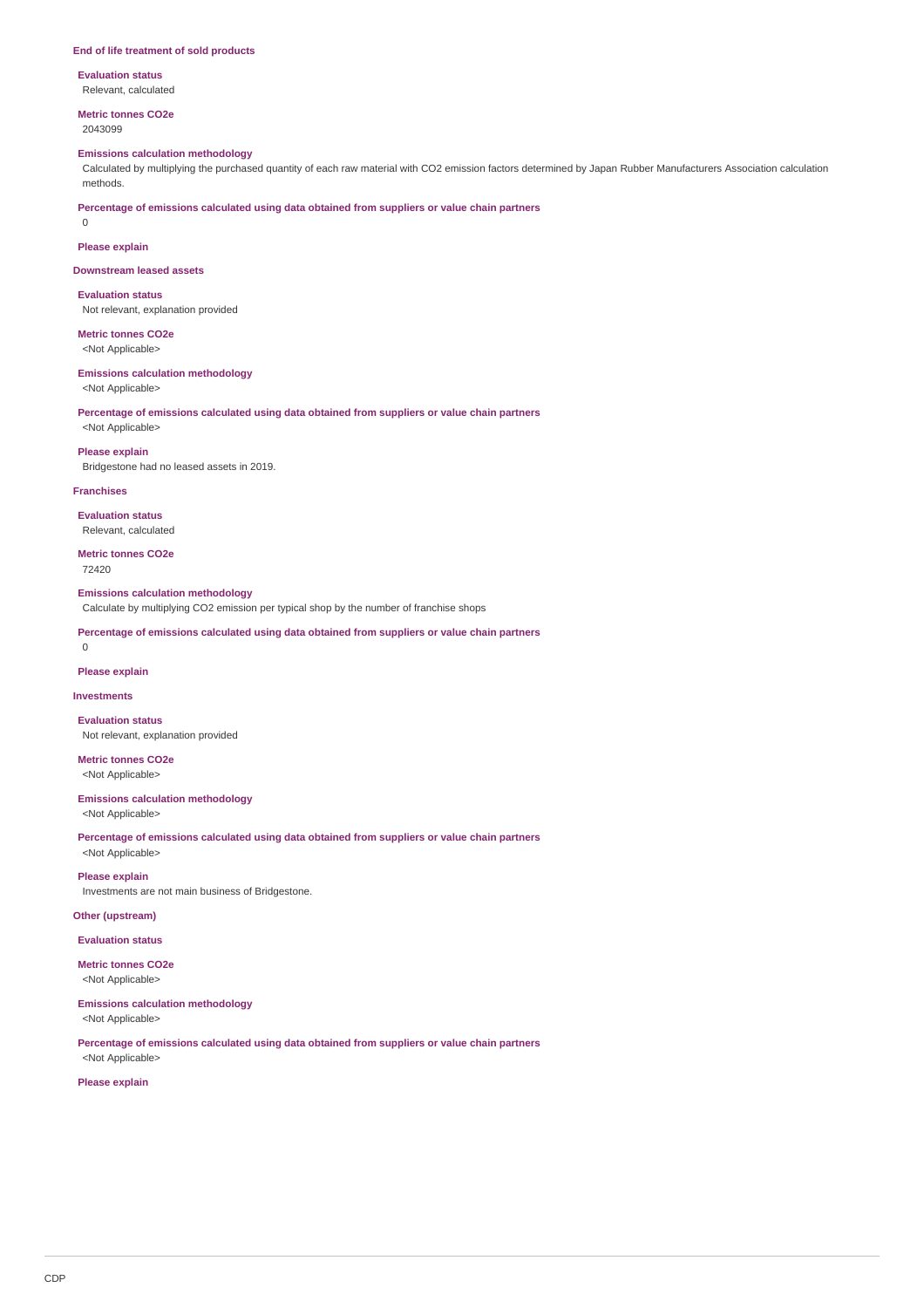#### **Other (downstream)**

**Evaluation status**

**Metric tonnes CO2e**

<Not Applicable>

# **Emissions calculation methodology**

<Not Applicable>

**Percentage of emissions calculated using data obtained from suppliers or value chain partners** <Not Applicable>

#### **Please explain**

# C6.7

**(C6.7) Are carbon dioxide emissions from biogenic carbon relevant to your organization?** Yes

# C6.7a

**(C6.7a) Provide the emissions from biogenic carbon relevant to your organization in metric tons CO2.**

|       | CO2 emissions from biogenic carbon (metric tons CO2) | ment |
|-------|------------------------------------------------------|------|
| Row 1 | 15530<br>.                                           |      |

## C6.10

**(C6.10) Describe your gross global combined Scope 1 and 2 emissions for the reporting year in metric tons CO2e per unit currency total revenue and provide any additional intensity metrics that are appropriate to your business operations.**

## **Intensity figure** 0.00000112

**Metric numerator (Gross global combined Scope 1 and 2 emissions, metric tons CO2e)** 3945245

# **Metric denominator**

unit total revenue

**Metric denominator: Unit total** 3525600101000

**Scope 2 figure used** Market-based

**% change from previous year**

1.5

# **Direction of change** Decreased

#### **Reason for change**

The Bridgestone Group is working to minimize its CO2 emissions by maximizing energy efficiency and expanding its use of renewable energy at manufacturing and other facilities. As an example of efforts to expand renewable energy, Wuxi plant (China) and Pune plant (India) began using electricity generated by large-scale, solar power generators installed on the facilities' roofs with electricity suppliers in 2019. Total CO2 emissions was decreased approximately 4.9% in 2019 comparing that of 2018 mainly for reduction in tire weight and energy reduction at production sites.

# C7. Emissions breakdowns

# C7.1

**(C7.1) Does your organization break down its Scope 1 emissions by greenhouse gas type?** No

# C7.2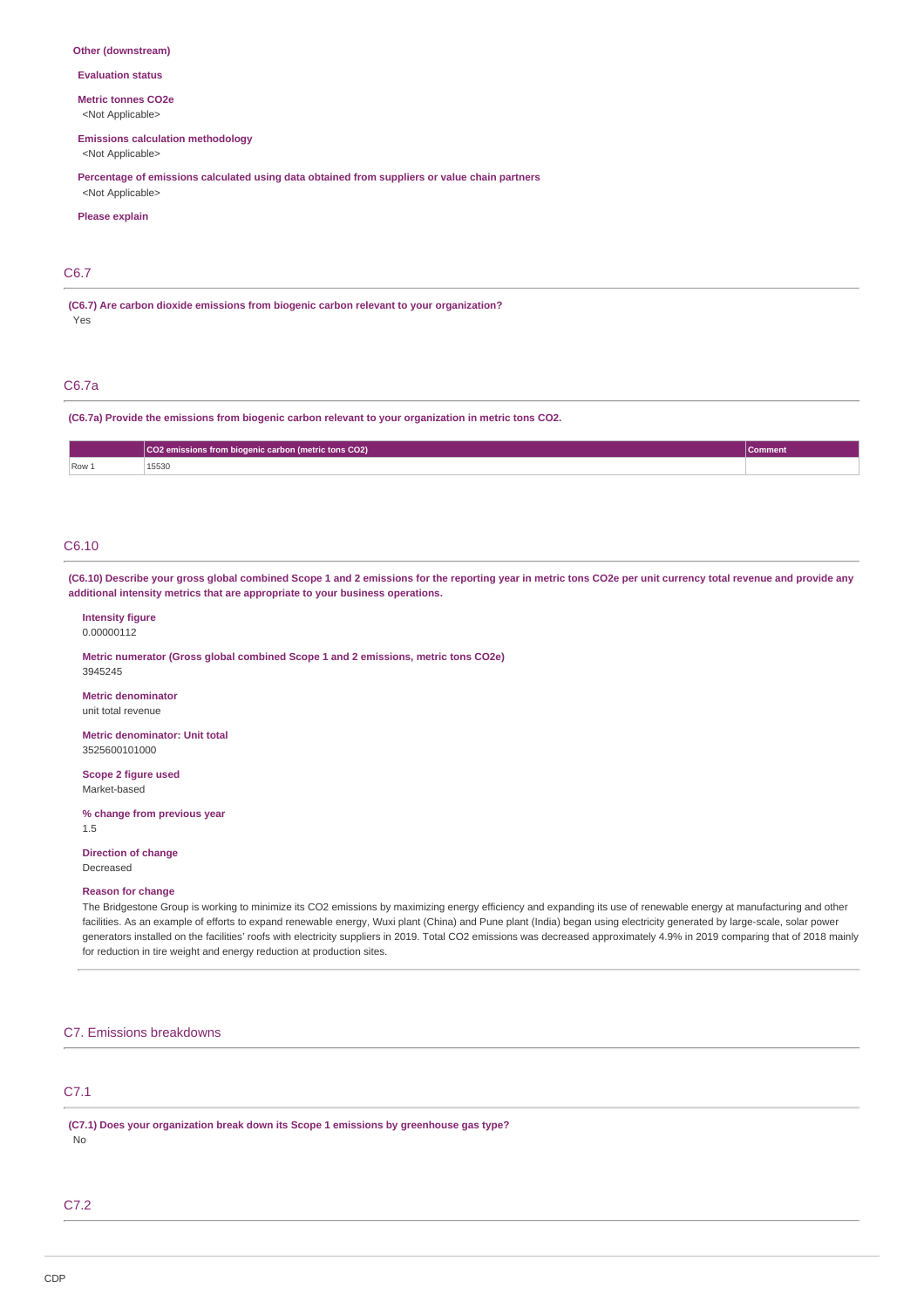# **(C7.2) Break down your total gross global Scope 1 emissions by country/region.**

| Country/Region                                       | Scope 1 emissions (metric tons CO2e) |  |  |
|------------------------------------------------------|--------------------------------------|--|--|
| United States of America                             | 386739.95                            |  |  |
| Canada                                               | 23374.05                             |  |  |
| Mexico                                               | 119040.8                             |  |  |
| Costa Rica                                           | 12082.05                             |  |  |
| Argentina                                            | 19694.11                             |  |  |
| Brazil                                               | 73711.71                             |  |  |
| France                                               | $\overline{0}$                       |  |  |
| Belgium                                              | 4022.23                              |  |  |
| Spain                                                | 48401.13                             |  |  |
| Poland                                               | 15418.36                             |  |  |
| Italy                                                | 30731.8                              |  |  |
| Hungary                                              | 11701.74                             |  |  |
| United Kingdom of Great Britain and Northern Ireland | 439.65                               |  |  |
| Turkey                                               | 45866.13                             |  |  |
| South Africa                                         | 43493.11                             |  |  |
| Liberia                                              | 11287.18                             |  |  |
| Thailand                                             | 224737.84                            |  |  |
| Indonesia                                            | 110794.41                            |  |  |
| Taiwan, Greater China                                | 8212.87                              |  |  |
| India                                                | 19361.57                             |  |  |
| Australia                                            | 67.82                                |  |  |
| Malaysia                                             | 62.63                                |  |  |
| Philippines                                          | 60.04                                |  |  |
| Viet Nam                                             | 4913.76                              |  |  |
| China                                                | 58518.92                             |  |  |
| Japan                                                | 526961.4                             |  |  |
| Russian Federation                                   | 7455.02                              |  |  |

# C7.3

# **(C7.3) Indicate which gross global Scope 1 emissions breakdowns you are able to provide.** By business division

# C7.3a

**(C7.3a) Break down your total gross global Scope 1 emissions by business division.**

| <b>Business division</b> | Scope 1 emissions (metric ton CO2e) |
|--------------------------|-------------------------------------|
| $ $ Tire                 | 1698401                             |
| Others                   | 108740                              |

C7.5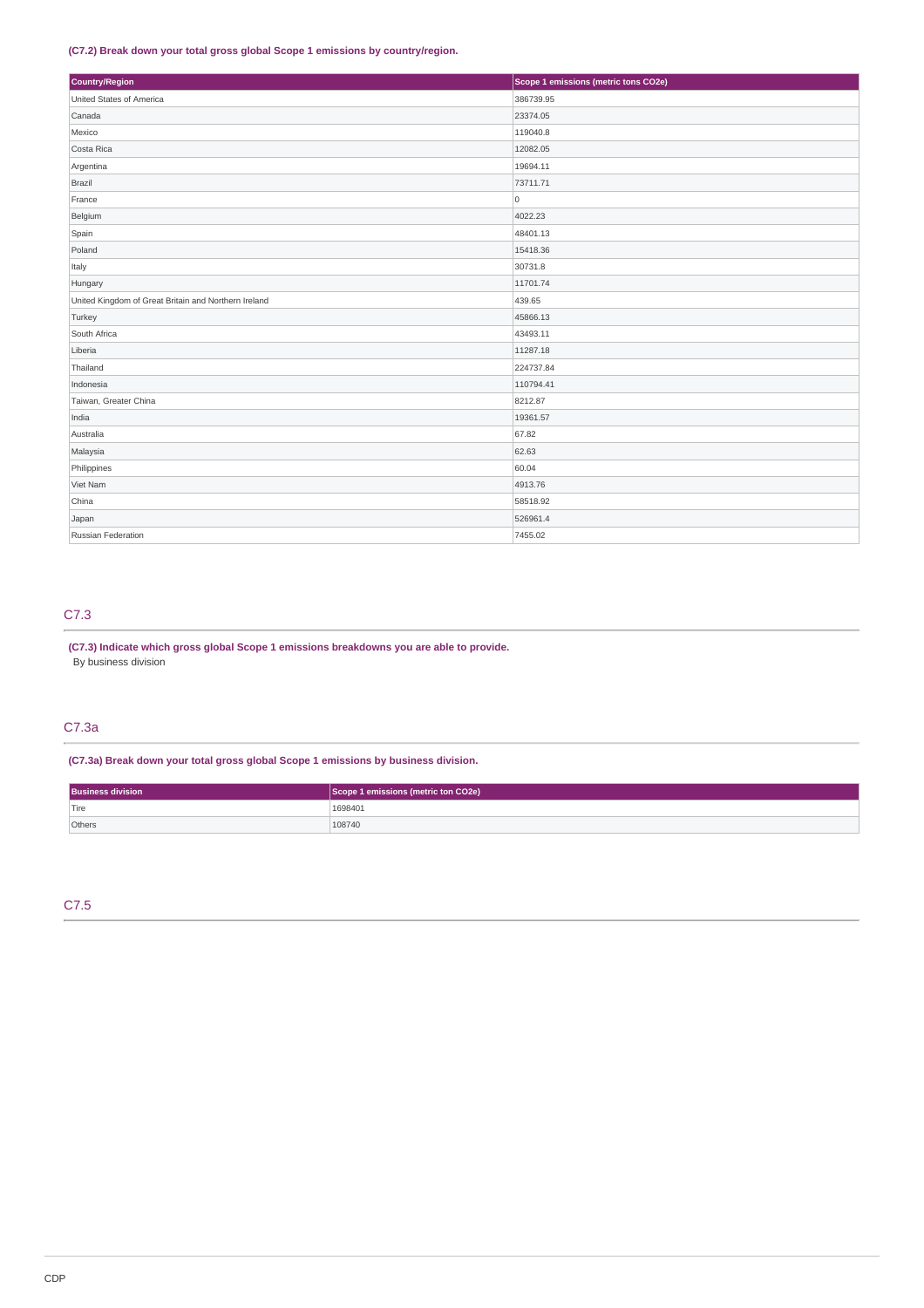# **(C7.5) Break down your total gross global Scope 2 emissions by country/region.**

| <b>Country/Region</b>                                   | Scope 2, location-based<br>(metric tons CO2e) | Scope 2, market-based<br>(metric tons CO2e) | Purchased and consumed electricity,<br>heat, steam or cooling (MWh) | Purchased and consumed low-carbon electricity, heat, steam or cooling<br>accounted for in Scope 2 market-based approach (MWh) |
|---------------------------------------------------------|-----------------------------------------------|---------------------------------------------|---------------------------------------------------------------------|-------------------------------------------------------------------------------------------------------------------------------|
| United States of America                                | 609301.89                                     | 583722.66                                   | 1446929.21                                                          | 143895.11                                                                                                                     |
| Canada                                                  | 17094.05                                      | 17094.05                                    | 120380.6                                                            | 79004.09                                                                                                                      |
| Mexico                                                  | 65140.6                                       | 65244.05                                    | 136694                                                              | 21857.92                                                                                                                      |
| Costa Rica                                              | 135.85                                        | 1358.48                                     | 56603.3                                                             | 93818.41                                                                                                                      |
| Argentina                                               | 16975.69                                      | 16975.69                                    | 48350                                                               | 14254.29                                                                                                                      |
| Brazil                                                  | 31071.88                                      | 31071.88                                    | 266482.72                                                           | 210856.28                                                                                                                     |
| France                                                  | 17522.71                                      | 21217.26                                    | 112164.94                                                           | 15279.91                                                                                                                      |
| Belgium                                                 | 2413.11                                       | 2816.18                                     | 14153.15                                                            | 2626.06                                                                                                                       |
| Spain                                                   | 55616.58                                      | 346.67                                      | 192358.27                                                           | 191547.87                                                                                                                     |
| Poland                                                  | 172543.58                                     | 186786.33                                   | 314854.46                                                           | 27005.19                                                                                                                      |
| Italy                                                   | 1400.83                                       | 1591.36                                     | 4300.98                                                             | 476.55                                                                                                                        |
| Hungary                                                 | 19332.65                                      | 26194.03                                    | 72761.2                                                             | 9553.55                                                                                                                       |
| United Kingdom of Great<br>Britain and Northern Ireland | 251.81                                        | 271                                         | 1026.53                                                             | 268.95                                                                                                                        |
| Turkey                                                  | 75583.25                                      | 80263.48                                    | 174031.82                                                           | 51157.68                                                                                                                      |
| South Africa                                            | 53696.85                                      | 68643.16                                    | 59689.7                                                             | 3286.37                                                                                                                       |
| Liberia                                                 | $\mathbf 0$                                   | $\mathbf 0$                                 | 0                                                                   | 20258.4                                                                                                                       |
| Thailand                                                | 230053.74                                     | 221138.77                                   | 537045.46                                                           | 75675.69                                                                                                                      |
| Indonesia                                               | 76658.65                                      | 77818.45                                    | 101260.18                                                           | 12582.63                                                                                                                      |
| Taiwan, Greater China                                   | 32155.62                                      | 32155.62                                    | 74829.6                                                             | 1800.35                                                                                                                       |
| India                                                   | 81869.53                                      | 81345.06                                    | 114008.53                                                           | 20149.17                                                                                                                      |
| Australia                                               | 5102.38                                       | 5102.38                                     | 6868.19                                                             | 1076.9                                                                                                                        |
| Malaysia                                                | 664.92                                        | 552.39                                      | 1022.95                                                             | 172.52                                                                                                                        |
| Philippines                                             | 3301.09                                       | 3301.09                                     | 4935.84                                                             | 1211.76                                                                                                                       |
| Viet Nam                                                | 10054.41                                      | 10054.41                                    | 27905.67                                                            | 12555.37                                                                                                                      |
| China                                                   | 253908.39                                     | 254934.87                                   | 476542.57                                                           | 96489.8                                                                                                                       |
| Japan                                                   | 440642.2                                      | 339382.76                                   | 843657.29                                                           | 138047.55                                                                                                                     |
| Russian Federation                                      | 19124.51                                      | 8722.37                                     | 24885.51                                                            | 4283.27                                                                                                                       |

# C7.6

**(C7.6) Indicate which gross global Scope 2 emissions breakdowns you are able to provide.** By business division

# C7.6a

**(C7.6a) Break down your total gross global Scope 2 emissions by business division.**

| <b>Business division</b> | Scope 2, location-based (metric tons CO2e) | Scope 2, market-based (metric tons CO2e) |  |
|--------------------------|--------------------------------------------|------------------------------------------|--|
| Tires                    | 2029365                                    | 1896439                                  |  |
| Others                   | 262251                                     | 241665                                   |  |

# C7.9

**(C7.9) How do your gross global emissions (Scope 1 and 2 combined) for the reporting year compare to those of the previous reporting year?** Decreased

# C7.9a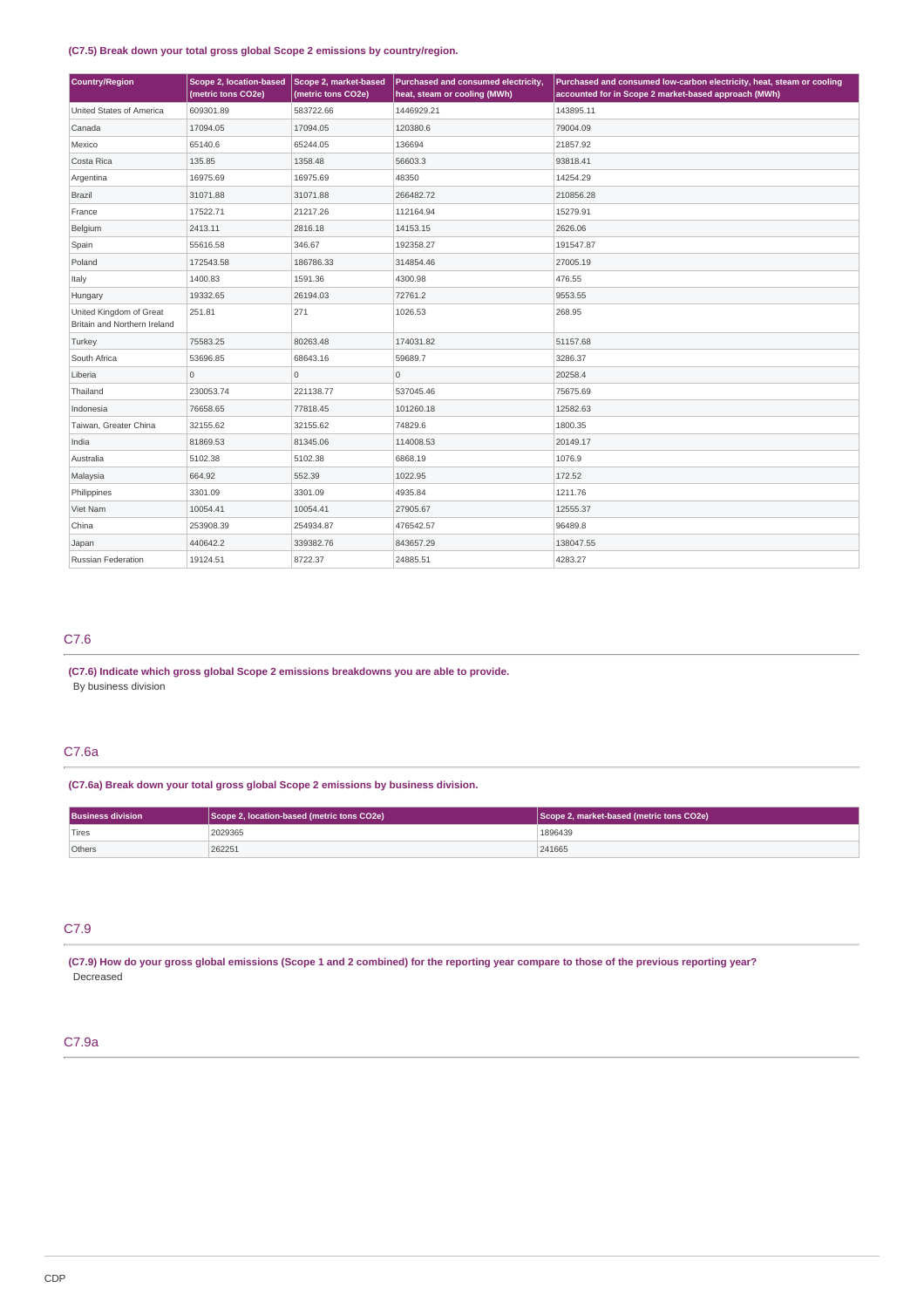# **(C7.9a) Identify the reasons for any change in your gross global emissions (Scope 1 and 2 combined), and for each of them specify how your emissions compare to the previous year.**

|                                                  | Change in<br>emissions<br>(metric tons<br>CO <sub>2e</sub> ) | <b>Direction</b><br>of change           | <b>Emissions</b><br>value<br>(percentage) | Please explain calculation                                                                                                                                                                                                                                                                                                                                                                                                                                                                                                |
|--------------------------------------------------|--------------------------------------------------------------|-----------------------------------------|-------------------------------------------|---------------------------------------------------------------------------------------------------------------------------------------------------------------------------------------------------------------------------------------------------------------------------------------------------------------------------------------------------------------------------------------------------------------------------------------------------------------------------------------------------------------------------|
| Change in<br>renewable<br>energy<br>consumption  | 2084                                                         | Decreased 0.05                          |                                           | Our 2 plants in China and India have switched some of the purchased electricity to solar power, resulting in a total CO2 reduction of 2084 tCO2e. Therefore,<br>the same amount which is equivalent to 0.05% was reduced from 2018. (-2084/4155713) * 100 = -0.05% *Previous year(2018) Scope 1 + 2 emission was<br>4155713 tCO2e                                                                                                                                                                                         |
| Other<br>emissions<br>reduction<br>activities    | 2715                                                         | Decreased 0.06                          |                                           | We reduced 2,715 tonnes as a result of energy-saving activities in 2018. Since Scope 1 and 2 emissions were 4,257,657 tonnes the previous year, that<br>represents a 0.06% reduction from 2017. (-2715/4257657 ) * 100 = -0.06% (i.e. a 0.06% decrease in emissions) *Previous year(2017) Scope 1 + 2 emission<br>was 4257657 tCO2e                                                                                                                                                                                       |
| Divestment                                       |                                                              | $<$ Not<br>Applicable                   |                                           |                                                                                                                                                                                                                                                                                                                                                                                                                                                                                                                           |
| Acquisitions                                     |                                                              | $<$ Not<br>Applicable<br>$\geq$         |                                           |                                                                                                                                                                                                                                                                                                                                                                                                                                                                                                                           |
| Mergers                                          |                                                              | $<$ Not<br>Applicable<br>$\geq$         |                                           |                                                                                                                                                                                                                                                                                                                                                                                                                                                                                                                           |
| Change in<br>output                              |                                                              | $<$ Not<br>Applicable                   |                                           |                                                                                                                                                                                                                                                                                                                                                                                                                                                                                                                           |
| Change in<br>methodology                         | 81909.42                                                     | Decreased 1.92                          |                                           | Electricity emission factors was updated to the latest figures. The values on the left was difference between Scope1 + 2(Market-based) emission in 2018 with<br>the latest electricity emission factors and that with the factors of previous year. (-81909.42/4257657) * 100 = -1.92% (i.e. an -1.92% decrease in emissions)<br>*Introduction of renewable electricity in 4 Spanish plants written in the first column was excluded from this calculation *Previous year(2017) Scope 1 + 2<br>emission was 4257657 tCO2e |
| Change in<br>boundary                            |                                                              | $<$ Not<br>Applicable<br>$\overline{ }$ |                                           |                                                                                                                                                                                                                                                                                                                                                                                                                                                                                                                           |
| Change in<br>physical<br>operating<br>conditions |                                                              | $<$ Not<br>Applicable<br>5              |                                           |                                                                                                                                                                                                                                                                                                                                                                                                                                                                                                                           |
| Unidentified                                     |                                                              | $<$ Not<br>Applicable                   |                                           |                                                                                                                                                                                                                                                                                                                                                                                                                                                                                                                           |
| Other                                            | 21221.55                                                     | Decreased 0.5                           |                                           | Due to changes in the composition of energy sources, change in production volume, etc. (21221.55/4257657) * 100 = 0.50% (i.e. an 0.50% increase in<br>emissions) *Previous year (2017) Scope 1 + 2 emission was 4257657 tCO2e                                                                                                                                                                                                                                                                                             |

# C7.9b

**(C7.9b) Are your emissions performance calculations in C7.9 and C7.9a based on a location-based Scope 2 emissions figure or a market-based Scope 2 emissions figure?**

Market-based

# C8. Energy

# C8.1

**(C8.1) What percentage of your total operational spend in the reporting year was on energy?** More than 0% but less than or equal to 5%

# C8.2

# **(C8.2) Select which energy-related activities your organization has undertaken.**

|                                                    | Indicate whether your organization undertook this energy-related activity in the reporting year |  |  |
|----------------------------------------------------|-------------------------------------------------------------------------------------------------|--|--|
| Consumption of fuel (excluding feedstocks)         | Yes                                                                                             |  |  |
| Consumption of purchased or acquired electricity   | Yes                                                                                             |  |  |
| Consumption of purchased or acquired heat          | <b>No</b>                                                                                       |  |  |
| Consumption of purchased or acquired steam         | Yes                                                                                             |  |  |
| Consumption of purchased or acquired cooling       | No                                                                                              |  |  |
| Generation of electricity, heat, steam, or cooling | Yes                                                                                             |  |  |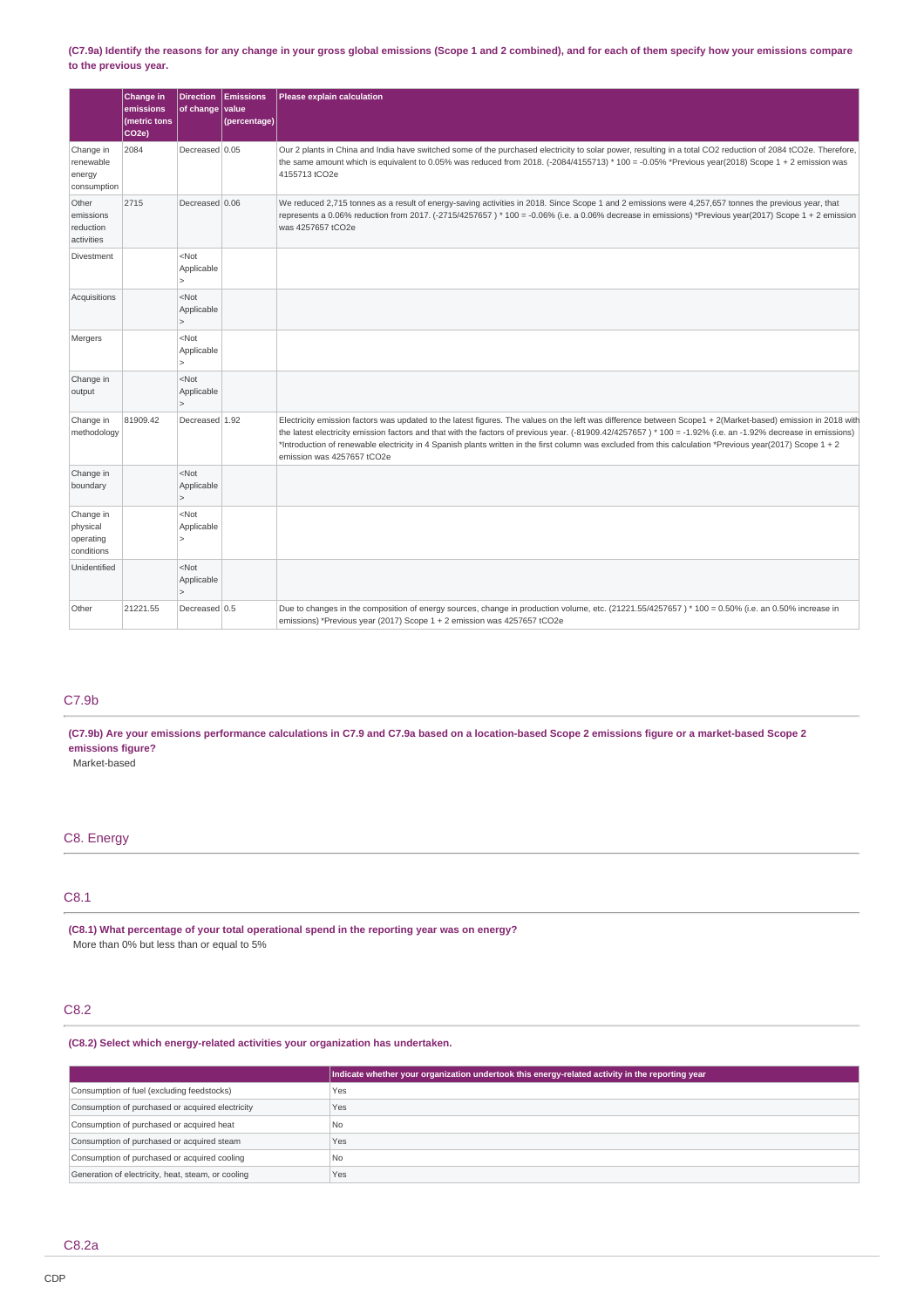# **(C8.2a) Report your organization's energy consumption totals (excluding feedstocks) in MWh.**

|                                                         | <b>Heating value</b>            |                           | MWh from renewable sources IMWh from non-renewable sources | Total (renewable and non-renewable) MWh |
|---------------------------------------------------------|---------------------------------|---------------------------|------------------------------------------------------------|-----------------------------------------|
| Consumption of fuel (excluding feedstock)               | LHV (lower heating value) 37395 |                           | 7238098                                                    | 7275493                                 |
| Consumption of purchased or acquired electricity        | <not applicable=""></not>       | 1212239                   | 3662270                                                    | 4849907                                 |
| Consumption of purchased or acquired heat               | <not applicable=""></not>       | <not applicable=""></not> | <not applicable=""></not>                                  | <not applicable=""></not>               |
| Consumption of purchased or acquired steam              | <not applicable=""></not>       |                           | 383836                                                     | 383836                                  |
| Consumption of purchased or acquired cooling            | <not applicable=""></not>       | <not applicable=""></not> | <not applicable=""></not>                                  | <not applicable=""></not>               |
| Consumption of self-generated non-fuel renewable energy | <not applicable=""></not>       | 20817                     | <not applicable=""></not>                                  | 20817                                   |
| Total energy consumption                                | <not applicable=""></not>       | 1245849                   | 11284204                                                   | 12530052                                |

# C8.2b

# **(C8.2b) Select the applications of your organization's consumption of fuel.**

|                                                         | Indicate whether your organization undertakes this fuel application |
|---------------------------------------------------------|---------------------------------------------------------------------|
| Consumption of fuel for the generation of electricity   | Yes                                                                 |
| Consumption of fuel for the generation of heat          | Yes                                                                 |
| Consumption of fuel for the generation of steam         | Yes                                                                 |
| Consumption of fuel for the generation of cooling       | N <sub>o</sub>                                                      |
| Consumption of fuel for co-generation or tri-generation | Yes                                                                 |

# C8.2c

**Fuels (excluding feedstocks)**

**(C8.2c) State how much fuel in MWh your organization has consumed (excluding feedstocks) by fuel type.**

| Petrol                                                                                                                                                                                                                                                                                                                                                                             |
|------------------------------------------------------------------------------------------------------------------------------------------------------------------------------------------------------------------------------------------------------------------------------------------------------------------------------------------------------------------------------------|
| <b>Heating value</b><br>LHV (lower heating value)                                                                                                                                                                                                                                                                                                                                  |
| Total fuel MWh consumed by the organization<br>8238.33                                                                                                                                                                                                                                                                                                                             |
| MWh fuel consumed for self-generation of electricity<br>0                                                                                                                                                                                                                                                                                                                          |
| MWh fuel consumed for self-generation of heat<br>8238.33                                                                                                                                                                                                                                                                                                                           |
| MWh fuel consumed for self-generation of steam<br>0                                                                                                                                                                                                                                                                                                                                |
| MWh fuel consumed for self-generation of cooling<br><not applicable=""></not>                                                                                                                                                                                                                                                                                                      |
| MWh fuel consumed for self-cogeneration or self-trigeneration<br>0                                                                                                                                                                                                                                                                                                                 |
| <b>Emission factor</b><br>2.27                                                                                                                                                                                                                                                                                                                                                     |
| Unit<br>kg CO2e per liter                                                                                                                                                                                                                                                                                                                                                          |
| <b>Emissions factor source</b><br>"Facilities in Japan: Japan Ministry of the Environment, Law Concerning the Promotion of the Measures to Cope with Global Warming, Superceded by Revision of the Act<br>on Promotion of Global Warming Countermeasures (2005 Amendment) Others: The Greenhouse Gas Protocol: A Corporate Accounting and Reporting Standard (Revised<br>Edition)" |
| <b>Comment</b><br>Including Biogasoline                                                                                                                                                                                                                                                                                                                                            |
| <b>Fuels (excluding feedstocks)</b><br>Kerosene                                                                                                                                                                                                                                                                                                                                    |
| <b>Heating value</b><br>LHV (lower heating value)                                                                                                                                                                                                                                                                                                                                  |
| Total fuel MWh consumed by the organization<br>4702.92                                                                                                                                                                                                                                                                                                                             |
| MWh fuel consumed for self-generation of electricity<br>0                                                                                                                                                                                                                                                                                                                          |
| MWh fuel consumed for self-generation of heat                                                                                                                                                                                                                                                                                                                                      |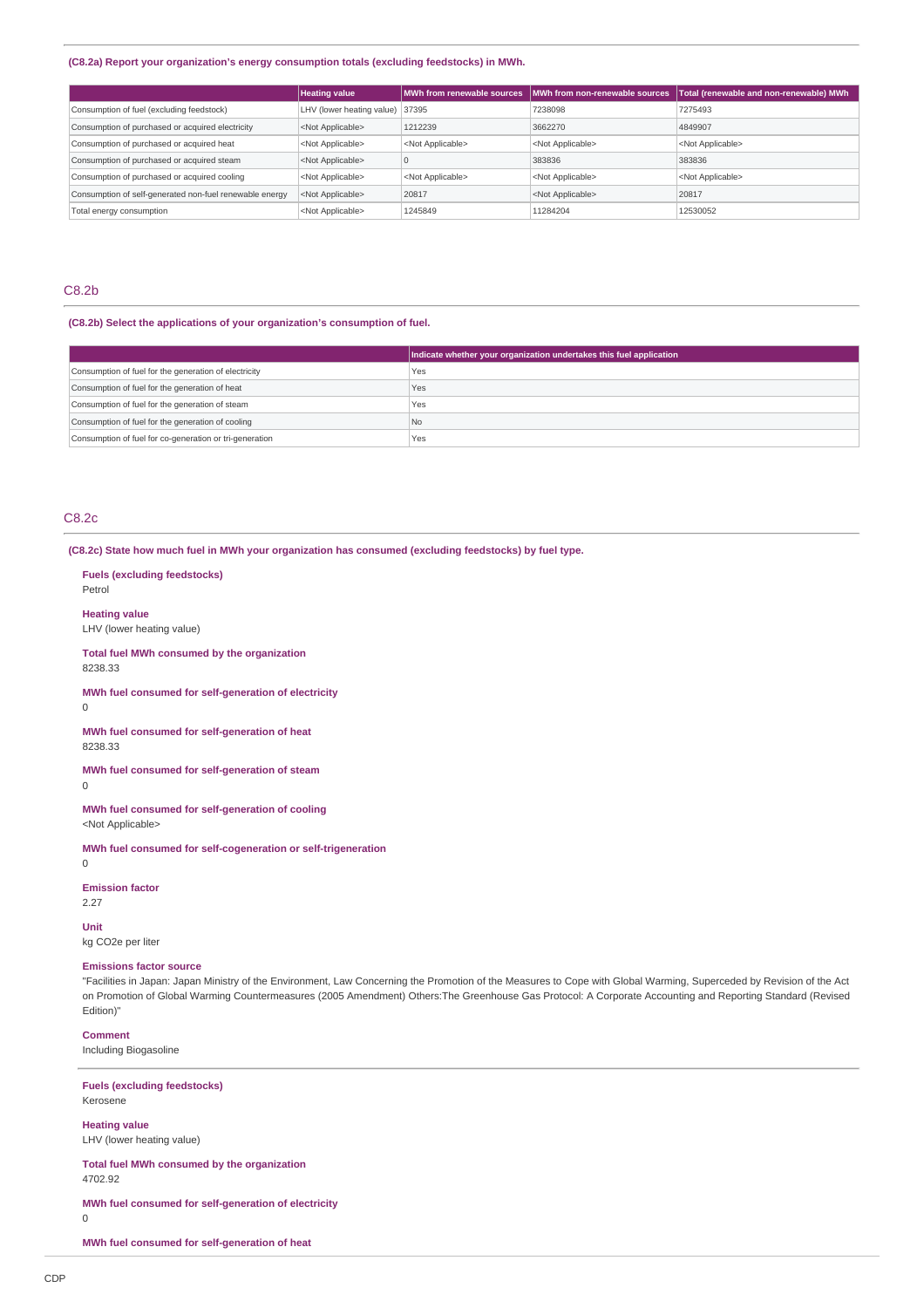#### 4702.92

# **MWh fuel consumed for self-generation of steam**

 $\Omega$ 

**MWh fuel consumed for self-generation of cooling**

<Not Applicable>

**MWh fuel consumed for self-cogeneration or self-trigeneration**  $\Omega$ 

**Emission factor**

 $2.49$ 

**Unit**

kg CO2e per liter

#### **Emissions factor source**

"Facilities in Japan: Japan Ministry of the Environment, Law Concerning the Promotion of the Measures to Cope with Global Warming, Superseded by Revision of the Act on Promotion of Global Warming Countermeasures (2005 Amendment) Others: The Greenhouse Gas Protocol: A Corporate Accounting and Reporting Standard (Revised Edition)"

# **Comment**

**Fuels (excluding feedstocks)** Diesel

# **Heating value**

LHV (lower heating value)

**Total fuel MWh consumed by the organization** 121777.7

**MWh fuel consumed for self-generation of electricity** 60888.85

**MWh fuel consumed for self-generation of heat** 48711.08

**MWh fuel consumed for self-generation of steam** 12177.77

**MWh fuel consumed for self-generation of cooling** <Not Applicable>

**MWh fuel consumed for self-cogeneration or self-trigeneration**

**Emission factor** 2.67

 $\Omega$ 

**Unit** kg CO2e per liter

## **Emissions factor source**

"Facilities in Japan: Japan Ministry of the Environment, Law Concerning the Promotion of the Measures to Cope with Global Warming, Superseded by Revision of the Act on Promotion of Global Warming Countermeasures (2005 Amendment) Others: The Greenhouse Gas Protocol: A Corporate Accounting and Reporting Standard (Revised Edition)"

#### **Comment**

## **Fuels (excluding feedstocks)** Fuel Oil Number 4

**Heating value** HHV (higher heating value)

**Total fuel MWh consumed by the organization** 53428.17

**MWh fuel consumed for self-generation of electricity**

 $\theta$ 

**MWh fuel consumed for self-generation of heat** 0

**MWh fuel consumed for self-generation of steam** 53428.17

**MWh fuel consumed for self-generation of cooling** <Not Applicable>

**MWh fuel consumed for self-cogeneration or self-trigeneration**

 $\Omega$ 

**Emission factor**

2.71 **Unit**

kg CO2e per liter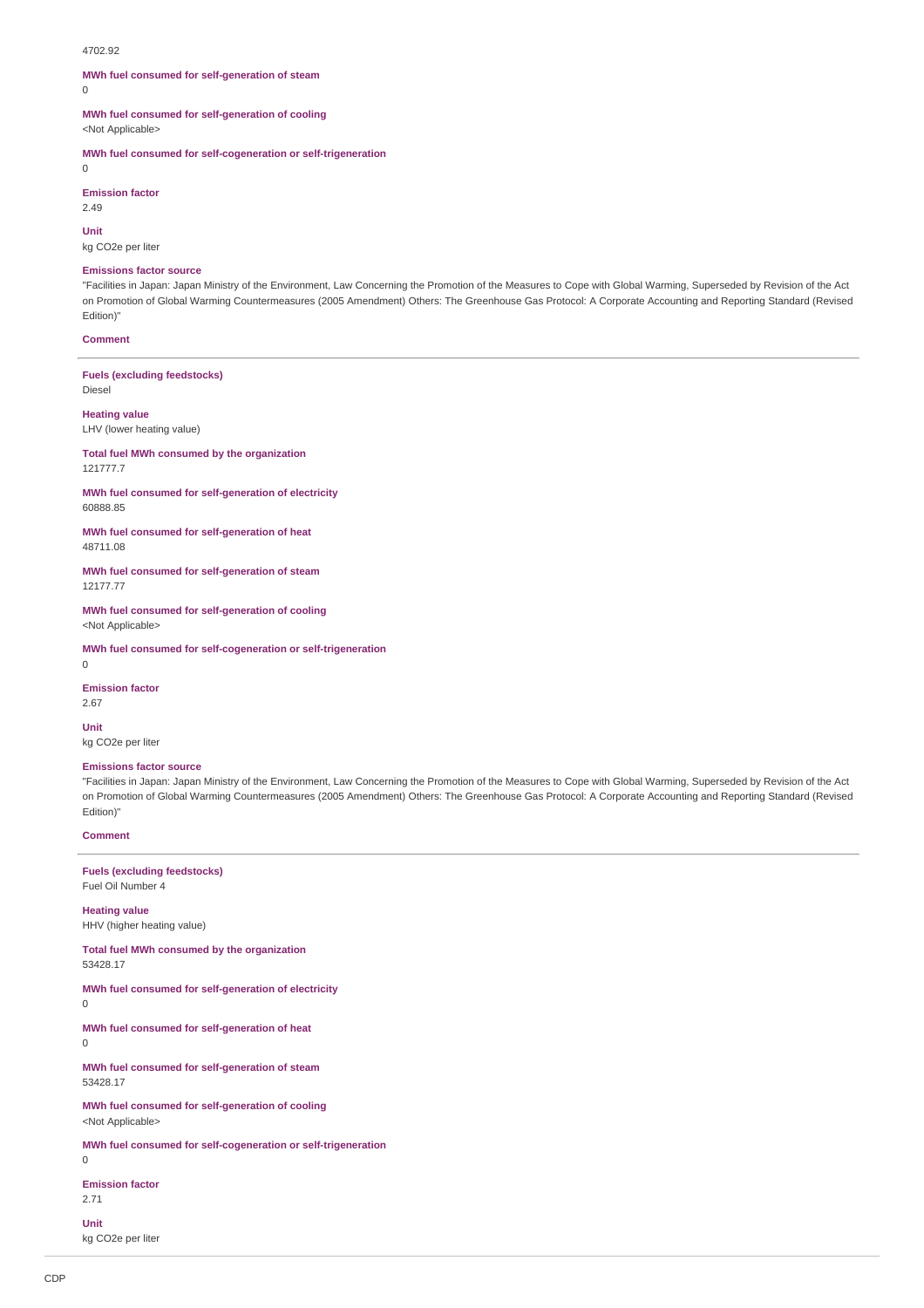#### **Emissions factor source**

Japan Ministry of the Environment, Law Concerning the Promotion of the Measures to Cope with Global Warming, Superseded by Revision of the Act on Promotion of Global Warming Countermeasures (2005 Amendment)

#### **Comment**

We put information about Heavy Oil A as Fuel Oil No.4

## **Fuels (excluding feedstocks)** Fuel Oil Number 6

**Heating value**

HHV (higher heating value)

**Total fuel MWh consumed by the organization** 209828.01

**MWh fuel consumed for self-generation of electricity**

 $\theta$ 

**MWh fuel consumed for self-generation of heat** 0

**MWh fuel consumed for self-generation of steam** 209828.01

**MWh fuel consumed for self-generation of cooling** <Not Applicable>

**MWh fuel consumed for self-cogeneration or self-trigeneration**

# 0

**Emission factor** 3

**Unit** kg CO2e per liter

#### **Emissions factor source**

Japan Ministry of the Environment, Law Concerning the Promotion of the Measures to Cope with Global Warming, Superseded by Revision of the Act on Promotion of Global Warming Countermeasures (2005 Amendment)

# **Comment**

We put information about Heavy Oil B/C as Fuel Oil No.6

**Fuels (excluding feedstocks)** Liquefied Petroleum Gas (LPG)

**Heating value** HHV (higher heating value)

**Total fuel MWh consumed by the organization** 14525085

**MWh fuel consumed for self-generation of electricity**

 $\Omega$ 

**MWh fuel consumed for self-generation of heat** 145250.85

**MWh fuel consumed for self-generation of steam**

 $\theta$ 

**MWh fuel consumed for self-generation of cooling** <Not Applicable>

**MWh fuel consumed for self-cogeneration or self-trigeneration**

 $\Omega$ 

**Emission factor** 2.71

**Unit** metric tons CO2e per metric ton

## **Emissions factor source**

"Facilities in Japan: Japan Ministry of the Environment, Law Concerning the Promotion of the Measures to Cope with Global Warming, Superseded by Revision of the Act on Promotion of Global Warming Countermeasures (2005 Amendment) Others: The Greenhouse Gas Protocol: A Corporate Accounting and Reporting Standard (Revised Edition)"

## **Comment**

**Fuels (excluding feedstocks)** Liquefied Natural Gas (LNG)

**Heating value**

LHV (lower heating value)

**Total fuel MWh consumed by the organization** 410836.86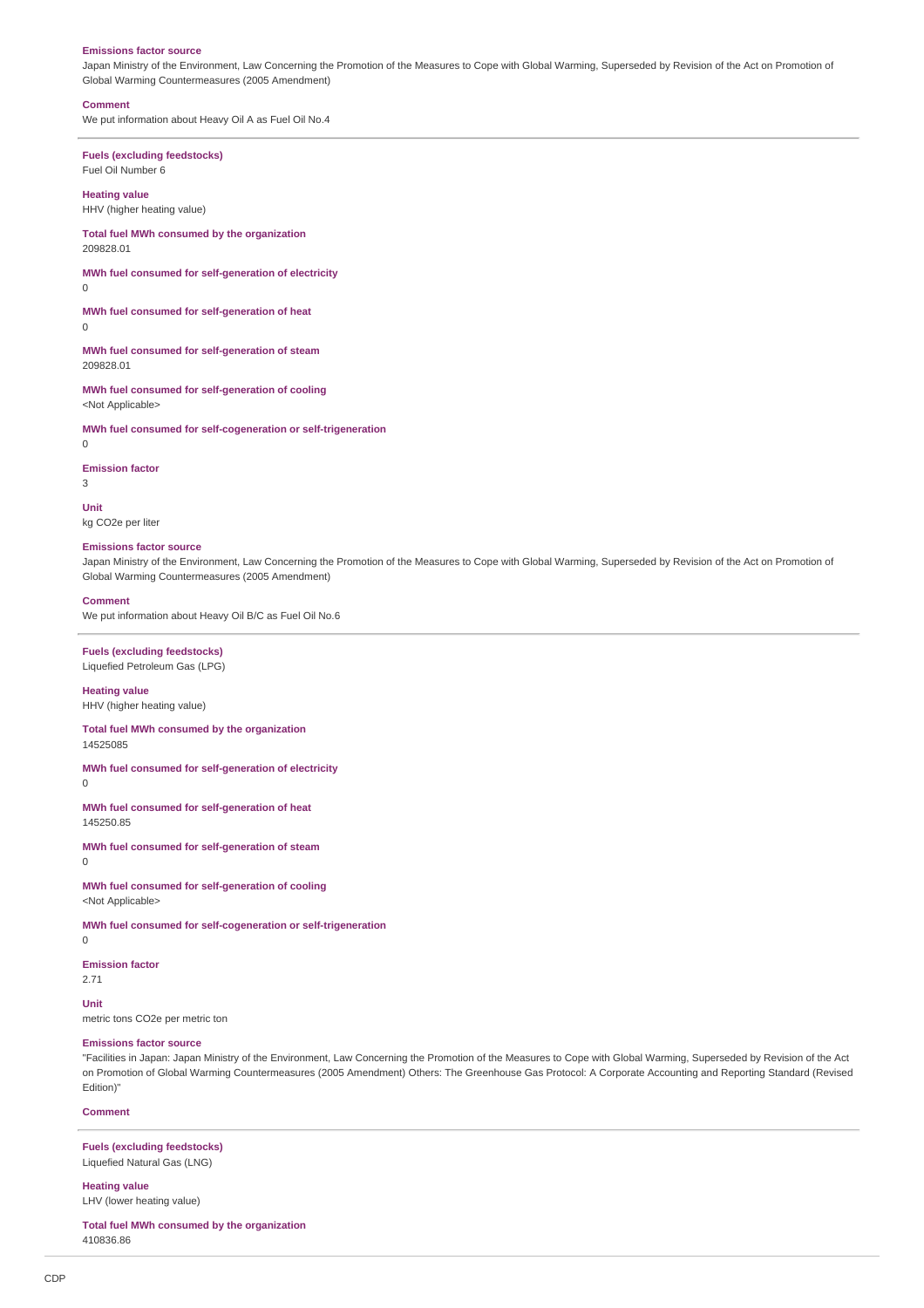**MWh fuel consumed for self-generation of electricity** 0

## **MWh fuel consumed for self-generation of heat** 31681.82

**MWh fuel consumed for self-generation of steam** 126727.27

**MWh fuel consumed for self-generation of cooling** <Not Applicable>

**MWh fuel consumed for self-cogeneration or self-trigeneration** 252427.77

## **Emission factor**

3

**Unit**

metric tons CO2e per metric ton

# **Emissions factor source**

Japan Ministry of the Environment, Law Concerning the Promotion of the Measures to Cope with Global Warming, Superseded by Revision of the Act on Promotion of Global Warming Countermeasures (2005 Amendment)

# **Comment**

**Fuels (excluding feedstocks)** Town Gas

**Heating value** LHV (lower heating value)

**Total fuel MWh consumed by the organization** 1056413.01

**MWh fuel consumed for self-generation of electricity**  $\Omega$ 

**MWh fuel consumed for self-generation of heat** 80251.89

**MWh fuel consumed for self-generation of steam** 321007.57

**MWh fuel consumed for self-generation of cooling** <Not Applicable>

**MWh fuel consumed for self-cogeneration or self-trigeneration** 655153.55

**Emission factor**

2.23

**Unit** metric tons CO2e per m3

## **Emissions factor source**

"Facilities in Japan: Japan Ministry of the Environment, Law Concerning the Promotion of the Measures to Cope with Global Warming, Superseded by Revision of the Act on Promotion of Global Warming Countermeasures (2005 Amendment) Others: The Greenhouse Gas Protocol: A Corporate Accounting and Reporting Standard (Revised Edition)"

# **Comment**

**Fuels (excluding feedstocks)** Natural Gas

**Heating value** LHV (lower heating value)

**Total fuel MWh consumed by the organization** 4694737.16

**MWh fuel consumed for self-generation of electricity** 0

**MWh fuel consumed for self-generation of heat** 864704.61

**MWh fuel consumed for self-generation of steam** 3458818.45

**MWh fuel consumed for self-generation of cooling** <Not Applicable>

**MWh fuel consumed for self-cogeneration or self-trigeneration** 371214.09

**Emission factor** 1.89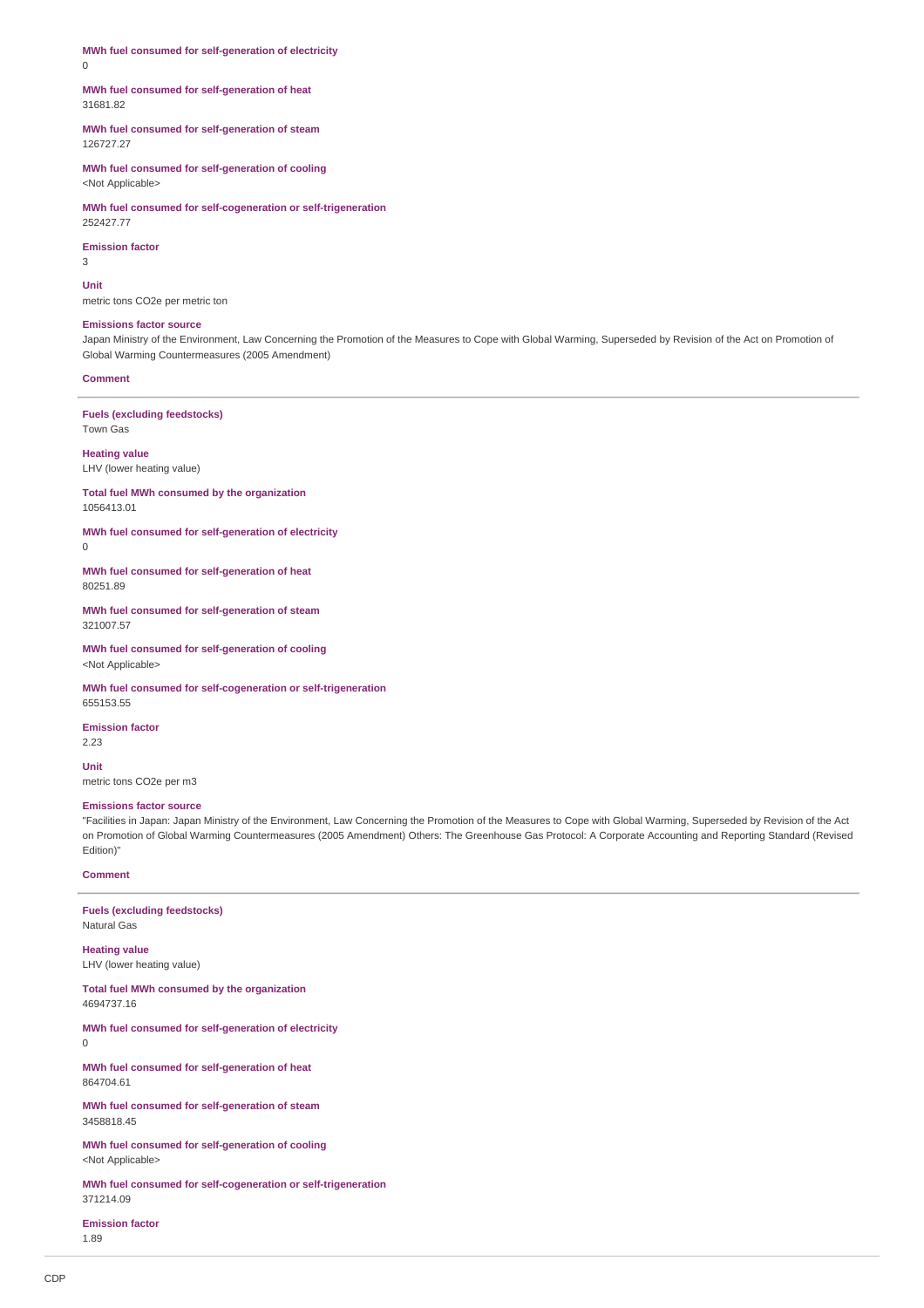#### **Unit**

metric tons CO2e per m3

## **Emissions factor source**

"Facilities in Japan: Japan Ministry of the Environment, Law Concerning the Promotion of the Measures to Cope with Global Warming, Superseded by Revision of the Act on Promotion of Global Warming Countermeasures (2005 Amendment) Others: The Greenhouse Gas Protocol: A Corporate Accounting and Reporting Standard (Revised Edition)"

## **Comment**

# **Fuels (excluding feedstocks)**

Coal **Heating value**

LHV (lower heating value)

**Total fuel MWh consumed by the organization** 126943.67

**MWh fuel consumed for self-generation of electricity**

0

**MWh fuel consumed for self-generation of heat**  $\Omega$ 

**MWh fuel consumed for self-generation of steam** 126943.67

**MWh fuel consumed for self-generation of cooling** <Not Applicable>

**MWh fuel consumed for self-cogeneration or self-trigeneration**

 $\overline{0}$ 

## **Emission factor**

2.13

**Unit**

metric tons CO2e per metric ton

#### **Emissions factor source**

The Greenhouse Gas Protocol: A Corporate Accounting and Reporting Standard (Revised Edition): Anthracite, Brown coal briquettes, Sub bituminous coal, Other bituminous coal

## **Comment**

**Fuels (excluding feedstocks)** Other, please specify (Carbon fuel oil)

**Heating value** HHV (higher heating value)

**Total fuel MWh consumed by the organization**

405941.5

**MWh fuel consumed for self-generation of electricity** 128531.74

**MWh fuel consumed for self-generation of heat** 277409.76

**MWh fuel consumed for self-generation of steam**  $\Omega$ 

**MWh fuel consumed for self-generation of cooling** <Not Applicable>

**MWh fuel consumed for self-cogeneration or self-trigeneration**

0

**Emission factor** 3.3

**Unit** metric tons CO2e per metric ton

#### **Emissions factor source**

Measured value of carbon content ratio of the fuel

# **Comment**

Information of "carbon fuel oil" is shown in this row

**Fuels (excluding feedstocks)** Wood Pellets

**Heating value** LHV (lower heating value)

**Total fuel MWh consumed by the organization** 37394.72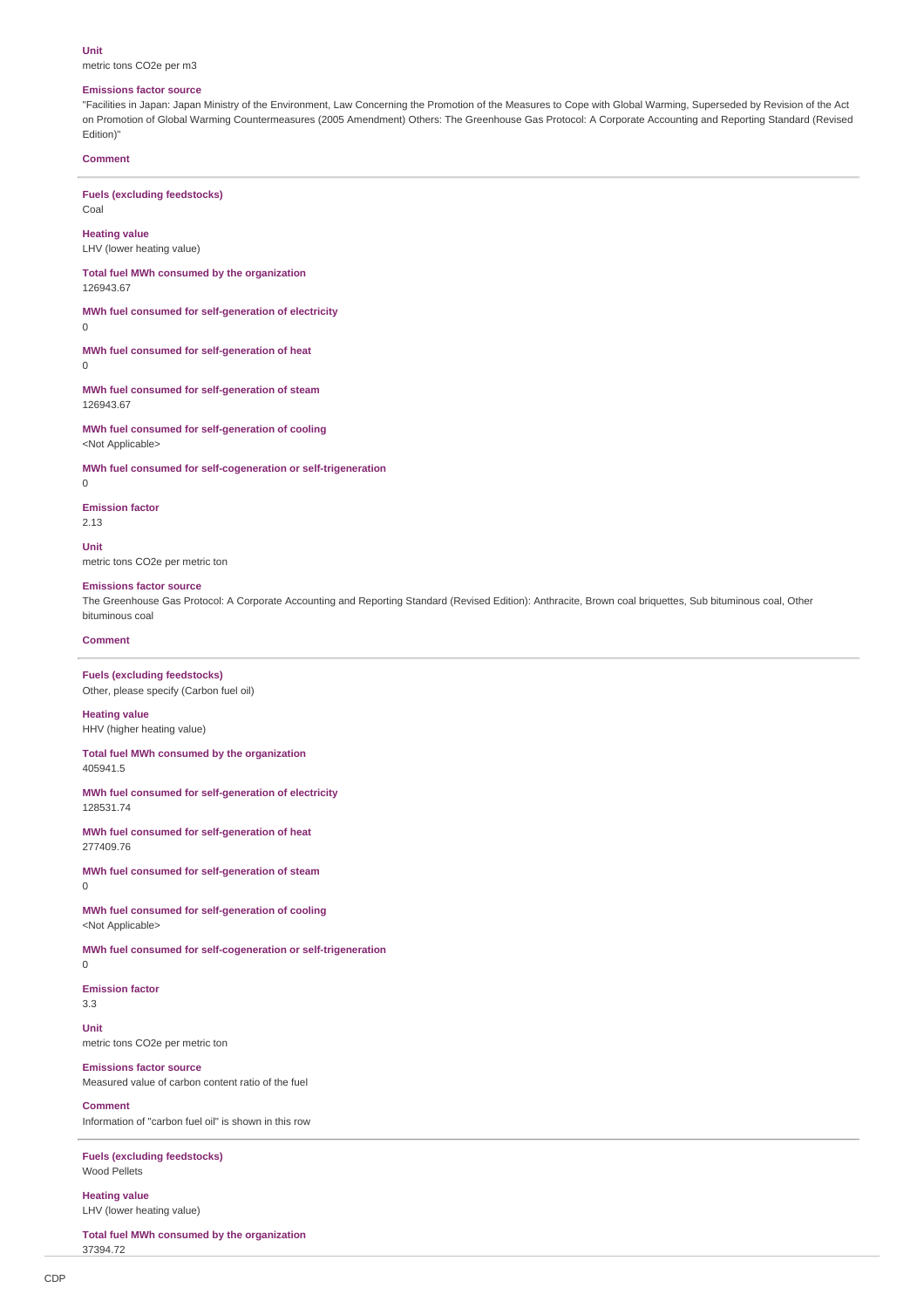**MWh fuel consumed for self-generation of electricity**

 $\Omega$ 

# **MWh fuel consumed for self-generation of heat**

 $\Omega$ 

**MWh fuel consumed for self-generation of steam** 37394.72

**MWh fuel consumed for self-generation of cooling** <Not Applicable>

**MWh fuel consumed for self-cogeneration or self-trigeneration**

0

**Emission factor**

 $\cap$ **Unit**

metric tons CO2e per metric ton

## **Emissions factor source**

GHG protocol "Emission Factors from Cross-Sector Tools"

#### **Comment**

According to the GHG protocol "Emission Factors from Cross-Sector Tools, the emission factor is 1.7472. But we consider the biomass fuel as renewable/low carbon source and exclude from calculation of the Scope1.

# C8.2d

**(C8.2d) Provide details on the electricity, heat, steam, and cooling your organization has generated and consumed in the reporting year.**

|                           | <b>Total Gross generation</b><br>(MWh) | Generation that is consumed by the<br>organization (MWh) | (MWh)    | Gross generation from renewable sources Generation from renewable sources that is consumed by the<br>organization (MWh) |
|---------------------------|----------------------------------------|----------------------------------------------------------|----------|-------------------------------------------------------------------------------------------------------------------------|
|                           | Electricity 672693.46                  | 640738.41                                                | 20816.57 | 20816.57                                                                                                                |
| Heat                      | 1174277.65                             | 1174277.65                                               |          |                                                                                                                         |
| Steam                     | 4005740.79                             | 4005740.79                                               | 29678    | 29678                                                                                                                   |
| $\vert$ Cooling $\vert$ 0 |                                        |                                                          |          |                                                                                                                         |

# C8.2e

**(C8.2e) Provide details on the electricity, heat, steam, and/or cooling amounts that were accounted for at a zero emission factor in the market-based Scope 2 figure reported in C6.3.**

# **Sourcing method**

Other, please specify (Off-grid energy consumption from an on-site installation or through a direct line to an off-site generator owned by another company)

**Low-carbon technology type**

## Biomass

**Country/region of consumption of low-carbon electricity, heat, steam or cooling** Central America

# **MWh consumed accounted for at a zero emission factor**

37395

# **Comment**

# **Sourcing method**

Green electricity products (e.g. green tariffs) from an energy supplier, supported by energy attribute certificates

# **Low-carbon technology type**

Other, please specify (Breakdown of the source is unknown)

**Country/region of consumption of low-carbon electricity, heat, steam or cooling**

# Europe

**MWh consumed accounted for at a zero emission factor** 206436

**Comment**

4 facilities in Spain purchases renewable electricity with certificates.

# C9. Additional metrics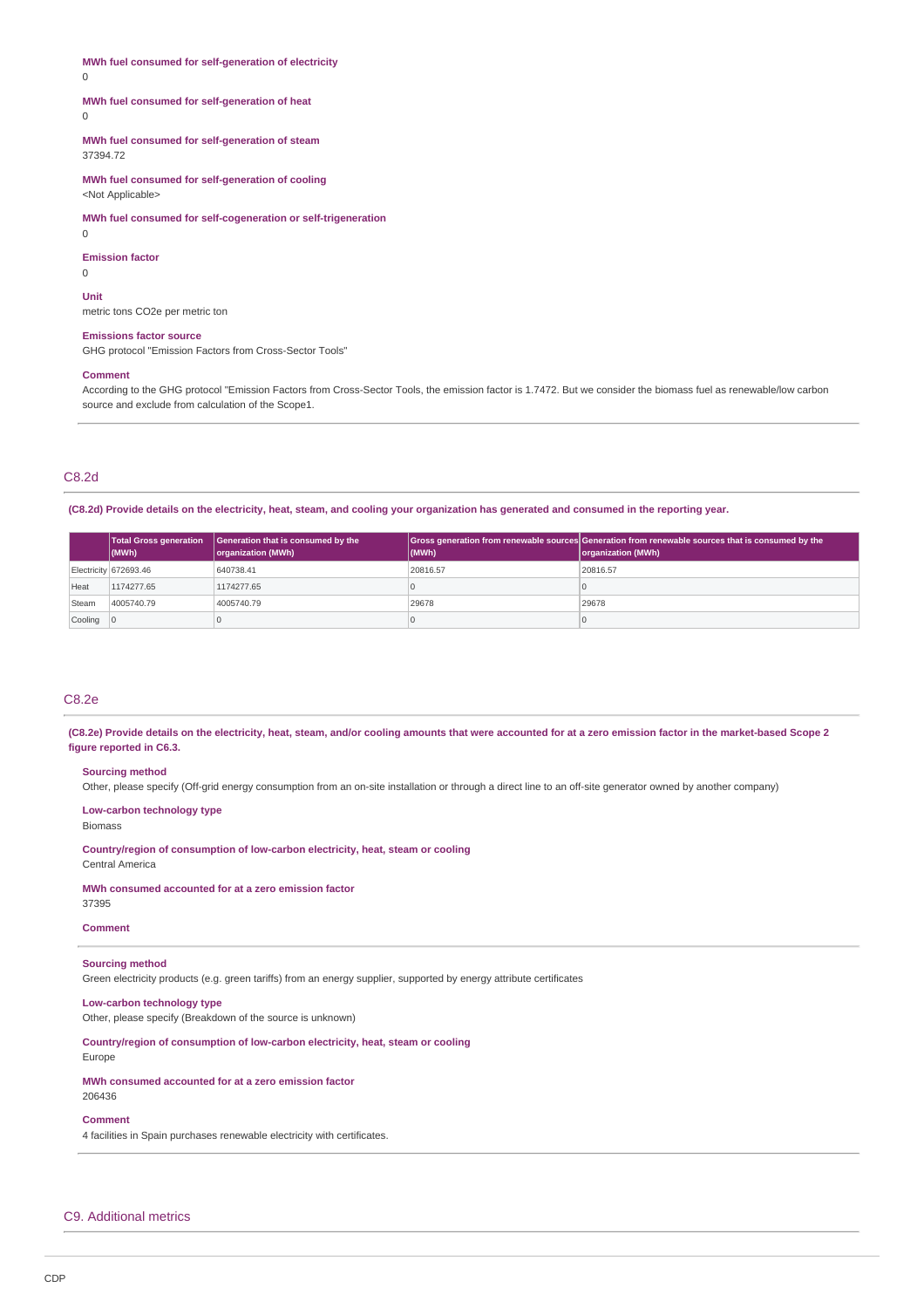# C9.1

# **(C9.1) Provide any additional climate-related metrics relevant to your business.**

# C10. Verification

# C10.1

# **(C10.1) Indicate the verification/assurance status that applies to your reported emissions.**

|                                          | Verification/assurance status                          |  |
|------------------------------------------|--------------------------------------------------------|--|
| Scope 1                                  | Third-party verification or assurance process in place |  |
| Scope 2 (location-based or market-based) | Third-party verification or assurance process in place |  |
| Scope 3                                  | Third-party verification or assurance process in place |  |

# C10.1a

**(C10.1a) Provide further details of the verification/assurance undertaken for your Scope 1 emissions, and attach the relevant statements.**

**Verification or assurance cycle in place** Annual process

**Status in the current reporting year** Complete

**Type of verification or assurance** Limited assurance

**Attach the statement** AS\_GHG\_BS-2019\_en\_signed.pdf AS\_BS-2019\_en\_signed.pdf

# **Page/ section reference** Please refer to the page.3/3 of "AS\_GHG\_BS-2019\_en\_signed.pdf" for the actual value

**Relevant standard** ISO14064-3

**Proportion of reported emissions verified (%)**

100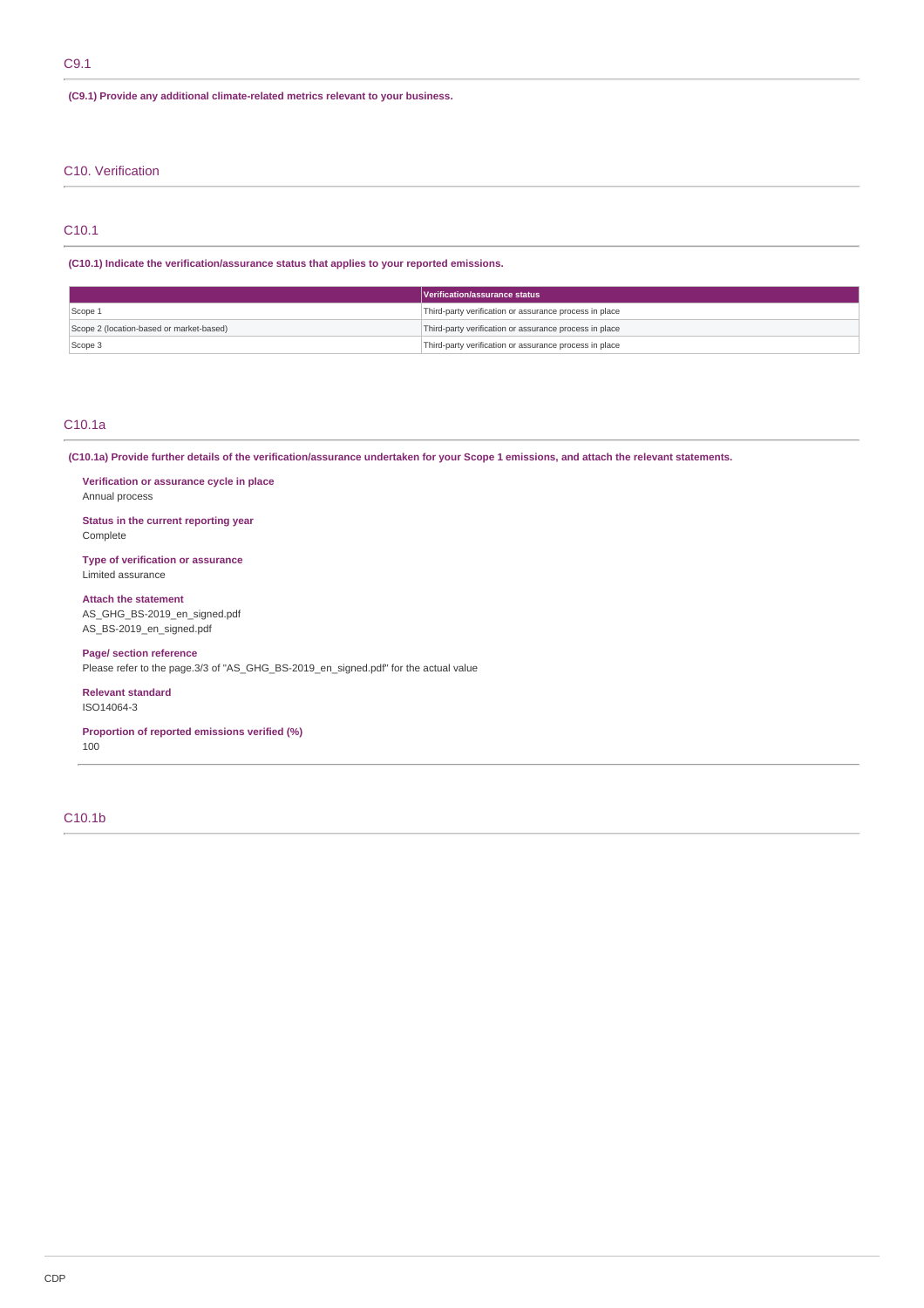## **(C10.1b) Provide further details of the verification/assurance undertaken for your Scope 2 emissions and attach the relevant statements.**

**Scope 2 approach** Scope 2 location-based

**Verification or assurance cycle in place** Annual process

**Status in the current reporting year** Complete

**Type of verification or assurance** Limited assurance

**Attach the statement** AS\_GHG\_BS-2019\_en\_signed.pdf AS\_BS-2019\_en\_signed.pdf

**Page/ section reference** Please refer to the page.3/3 of "AS\_GHG\_BS-2018\_en\_signed.pdf" for the actual value

**Relevant standard** ISO14064-3

**Proportion of reported emissions verified (%)** 100

**Scope 2 approach** Scope 2 market-based

**Verification or assurance cycle in place** Annual process

**Status in the current reporting year** Complete

**Type of verification or assurance** Limited assurance

**Attach the statement** AS\_GHG\_BS-2019\_en\_signed.pdf AS\_BS-2019\_en\_signed.pdf

**Page/ section reference** Please refer to the page.3/3 of "AS\_GHG\_BS-2018\_en\_signed.pdf" for the actual value

**Relevant standard** ISO14064-3

**Proportion of reported emissions verified (%)** 100

# C10.1c

**(C10.1c) Provide further details of the verification/assurance undertaken for your Scope 3 emissions and attach the relevant statements.**

**Scope 3 category** Scope 3: Purchased goods and services

**Verification or assurance cycle in place** Annual process

**Status in the current reporting year Complete** 

**Type of verification or assurance** Limited assurance

**Attach the statement** AS\_GHG\_BS-2019\_en\_signed.pdf AS\_BS-2019\_en\_signed.pdf

**Page/section reference** Please refer to the page.3/3 of "AS\_GHG\_BS-2018\_en\_signed.pdf" for the actual value

**Relevant standard** ISO14064-3

**Proportion of reported emissions verified (%)** 100

**Scope 3 category** Scope 3: Capital goods

**Verification or assurance cycle in place** Annual process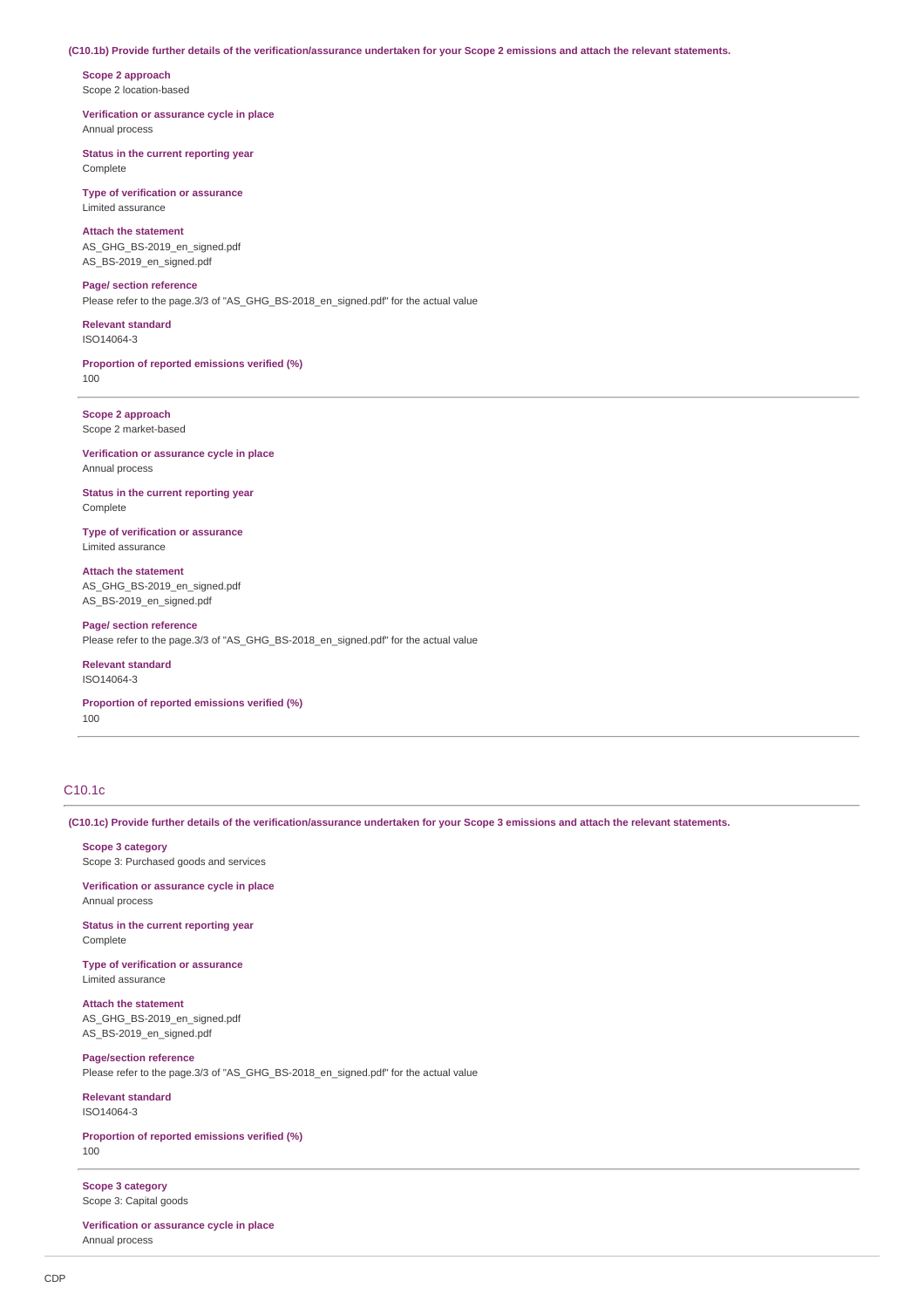**Status in the current reporting year** Complete

**Type of verification or assurance** Limited assurance

**Attach the statement** AS\_GHG\_BS-2019\_en\_signed.pdf AS\_BS-2019\_en\_signed.pdf

**Page/section reference** Please refer to the page.3/3 of "AS\_GHG\_BS-2018\_en\_signed.pdf" for the actual value

**Relevant standard** ISO14064-3

**Proportion of reported emissions verified (%)** 100

**Scope 3 category** Scope 3: Fuel and energy-related activities (not included in Scopes 1 or 2)

**Verification or assurance cycle in place** Annual process

**Status in the current reporting year** Complete

**Type of verification or assurance** Limited assurance

**Attach the statement** AS\_GHG\_BS-2019\_en\_signed.pdf AS\_BS-2019\_en\_signed.pdf

**Page/section reference** Please refer to the page.3/3 of "AS\_GHG\_BS-2018\_en\_signed.pdf" for the actual value

**Relevant standard** ISO14064-3

**Proportion of reported emissions verified (%)** 100

**Scope 3 category** Scope 3: Upstream transportation and distribution

**Verification or assurance cycle in place** Annual process

**Status in the current reporting year** Complete

**Type of verification or assurance** Limited assurance

**Attach the statement** AS\_GHG\_BS-2019\_en\_signed.pdf AS\_BS-2019\_en\_signed.pdf

**Page/section reference** Please refer to the page.3/3 of "AS\_GHG\_BS-2018\_en\_signed.pdf" for the actual value

**Relevant standard** ISO14064-3

**Proportion of reported emissions verified (%)** 100

**Scope 3 category** Scope 3: Waste generated in operations

**Verification or assurance cycle in place** Annual process

**Status in the current reporting year** Complete

**Type of verification or assurance** Limited assurance

**Attach the statement** AS\_GHG\_BS-2019\_en\_signed.pdf AS\_BS-2019\_en\_signed.pdf

**Page/section reference** Please refer to the page.3/3 of "AS\_GHG\_BS-2018\_en\_signed.pdf" for the actual value

**Relevant standard**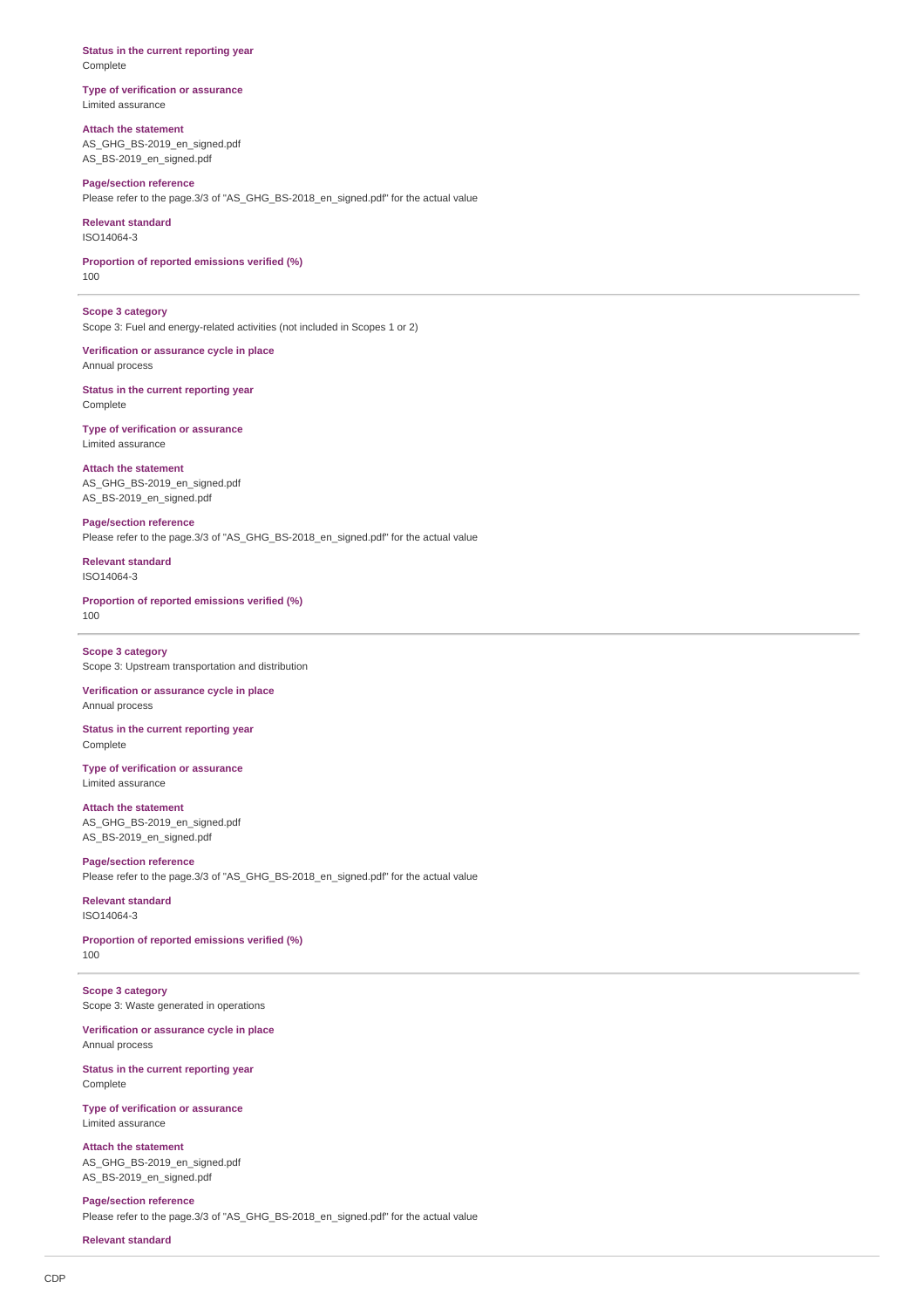#### ISO14064-3

## **Proportion of reported emissions verified (%)** 100

**Scope 3 category** Scope 3: Business travel

**Verification or assurance cycle in place** Annual process

**Status in the current reporting year** Complete

**Type of verification or assurance** Limited assurance

**Attach the statement** AS\_GHG\_BS-2019\_en\_signed.pdf AS\_BS-2019\_en\_signed.pdf

**Page/section reference** Please refer to the page.3/3 of "AS\_GHG\_BS-2018\_en\_signed.pdf" for the actual value

**Relevant standard** ISO14064-3

**Proportion of reported emissions verified (%)** 100

**Scope 3 category** Scope 3: Employee commuting

**Verification or assurance cycle in place** Annual process

**Status in the current reporting year** Complete

**Type of verification or assurance** Limited assurance

**Attach the statement** AS\_GHG\_BS-2019\_en\_signed.pdf AS\_BS-2019\_en\_signed.pdf

**Page/section reference** Please refer to the page.3/3 of "AS\_GHG\_BS-2018\_en\_signed.pdf" for the actual value

**Relevant standard** ISO14064-3

**Proportion of reported emissions verified (%)** 100

**Scope 3 category** Scope 3: Downstream transportation and distribution

**Verification or assurance cycle in place** Annual process

**Status in the current reporting year** Complete

**Type of verification or assurance** Limited assurance

**Attach the statement** AS\_GHG\_BS-2019\_en\_signed.pdf AS\_BS-2019\_en\_signed.pdf

**Page/section reference** Please refer to the page.3/3 of "AS\_GHG\_BS-2018\_en\_signed.pdf" for the actual value

**Relevant standard** ISO14064-3

**Proportion of reported emissions verified (%)** 100

**Scope 3 category** Scope 3: Processing of sold products

**Verification or assurance cycle in place** Annual process

**Status in the current reporting year** Complete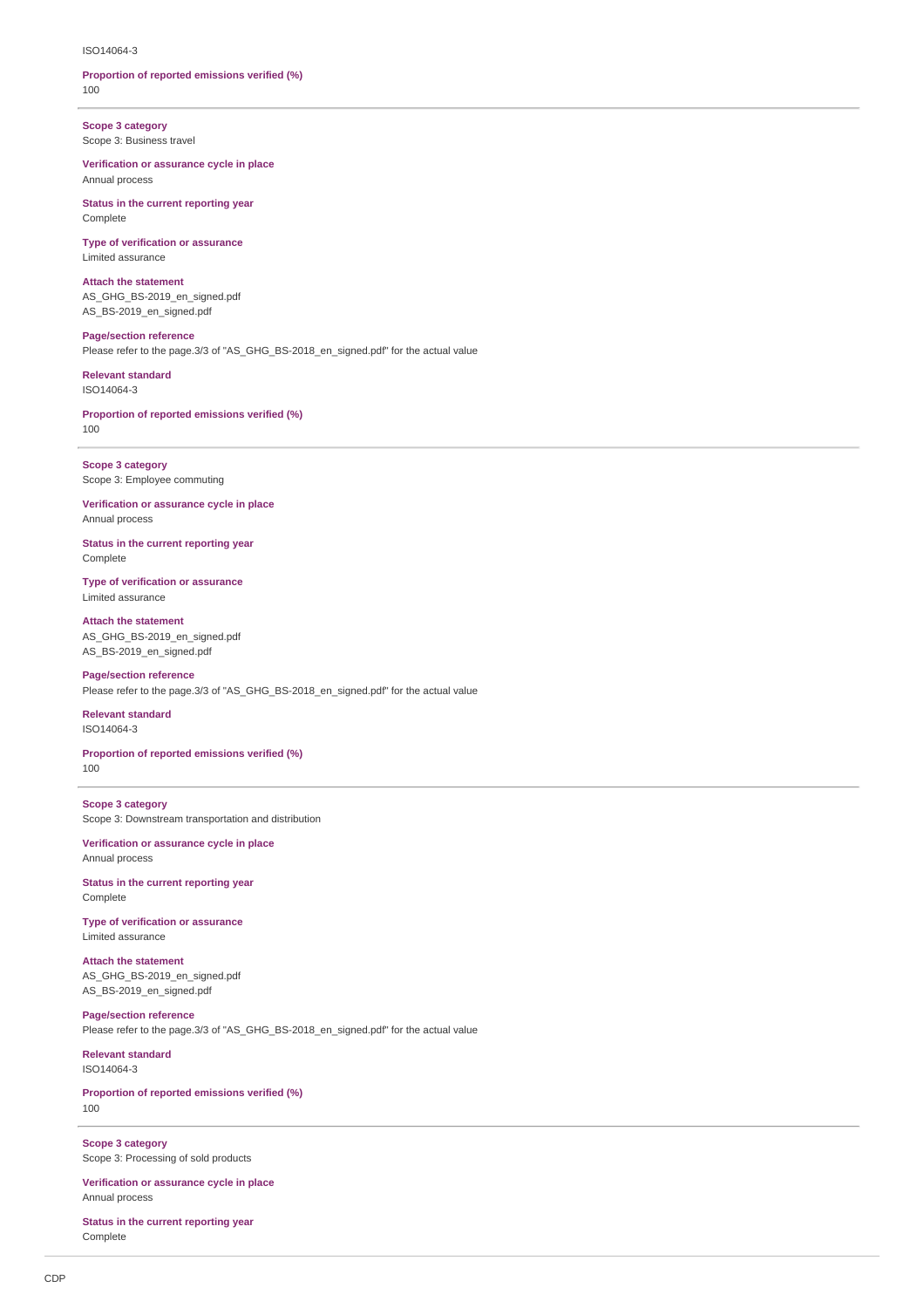**Type of verification or assurance** Limited assurance

**Attach the statement** AS\_GHG\_BS-2019\_en\_signed.pdf AS\_BS-2019\_en\_signed.pdf

**Page/section reference** Please refer to the page.3/3 of "AS\_GHG\_BS-2018\_en\_signed.pdf" for the actual value

**Relevant standard** ISO14064-3

**Proportion of reported emissions verified (%)** 100

**Scope 3 category** Scope 3: Use of sold products

**Verification or assurance cycle in place** Annual process

**Status in the current reporting year** Complete

**Type of verification or assurance** Limited assurance

**Attach the statement** AS\_GHG\_BS-2019\_en\_signed.pdf AS\_BS-2019\_en\_signed.pdf

**Page/section reference** Please refer to the page.3/3 of "AS\_GHG\_BS-2018\_en\_signed.pdf" for the actual value

**Relevant standard** ISO14064-3

**Proportion of reported emissions verified (%)** 100

**Scope 3 category** Scope 3: End-of-life treatment of sold products

**Verification or assurance cycle in place** Annual process

**Status in the current reporting year** Complete

**Type of verification or assurance** Limited assurance

**Attach the statement** AS\_GHG\_BS-2019\_en\_signed.pdf AS\_BS-2019\_en\_signed.pdf

**Page/section reference** Please refer to the page.3/3 of "AS\_GHG\_BS-2018\_en\_signed.pdf" for the actual value

**Relevant standard** ISO14064-3

**Proportion of reported emissions verified (%)** 100

**Scope 3 category** Scope 3: Franchises

**Verification or assurance cycle in place** Annual process

**Status in the current reporting year** Complete

**Type of verification or assurance** Limited assurance

**Attach the statement** AS\_GHG\_BS-2019\_en\_signed.pdf AS\_BS-2019\_en\_signed.pdf

**Page/section reference** Please refer to the page.3/3 of "AS\_GHG\_BS-2018\_en\_signed.pdf" for the actual value

**Relevant standard** ISO14064-3

**Proportion of reported emissions verified (%)**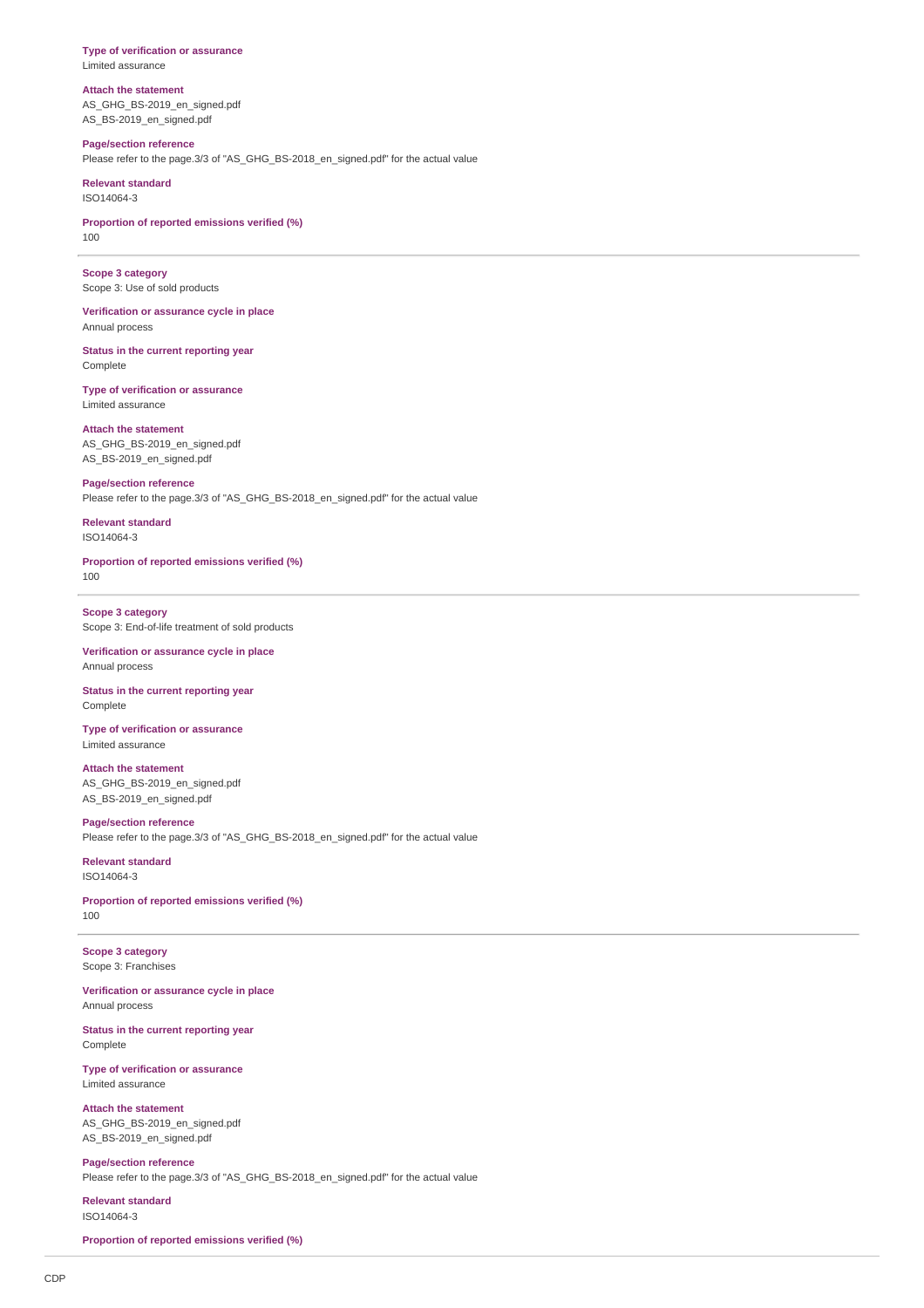# C10.2

**(C10.2) Do you verify any climate-related information reported in your CDP disclosure other than the emissions figures reported in C6.1, C6.3, and C6.5?** Yes

# C10.2a

**(C10.2a) Which data points within your CDP disclosure have been verified, and which verification standards were used?**

| Disclosure module Data      |                 |                  | Verification   Please explain                                                                                                                                    |
|-----------------------------|-----------------|------------------|------------------------------------------------------------------------------------------------------------------------------------------------------------------|
| <b>verification relates</b> | <i>verified</i> | <b>Istandard</b> |                                                                                                                                                                  |
|                             |                 |                  |                                                                                                                                                                  |
| C8. Energy                  | Energy          | <b>ISAE 3000</b> | Total energy consumption, Energy consumption (fuel) including fuel from renewable sources, Energy consumption (purchased electricity) including electricity from |
|                             | consumption     |                  | renewable sources, Energy consumption (purchased steam), energy consumption (self-generated renewable electricity from non-fuel sources; solar, etc.)            |

# C11. Carbon pricing

# C11.1

**(C11.1) Are any of your operations or activities regulated by a carbon pricing system (i.e. ETS, Cap & Trade or Carbon Tax)?** Yes

# C11.1a

**(C11.1a) Select the carbon pricing regulation(s) which impacts your operations. EU FTS** Japan carbon tax

# C11.1b

**(C11.1b) Complete the following table for each of the emissions trading schemes you are regulated by.**

# **EU ETS**

**% of Scope 1 emissions covered by the ETS** 6.2

**% of Scope 2 emissions covered by the ETS** 0

**Period start date** January 1 2019

**Period end date** December 31 2019

**Allowances allocated** 98346

**Allowances purchased** 4875

**Verified Scope 1 emissions in metric tons CO2e** 112201

**Verified Scope 2 emissions in metric tons CO2e** 0

**Details of ownership** Facilities we own and operate

**Comment**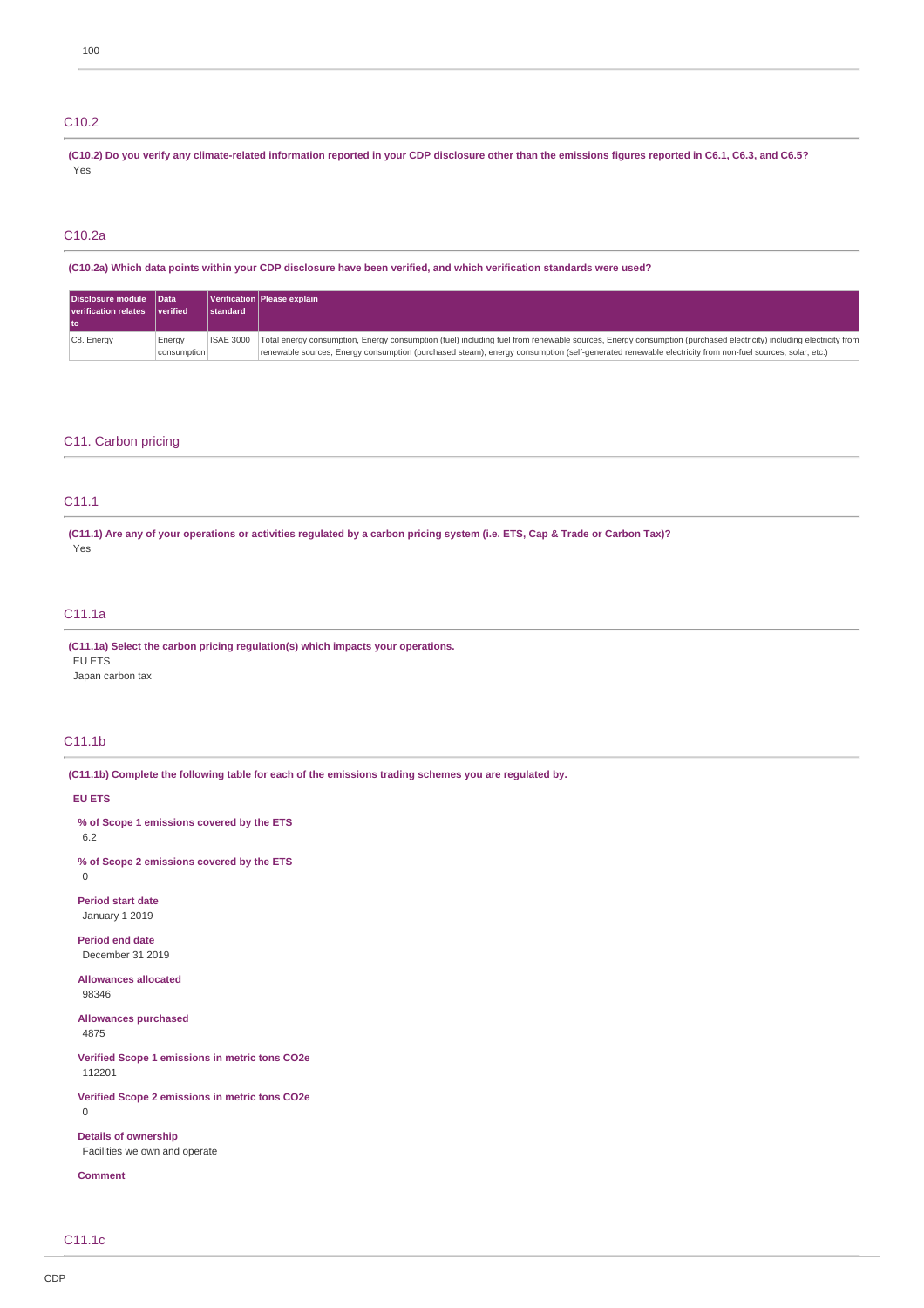## **(C11.1c) Complete the following table for each of the tax systems you are regulated by.**

**Japan carbon tax**

**Period start date** January 1 2019

**Period end date**

December 31 2019

**% of total Scope 1 emissions covered by tax**

 $29$ 

**Total cost of tax paid**

# 152291846 **Comment**

% of emission covered by tax was calculated by Scope1 emission in Japan divided by global Scope1 emission. And total cost of tax paid was calculated by Scope1 emission in Japan multiplied Japan Carbon tax rate (289yen/tCO2e) \*In addition, the carbon tax is indirectly affect electricity price in the Scope 2.

## C11.1d

**(C11.1d) What is your strategy for complying with the systems you are regulated by or anticipate being regulated by?**

As our strategy for carbon pricing system, we intend to minimize additional cost by CO2 emission and such system by promoting CO2 emission reduction actively and steadily on global basis. Representative measures are as followings.

- Energy saving initiatives at production sites including active introduction of highly efficient equipment to new facility(e.g. As example in 2018, Bridgestone's Turkish affiliate Brisa Bridgestone Sabancı Lastik Sanayi ve Ticaret A.Ş.(BRISA) established a new manufacturing facility for radial tires in Aksaray Province, Turkey with investment which amounted to 300 million USD. This new plant achieved 30% energy saving and contributes to our manufacturing with less CO2 emission.)

- Renewable energy introduction at production sites (e.g. As example, three of its tire manufacturing facilities (Bilbao, Puente San Miguel and Burgos) and one tire cord facility (Usansolo), all in Spain, sourced 100% of their electricity from renewable sources in 2018. Additionally, three facilities in Europe (Tatabanya, Hungary, and Stargard and Poznan, Poland) are powered by 100% renewable electricity in 2020.)

- Energy saving initiatives at business offices (e.g. turning off lights and air-controls when unnecessary)

- Enlightenment activities to raise employees' environmental awareness(e.g. continuing education not only by on-site training but also by utilizing e-leaning.)

# C<sub>11.2</sub>

**(C11.2) Has your organization originated or purchased any project-based carbon credits within the reporting period?** No

# C11.3

**(C11.3) Does your organization use an internal price on carbon?** Yes

## C11.3a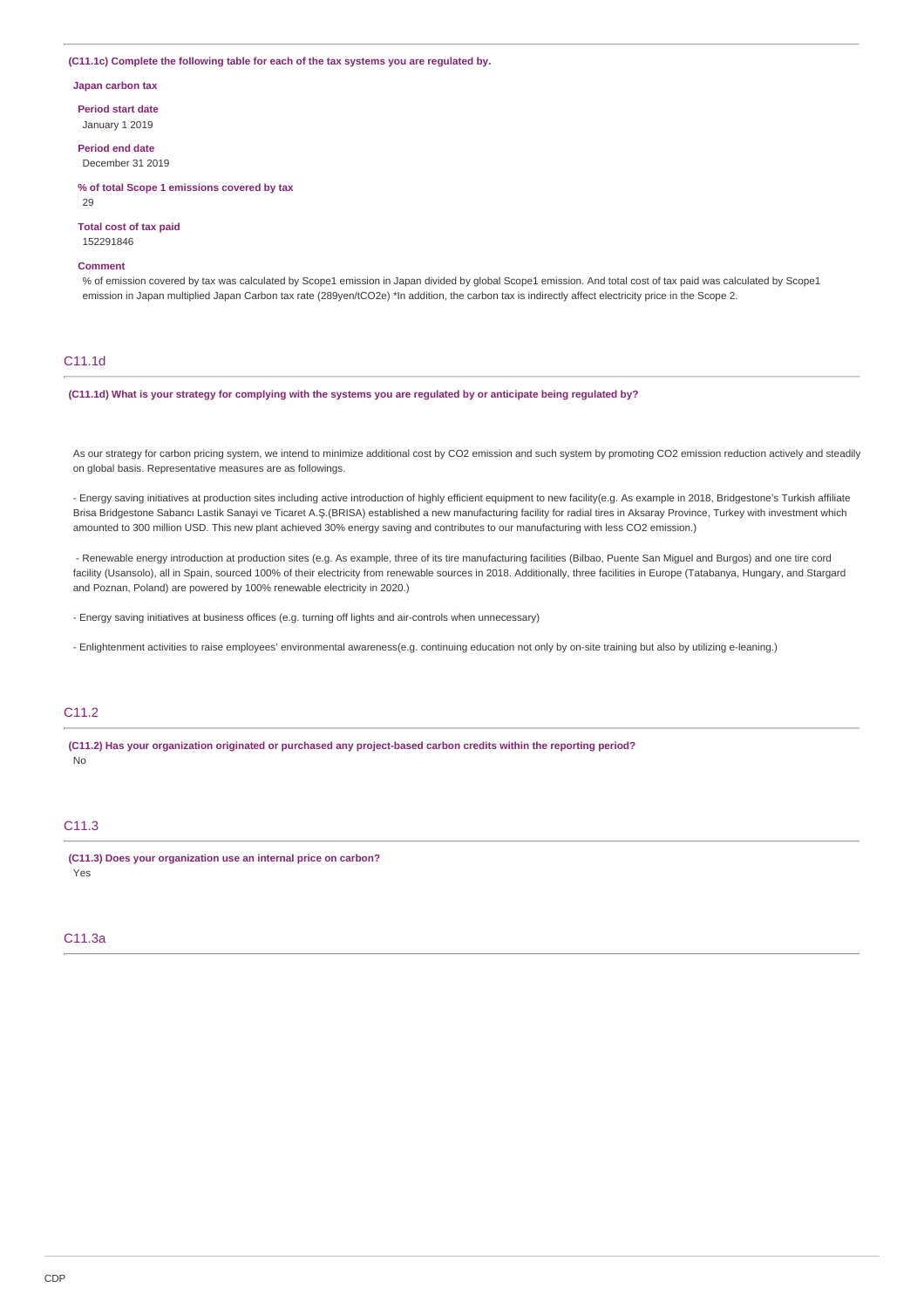#### **(C11.3a) Provide details of how your organization uses an internal price on carbon.**

# **Objective for implementing an internal carbon price** Drive energy efficiency Drive low-carbon investment

**GHG Scope**

Scope 1 Scope 2

# **Application**

Applied to decisions of investment for equipment

#### **Actual price(s) used (Currency /metric ton)** 3015

# **Variance of price(s) used**

If the actual price is available in each regional system, the price is applied preferentially. If not, the price above is utilized commonly inside company as a guide and reviewed once a year.

## **Type of internal carbon price**

Shadow price

## **Impact & implication**

Because the proportion of Bridgestone's CO2 emissions that are subject to EU-ETS with high carbon pricing is small( 6.2% in 2019), Bridgestone stipulates that a comprehensive evaluation including the realization of a sustainable society such as CO2 reduction should be made when making investment decisions in the internal guideline. Carbon price of CO2 emission cost is set accordingly considering business characteristics and regional situations of each business unit, however the common default value for reference is updated once a year. When it is expected that the CO2 emission impact from the investment will be large, the business unit will calculate the investment payback period including the CO2 emission cost due to carbon pricing, and use it as the basis for making decision on investment profitability.

# C12. Engagement

# C12.1

**(C12.1) Do you engage with your value chain on climate-related issues?**

Yes, our suppliers

Yes, our customers

Yes, other partners in the value chain

# C12.1a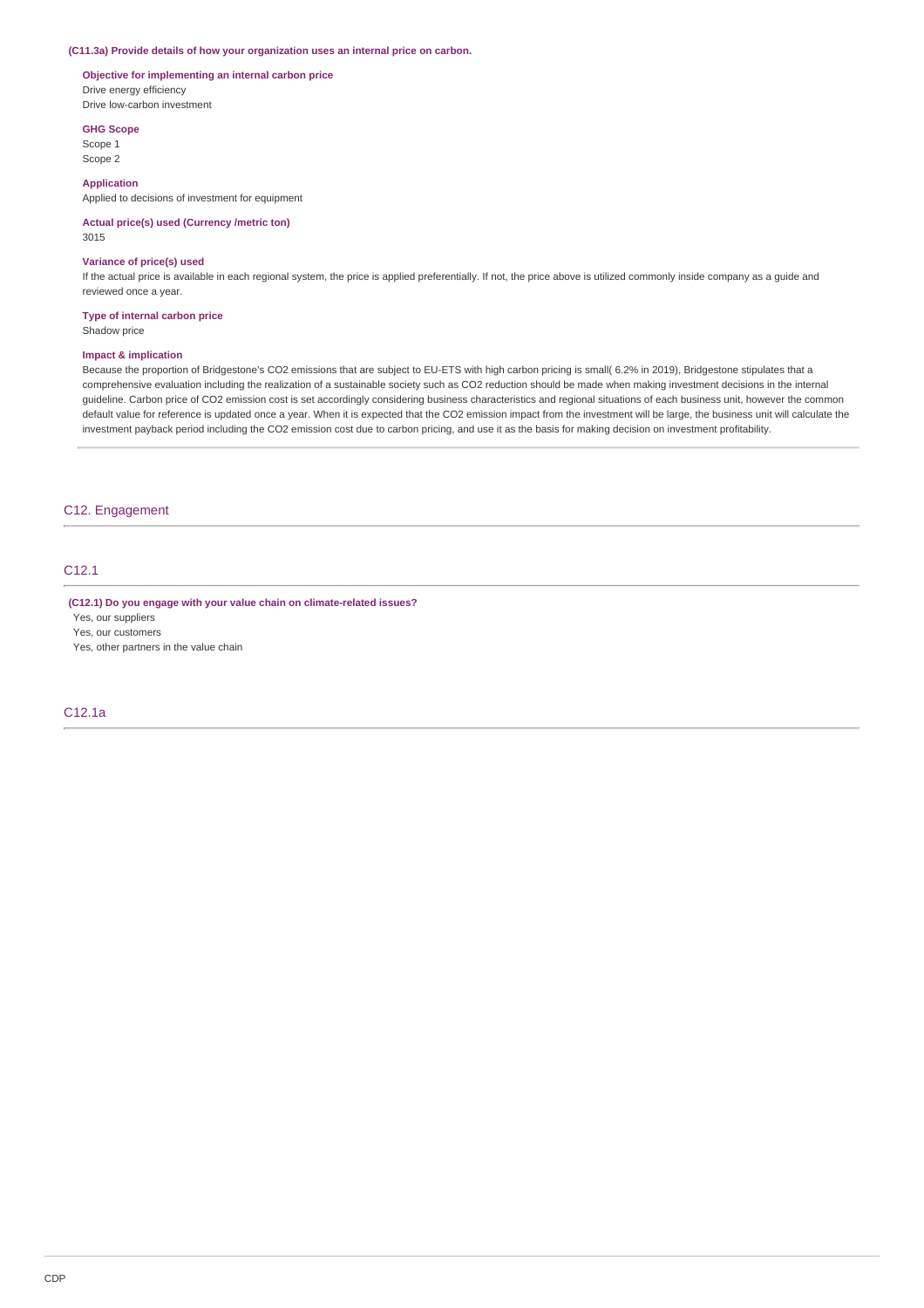#### **(C12.1a) Provide details of your climate-related supplier engagement strategy.**

#### **Type of engagement**

Engagement & incentivization (changing supplier behavior)

#### **Details of engagement**

Run an engagement campaign to educate suppliers about climate change

Other, please specify (Engaging suppliers to take the third party assessment on sustainability including environment/climate change related aspect)

**% of suppliers by number**

100

# **% total procurement spend (direct and indirect)**

100

#### **% of supplier-related Scope 3 emissions as reported in C6.5**

6

### **Rationale for the coverage of your engagement**

Coverage: In Feb.2018, Bridgestone issued the Global Sustainable Procurement Policy which is applicable to all purchased materials and services, as well as all suppliers globally. Rationale for the coverage: The journey towards "100% sustainable materials" which is one of the Bridgestone's goals for 2050 and beyond and includes aspect of mitigation of climate related impact, will not be simple, nor can Bridgestone achieve it alone. This policy is to help identify and evaluate qualified suppliers, promote best practices, and serve as a communication and improvement tool for the industry. Bridgestone expects all of its suppliers to recognize the importance of Sustainable Procurement, and work with the Company to implement appropriate practices to create value for all stakeholders. Note: During the development of the policy, Bridgestone gained insights from external stakeholders, including international consultants, non-governmental organizations (NGOs), materials suppliers, natural rubber farmers, and key customers to ensure the policy reflects industry standards and best practices. In addition, the policy is supported by a global implementation and communication plan. Available in 12 languages, the policy will be implemented, governed and enforced regionally. As an immediate first step, Bridgestone will prioritize working closely with its employees, suppliers and customers and other industry experts to implement the policy.

#### **Impact of engagement, including measures of success**

"The four major areas are impacted throughout Bridgestone's supply chain: "Transparency", "Compliance", "QCD (Quality/Cost/Delivery) and Innovation", "Sustainable Procurement Practices" incorporating environmentally responsible procurement including measures for climate change, reduction of GHG emission as well as the use of energy. Through a 2019 partnership with EcoVadis, a leading provider of sustainability, risk and performance ratings for global supply chains, Bridgestone conducted assessing suppliers' current sustainability practices, as well as the possible support needed to improve performance. This activity could be an opportunity for suppliers to confirm and improve their actions for preventing climate change further. As an example of the indicator to confirm the progress, Bridgestone focuses on the ratio of acknowledgement of the policy by suppliers. As of the end of 2019, acknowledgement rate of the policy has been completed by more than 99 percent of the company's Tier 1 tire material suppliers and the majority of them are in the process of completing third-party assessments with EcoVadis.

**Comment**

# C12.1b

#### **(C12.1b) Give details of your climate-related engagement strategy with your customers.**

**Type of engagement** Collaboration & innovation

#### **Details of engagement**

Run a campaign to encourage innovation to reduce climate change impacts

#### **% of customers by number**

100

## **% of customer - related Scope 3 emissions as reported in C6.5**

15

# **Portfolio coverage (total or outstanding)**

<Not Applicable>

#### **Please explain the rationale for selecting this group of customers and scope of engagement**

I) In the development of new vehicle models by automakers, which are our business partners, the development and delivery of fuel-efficient tires that contribute to the reduction of fuel consumption in cooperation with automakers leads to the reduction of GHG emissions. In addition, we cooperate in calculating the emissions of automakers and contribute to reductions in the life cycle by cooperating in the GHG emission survey of automakers through the CDP supply chain program. Because we promote such activities with all automakers, 100% is input into "size of engagement" ii) By improving the rolling resistance of tires used in automobiles, we contribute to automakers' efforts to lower fuel consumption during the use of their products.

#### **Impact of engagement, including measures of success**

i) Bridgestone continued to develop and deliver fuel-efficient tires that meet the required performance in collaboration with our business partners. In addition, we calculated the GHG emissions requested in the CDP Supply Chain Program 2019 and responded 100%. Through this activity, we have the opportunity to recognize the need to respond to climate change and the needs of our business partners even within internal. ii) Improvement of fuel efficiency of tires brings CO2 reduction from vehicles. The direct impact of the engagement is calculated by the result of tire units sold to the automakers multiplied by the average of CO2 emission per tire. And the technology which is developed by the engagement can be applied tires which are sold directly to end-users for their replacement needs. From this perspective, the engagement has further potential to contribute CO2 reduction. From this viewpoint, we keep going on improvement of fuel efficiency of tires with corporate-wide and mid-term target on 25% reduction of rolling resistance which affects fuel efficiency vs 2005 until 2020. The progress towards the target is the measure of success for Bridgestone. As of 2019, the Group achieved 23% reduction which is equivalent to 13,600,000t-CO2 reduction in our Scope3 (Category11) compared to 2005 baseline. Furthermore, it set a new target to contribute to global CO2 emissions reduction across the lifecycle and value chain (Scope 3) of our products and services exceeding five times our operation's (Scope 1 and 2) CO2 emissions by 2030.

C12.1d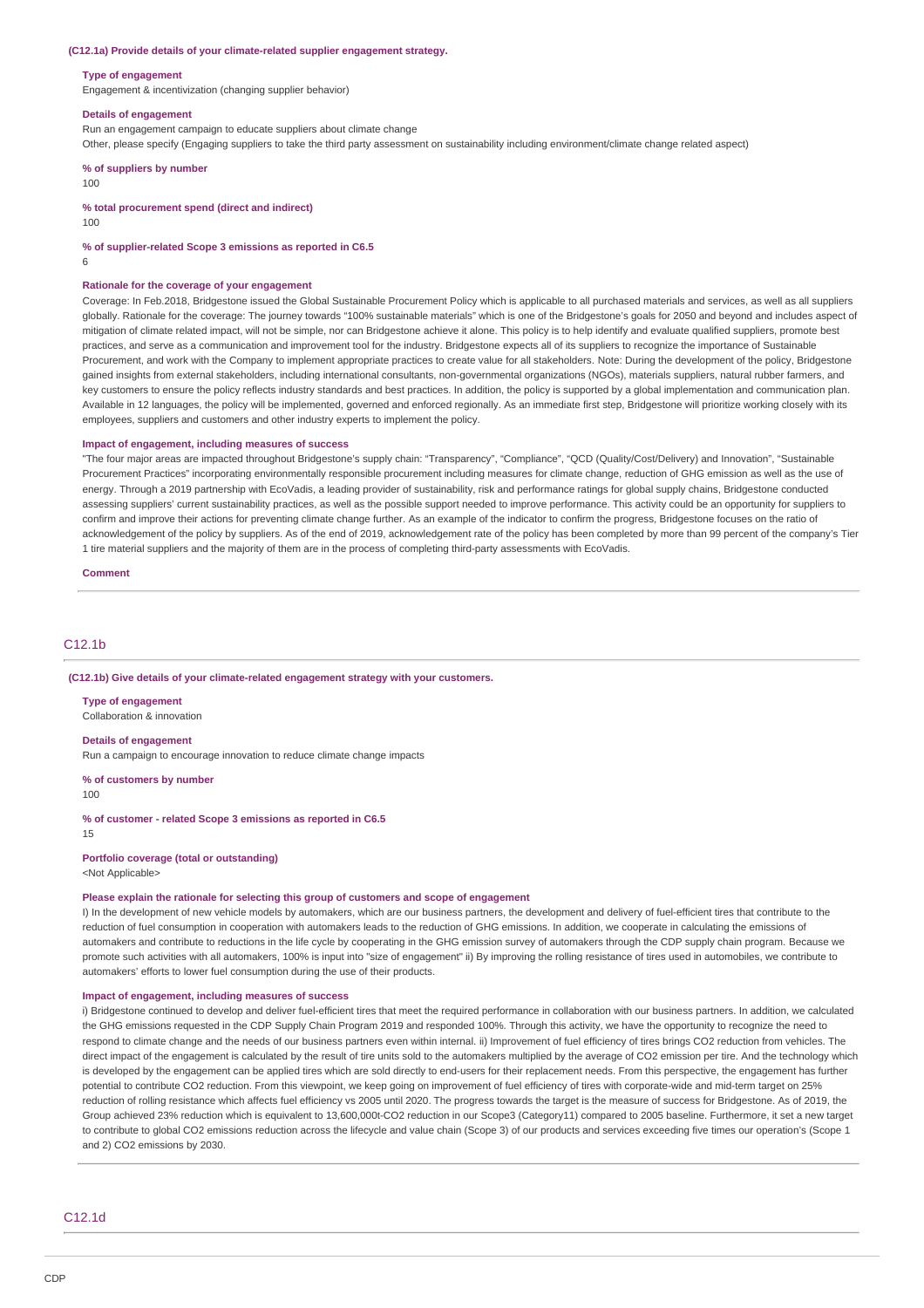Bridgestone Americas, Inc. (Bridgestone) replaces carbon black, which is one of the raw materials for tires, with recovered carbon black (rCB), which is obtained by thermally decomposing End-of-Life (EOL) tires, commercializes tires using this, and sells it in the United States market from 2019.

rCB is made by Delta Energy Group LLC, which has a partnership with Bridgestone. The move to at-scale commercialization of the company's rCB, Delta-Energy Group's proprietary rCB product recovered from EOL tires, marks a significant milestone in achieving Bridgestone Group's long-term environmental vision of targeting 100% sustainable materials – and contributing to globally agreed target (towards carbon neutral society) – by the year 2050 and beyond. The process by Delta-Energy Group to extract materials reduces 81% CO2 emission per ton as compared to new carbon black.

Bridgestone began evaluating Delta-Energy's materials in 2007 and became an equity partner in late 2014. Since that time, the use of the company's rCB as a partial replacement for new carbon black in new tires has undergone extensive testing to ensure compliance with the high standards and superior quality and performance for which Bridgestone tires are known.

By the end of 2020, Bridgestone plans to increase the use of the company's rCB to 6,800 metric tons, equivalent to about 2 million EOL tires and a reduction of about 10,900 tonnes CO2 emissions. Through the partnership with Delta-Energy, Bridgestone will divert millions of EOL tires annually into new products that will give them a new life.

# C12.3

**(C12.3) Do you engage in activities that could either directly or indirectly influence public policy on climate-related issues through any of the following?** Trade associations

# C12.3b

**(C12.3b) Are you on the board of any trade associations or do you provide funding beyond membership?** Yes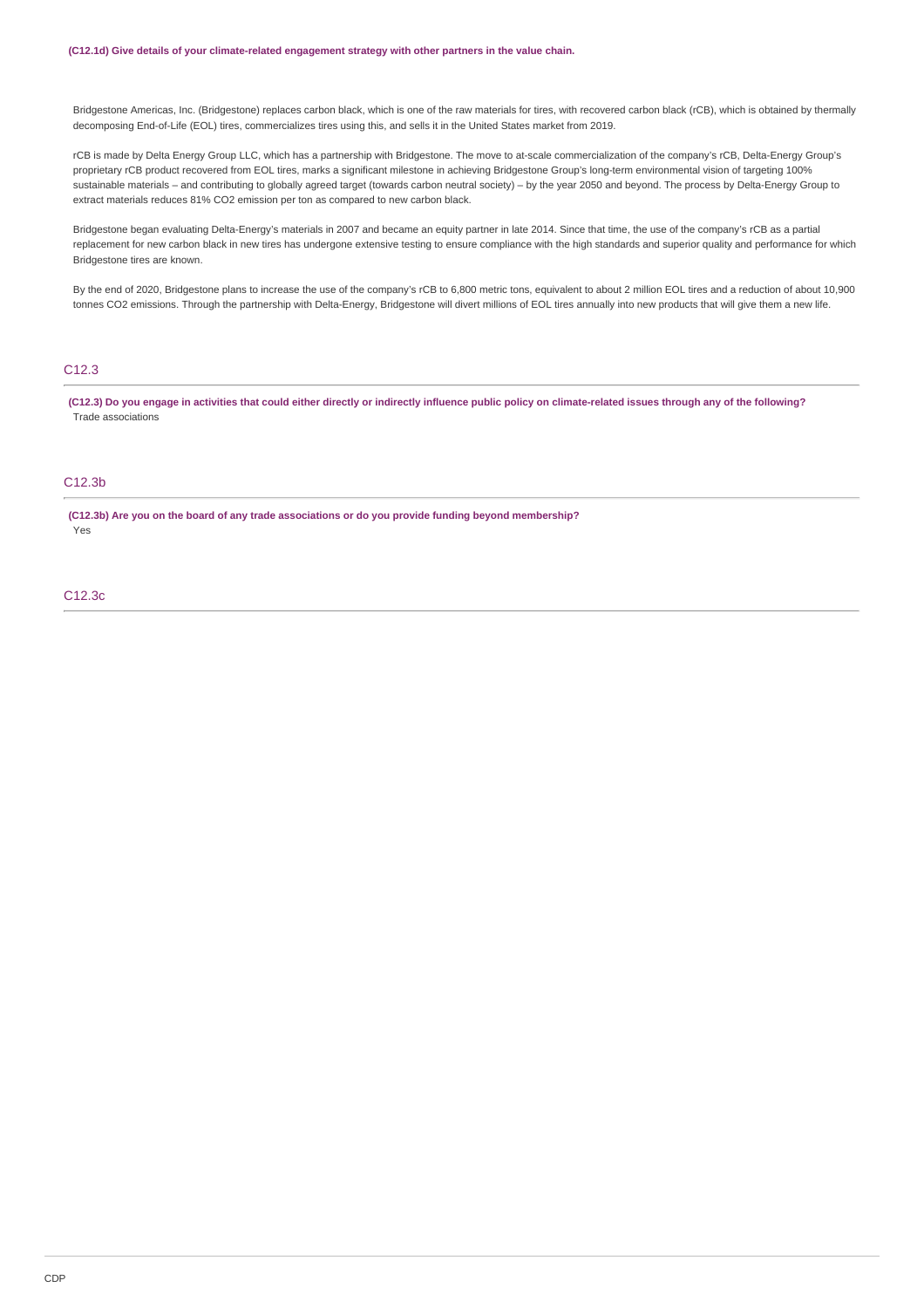#### **(C12.3c) Enter the details of those trade associations that are likely to take a position on climate change legislation.**

#### **Trade association**

The Japan Rubber Manufacturers Association (JRMA)

#### **Is your position on climate change consistent with theirs?**

Consistent

#### **Please explain the trade association's position**

After the commitment period of the Kyoto Protocol (since 2013), JRMA has been working consistently to achieve the goal of reducing CO2 in 2020 which has been set as a trade association's target in line with the national policy calling for the ongoing reduction of CO2. In addition, JRMA set the target for 2030 also in 2015. Based on the targets of industry groups including JRMA, Japan's reduction targets submitted to COP21 were drawn up. Every year, they give a follow-up report on the reduction status to the government and steadily promoted activities to reduce the emission. According to the follow-up report which they issued in October 2019, their CO2 emission intensity in 2018 was 87.1% vs 2005. This is the result of achieving the target of 85%, continuing from the previous year.

#### **How have you influenced, or are you attempting to influence their position?**

At the Environmental Committee, Bridgestone leads industry activities and summarizes the opinions as the chairperson.

#### **Trade association**

The Japan Automobile Tyre Manufacturers Association, Inc. (JATMA)

# **Is your position on climate change consistent with theirs?**

Consistent

#### **Please explain the trade association's position**

JATMA is one of the major tire industry associations in the world, and has established the Tire Labelling System in 2010, and has been contributing to increase the ratio of "Fuel Efficient Tires" in the market. (In the lifecycle of tire, CO2 emission in usage stage consists of more than 80%) In 2015, JATMA compiled and announced the benefits of CO2 emission reduction through reduced rolling resistance of passenger car tires from 2006 to 2012. In 2018, JATMA issued a report on the contribution of rolling resistance coefficient (RRC) of tires for CO2 reduction. According to the report, CO2 emission per tire has been reduced by 13.9% in 2016, compared to 2006.

## **How have you influenced, or are you attempting to influence their position?**

Our employees have participated in various committees and presented our opinions. At the Environmental Committee, Bridgestone leads industry activities and summarizes the opinions as the chairperson.

#### **Trade association**

World Business Council for Sustainable Development (WBCSD)

#### **Is your position on climate change consistent with theirs?**

Consistent

#### **Please explain the trade association's position**

Since 2006, the Tire Industry Project (TIP) under the umbrella of the World Business Council for Sustainable Development has served as a voluntary joint-initiative undertaken by 11 global leading tire manufacturers, under the leadership of the CEOs, with an aim to identify and address the potential human health and environmental impacts associated with tire development and use. TIP is a proactive organization that allows the industry's leading companies to leverage their collective action in advancing sustainability throughout the industry. In 2019, TIP conducted research on 2018 result of environmental KPIs for tire manufacturing such as CO2 emission and energy consumption for issuance of a report.

## **How have you influenced, or are you attempting to influence their position?**

As one of the co-chair companies of the Tire Industry Project, Bridgestone is engaged in the visualization of the overall impact of climate change through discussions with other companies.

# C12.3f

## **(C12.3f) What processes do you have in place to ensure that all of your direct and indirect activities that influence policy are consistent with your overall climate change strategy?**

Global functions of sustainability, corporate communication, government relation and standard & regulation, and also each regional function that interact governments. companies, organizations, and industry groups discuss on climate related issues monthly to ensure global consistency internally. The Corporate Strategy Division which belongs to Bridgestone's headquarters is in charge of communication and negotiation with external companies and organizations uniformly handles cooperation with industry groups mentioned in C12.3c reflecting the roundtable discussion. Important discussions with industry groups are reported to the Global Environment Working Group and the Global Sustainability Committee (GSC), for review and to ensure consistency and representatives of Bridgestone's feedback into industry groups.

# C12.4